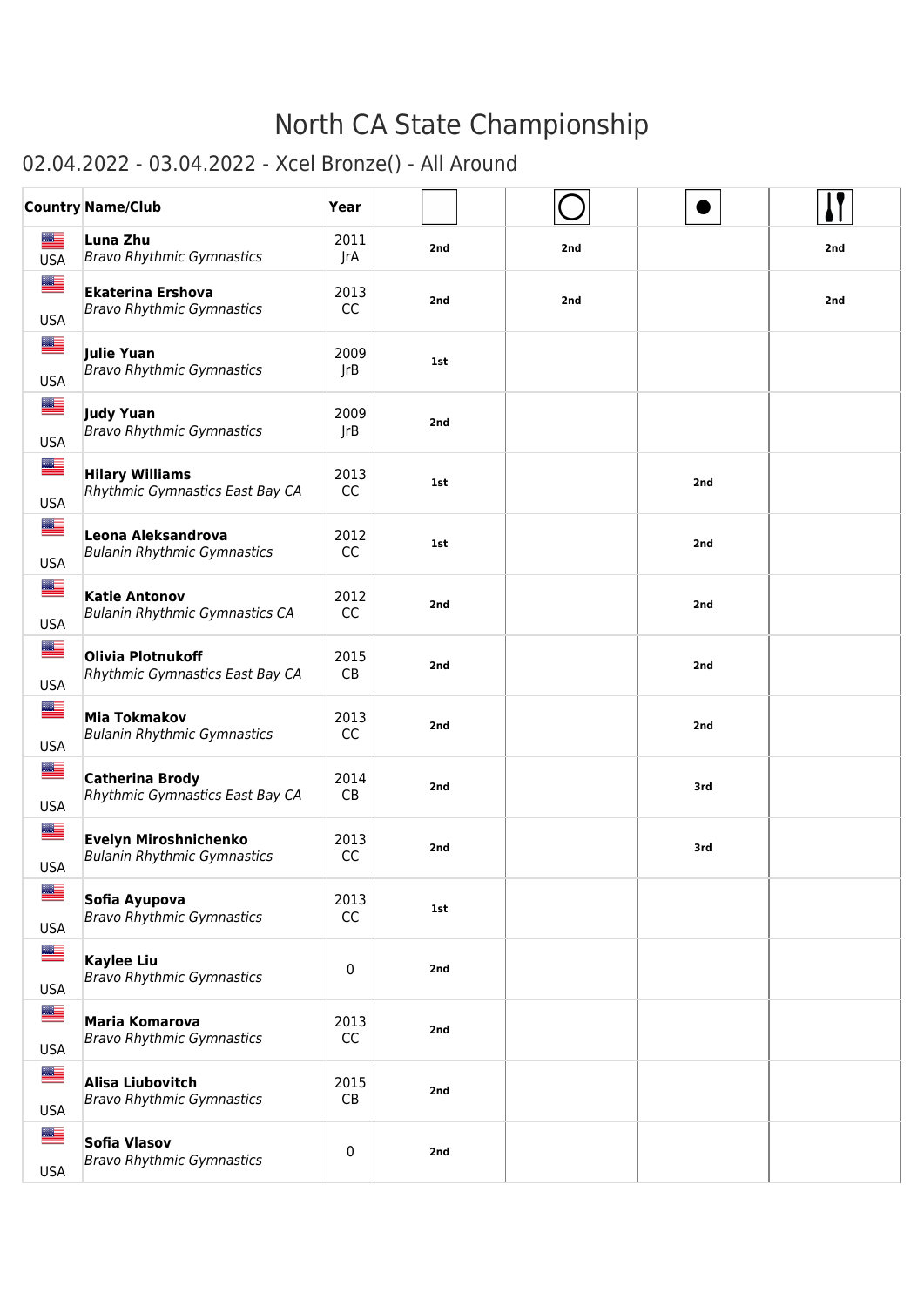|           | <b>Country Name/Club</b>                            | Year |     |  |  |
|-----------|-----------------------------------------------------|------|-----|--|--|
| ██<br>USA | Eva Kolesnikova<br><b>Bravo Rhythmic Gymnastics</b> |      | 2nd |  |  |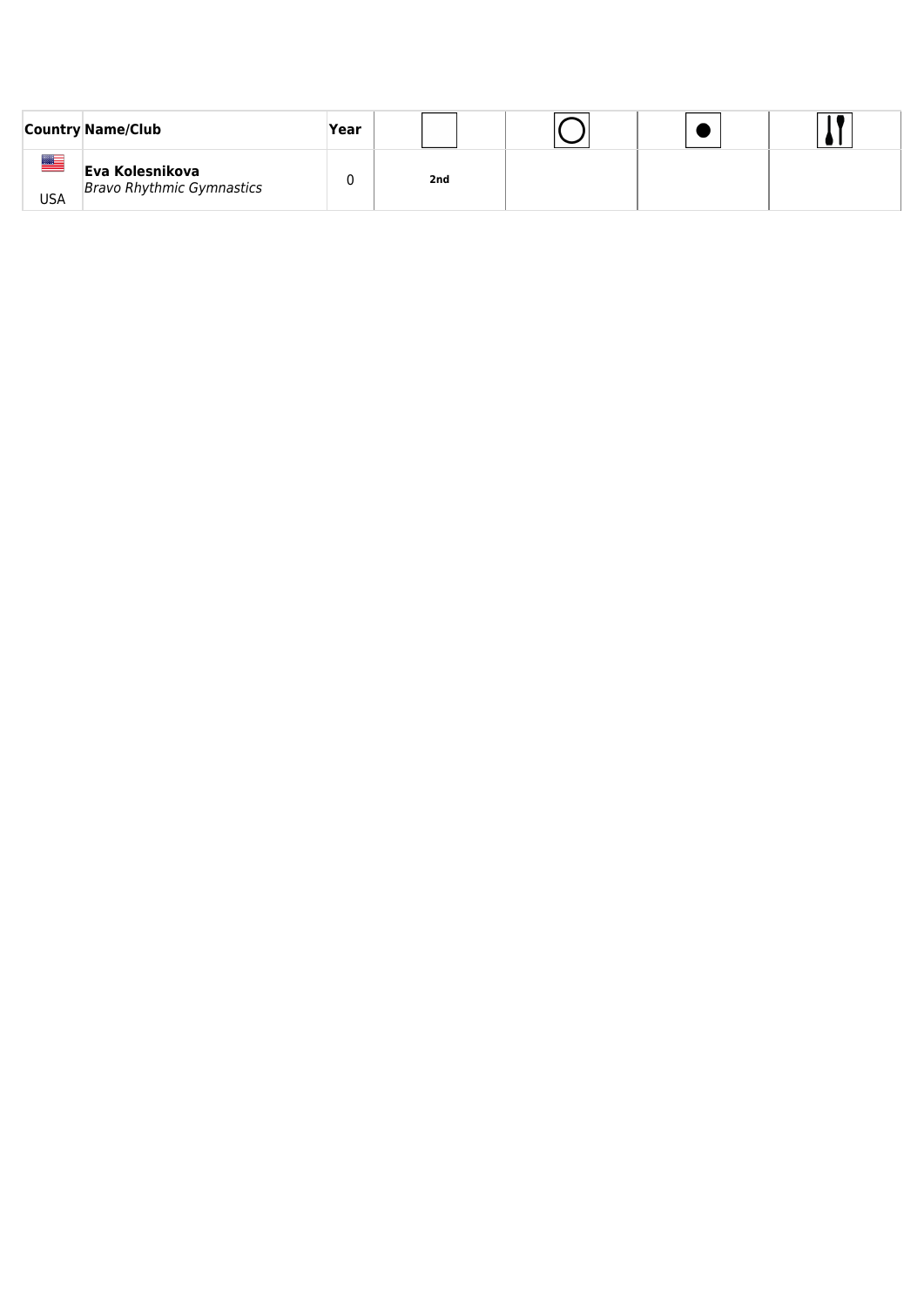### 02.04.2022 - 03.04.2022 - Xcel Silver() - All Around

|                          | <b>Country Name/Club</b>                                        | Year              |     |     |     |     |     |     |
|--------------------------|-----------------------------------------------------------------|-------------------|-----|-----|-----|-----|-----|-----|
| æ<br><b>USA</b>          | Sofia Patou<br><b>Bravo Rhythmic Gymnastics</b>                 | 2011<br>JrA       | 1st |     | 2nd |     | 2nd |     |
| █▆<br><b>USA</b>         | <b>Noa Liubovitch</b><br><b>Bravo Rhythmic Gymnastics</b>       | 2011<br>JrA       | 2nd |     | 2nd |     | 2nd |     |
| ██<br><b>USA</b>         | <b>Tatiana Ershova</b><br><b>Bravo Rhythmic Gymnastics</b>      | 2010<br>JrA       | 1st |     | 2nd |     | 2nd |     |
| █≡<br><b>USA</b>         | Anastasiia Marchenko<br><b>Bravo Rhythmic Gymnastics</b>        | 2011<br>JrA       | 2nd |     | 2nd |     | 2nd |     |
| █▇<br><b>USA</b>         | <b>Celeste Lacey</b><br>Global Rhythmic Academy CA              | 2011<br>JrA       | 1st | 2nd | 2nd |     |     |     |
| █▆<br><b>USA</b>         | <b>Emily Ule</b><br>Global Rhythmic Academy CA                  | 2012<br><b>CC</b> | 2nd | 2nd | 2nd |     |     |     |
| █▆<br><b>USA</b>         | <b>Ellie Chekrygin</b><br><b>Bulanin Rhythmic Gymnastics CA</b> | 2010<br>JrA       | 1st |     |     | 2nd |     |     |
| █▆<br><b>USA</b>         | <b>Eva Kabanov</b><br><b>Bulanin Rhythmic Gymnastics</b>        | 2009<br>JrB       | 1st |     |     | 2nd |     |     |
| █▆<br><b>USA</b>         | <b>Emily Focsa</b><br><b>Bulanin Rhythmic Gymnastics</b>        | 2013<br>CC        |     | 2nd |     | 2nd |     |     |
| █▆<br><b>USA</b>         | Yeva Yagolnikov<br><b>Bulanin Rhythmic Gymnastics CA</b>        | 2012<br><b>CC</b> | 2nd |     |     | 2nd |     |     |
| █▆<br><b>USA</b>         | Sofia Tkachuk<br><b>Bulanin Rhythmic Gymnastics</b>             | 2010<br>JrA       |     |     |     | 2nd |     | 2nd |
| <u>si </u><br><b>USA</b> | Kira Kuvayeva<br><b>Bulanin Rhythmic Gymnastics</b>             | 2010<br>JrA       |     | 2nd |     | 2nd |     |     |
| █≡<br><b>USA</b>         | <b>Eva Koyak</b><br>YMCA of the Monterey Peninsula CA           | 2010<br>JrA       | 2nd |     |     |     |     |     |
| E<br><b>USA</b>          | Areej Salah<br>YMCA of the Monterey Peninsula CA                | 2015<br>CB        | 2nd |     |     |     |     |     |
| █▆<br><b>USA</b>         | <b>Zoe Smith</b><br>YMCA of the Monterey Peninsula CA           | 2013<br>CC        | 3rd |     |     |     |     |     |
| █▆<br><b>USA</b>         | <b>Isla Perman</b><br>YMCA of the Monterey Peninsula CA         | 2011<br>JrA       | 3rd |     |     |     |     |     |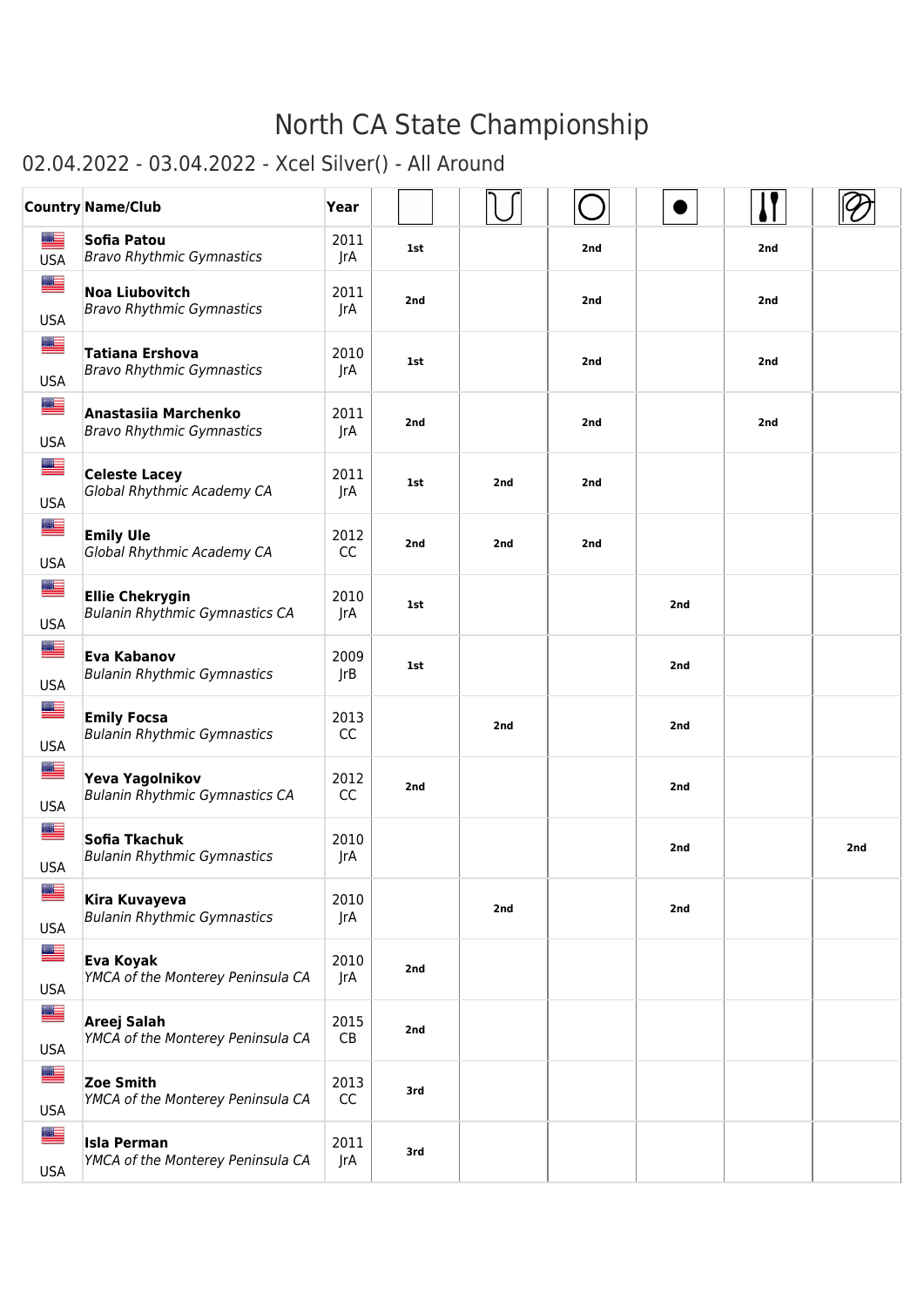|          | <b>Country Name/Club</b>                             | Year                  |     |  |  |  |
|----------|------------------------------------------------------|-----------------------|-----|--|--|--|
| ▆<br>USA | Amelia Gregorio<br>YMCA of the Monterey Peninsula CA | 2013<br><sub>CC</sub> | 3rd |  |  |  |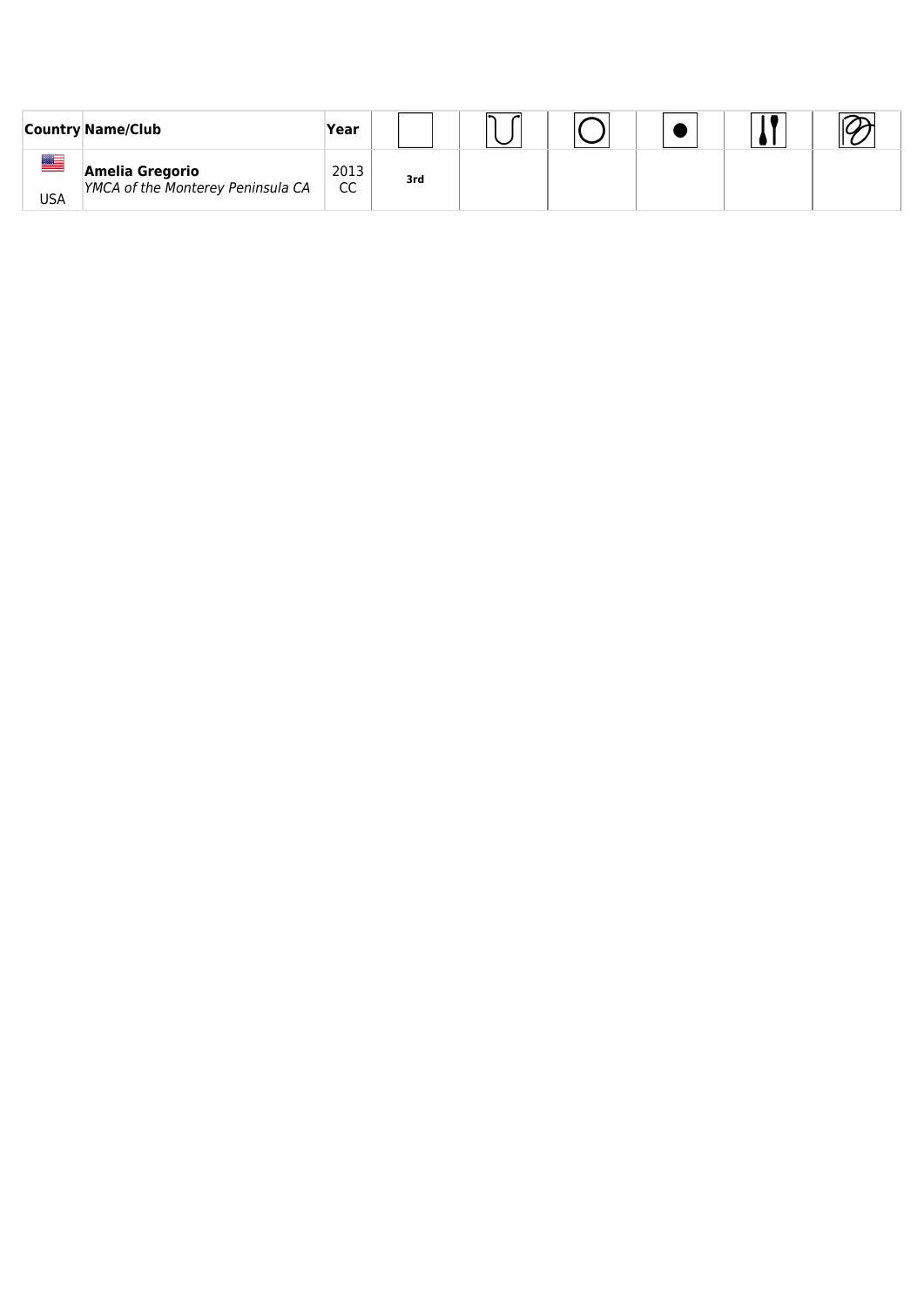#### 02.04.2022 - 03.04.2022 - Xcel Gold() - All Around

|                          | <b>Country Name/Club</b>                                         | Year               |     |     |     |     |     |     |
|--------------------------|------------------------------------------------------------------|--------------------|-----|-----|-----|-----|-----|-----|
| ▆▆<br><b>USA</b>         | <b>Eliza Bortai</b><br><b>Bulanin Rhythmic Gymnastics CA</b>     | 2010<br><b>JrA</b> | 1st |     |     | 1st |     | 1st |
| <u>a </u><br><b>USA</b>  | <b>Grace Zhang</b><br><b>Bravo Rhythmic Gymnastics CA</b>        | 2011<br>JrA        | 1st |     |     | 2nd | 1st |     |
| ≝<br><b>USA</b>          | <b>Nadia Dziri</b><br>Global Rhythmic Academy CA                 | 2011<br>JrA        | 2nd |     |     | 1st | 1st |     |
| ≝<br><b>USA</b>          | Viktoria Olesyuk<br><b>Bulanin Rhythmic Gymnastics</b>           | 2008<br>JrB        |     | 1st | 1st |     |     |     |
| <u>est</u><br><b>USA</b> | Sofiya Galatyr<br><b>Bulanin Rhythmic Gymnastics</b>             | 2011<br>JrA        | 1st |     |     |     | 2nd |     |
| ▆▆<br><b>USA</b>         | <b>Nalene Oganisyan</b><br><b>Bulanin Rhythmic Gymnastics CA</b> | 2010<br>JrA        |     |     |     | 2nd |     | 2nd |
| ▆▆<br><b>USA</b>         | <b>Nina Tchentsova</b><br>Global Rhythmic Academy CA             | 2011<br>JrA        | 2nd |     |     |     | 2nd |     |
| ▆▆<br><b>USA</b>         | <b>Sienna Rhoades</b><br>YMCA of the Monterey Peninsula CA       | 2010<br>JrA        | 2nd |     |     |     |     |     |
| ≝<br><b>USA</b>          | <b>Baylynn Ortega</b><br>YMCA of the Monterey Peninsula CA       | 2012<br><b>CC</b>  | 2nd |     |     |     |     |     |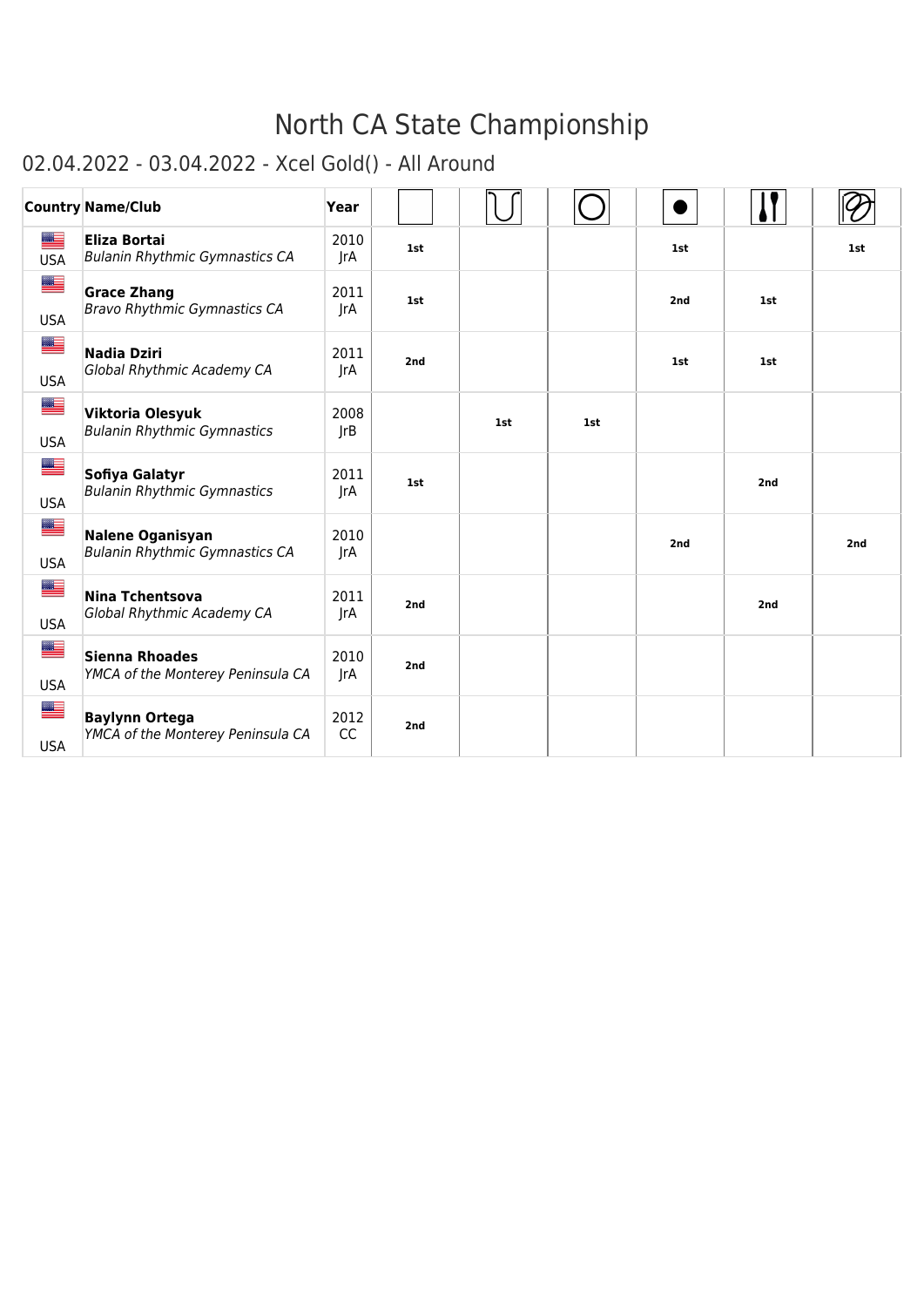#### 02.04.2022 - 03.04.2022 - Xcel Diamond() - All Around

|                  | <b>Country Name/Club</b>                                    | Year        |            |     |     |     |
|------------------|-------------------------------------------------------------|-------------|------------|-----|-----|-----|
| █▆<br><b>USA</b> | <b>Emma Chang</b><br><b>Bravo Rhythmic Gymnastics</b>       | 2008<br>JrB |            | 1st | 2nd | 1st |
| █<br><b>USA</b>  | <b>Halle Fairbanks</b><br>YMCA of the Monterey Peninsula CA | 2010<br>JrA | <b>1st</b> |     |     |     |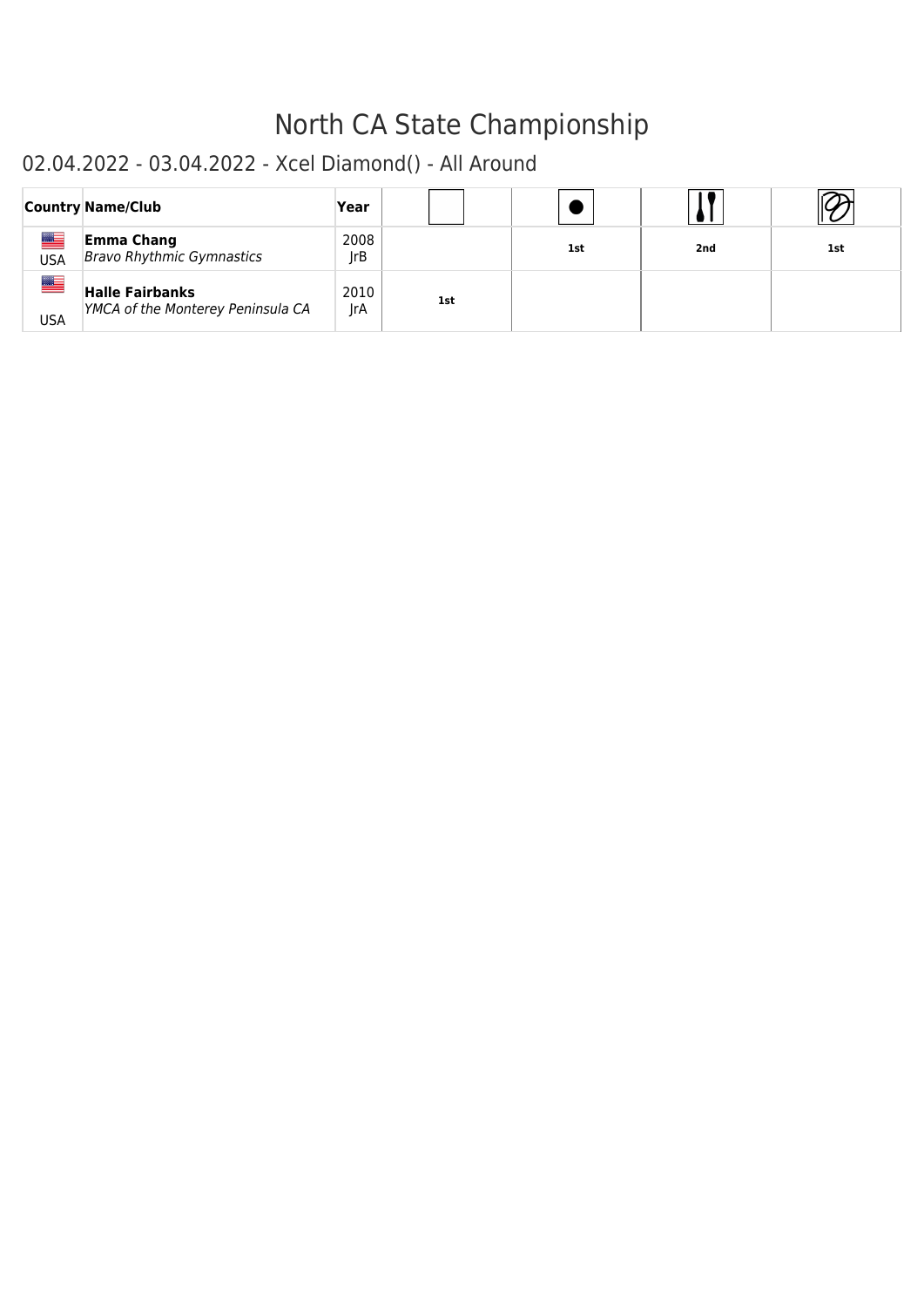|    |             | <b>Rank Country Name/Club</b> | Year | D     | A     | Е     | Ded. | D     | A                        | Е     | Ded. | Score  |
|----|-------------|-------------------------------|------|-------|-------|-------|------|-------|--------------------------|-------|------|--------|
| 1. | ▆▆          | <b>Nikol Paley</b>            | 2012 |       | 9.500 | (1)   |      |       | 9.550                    | (1)   |      | 19.050 |
|    | USA         | Dianas Rhythmics              | CC   | 2.000 |       | 7.500 |      | 2.150 | $\overline{\phantom{a}}$ | 7.400 |      |        |
| 2. |             | Jeizae Forsland               | 2012 |       | 7.900 | (2)   |      |       | 8.600                    | (2)   |      | 16.500 |
|    | USA         | Dianas Rhythmics              | CC   | 1.700 |       | 6.200 |      | 1.400 | $\overline{\phantom{a}}$ | 7.200 |      |        |
| 3. | <u>an B</u> | Nina Ohkawa                   | 2012 |       | 7.550 | (3)   |      |       | 8.350                    | (3)   |      |        |
|    | USA         | Tornado sport club            | CC   | 2.550 |       | 5.000 |      | 1.050 | $\overline{\phantom{a}}$ | 7.300 |      | 15.900 |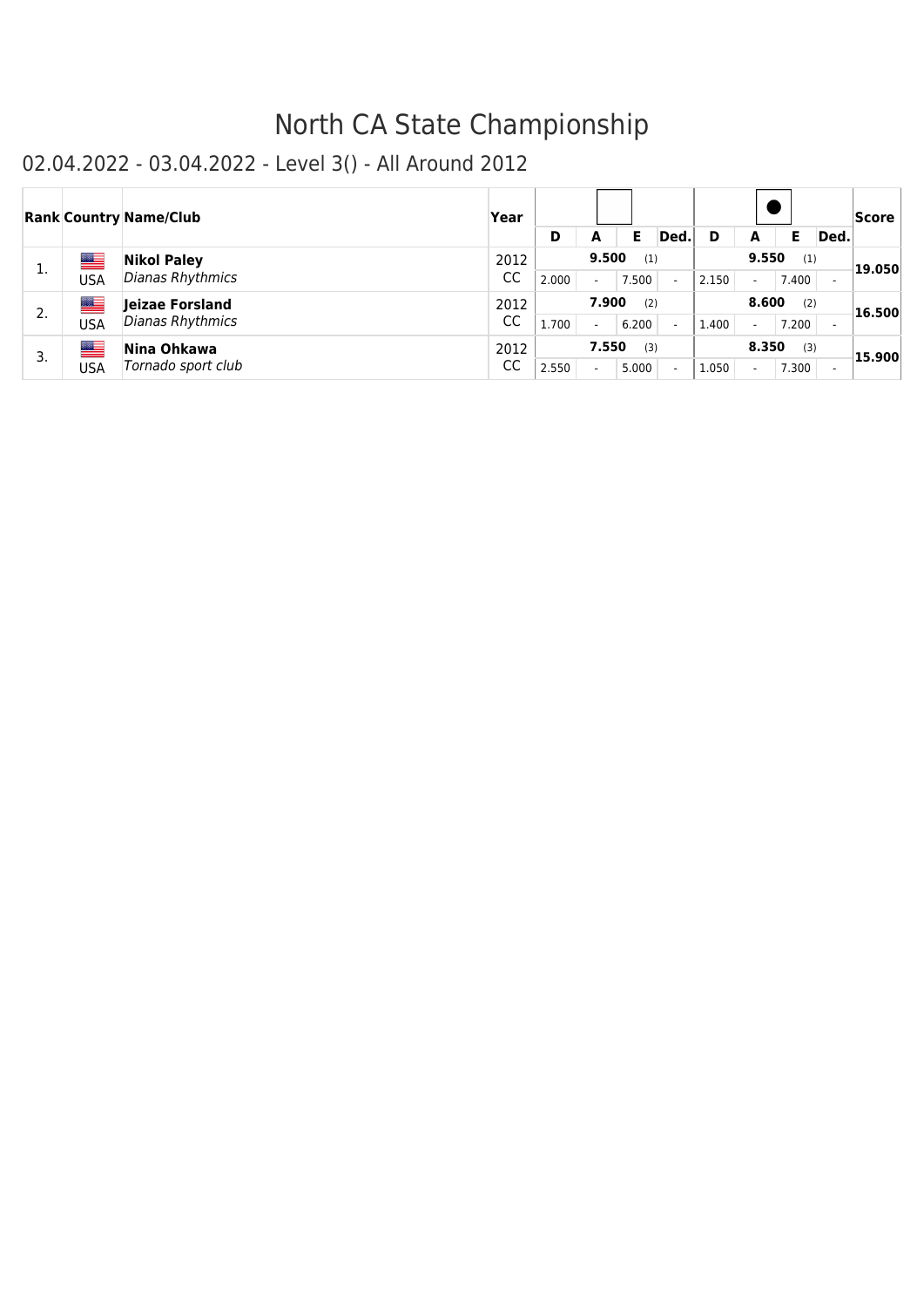|     |     | <b>Rank Country Name/Club</b>                       | Year       |       |        |       | Ded. |       | А                                 |              | Ded. | <b>Score</b> |
|-----|-----|-----------------------------------------------------|------------|-------|--------|-------|------|-------|-----------------------------------|--------------|------|--------------|
| . . | USA | Sasha Smolgovsky<br>Rhythmic Gymnastics East Bay CA | 2013<br>CC | 2.700 | 11.500 | 8.800 | (1)  | 2.500 | 5.700<br>$\overline{\phantom{0}}$ | (1)<br>3.200 |      | 17.200       |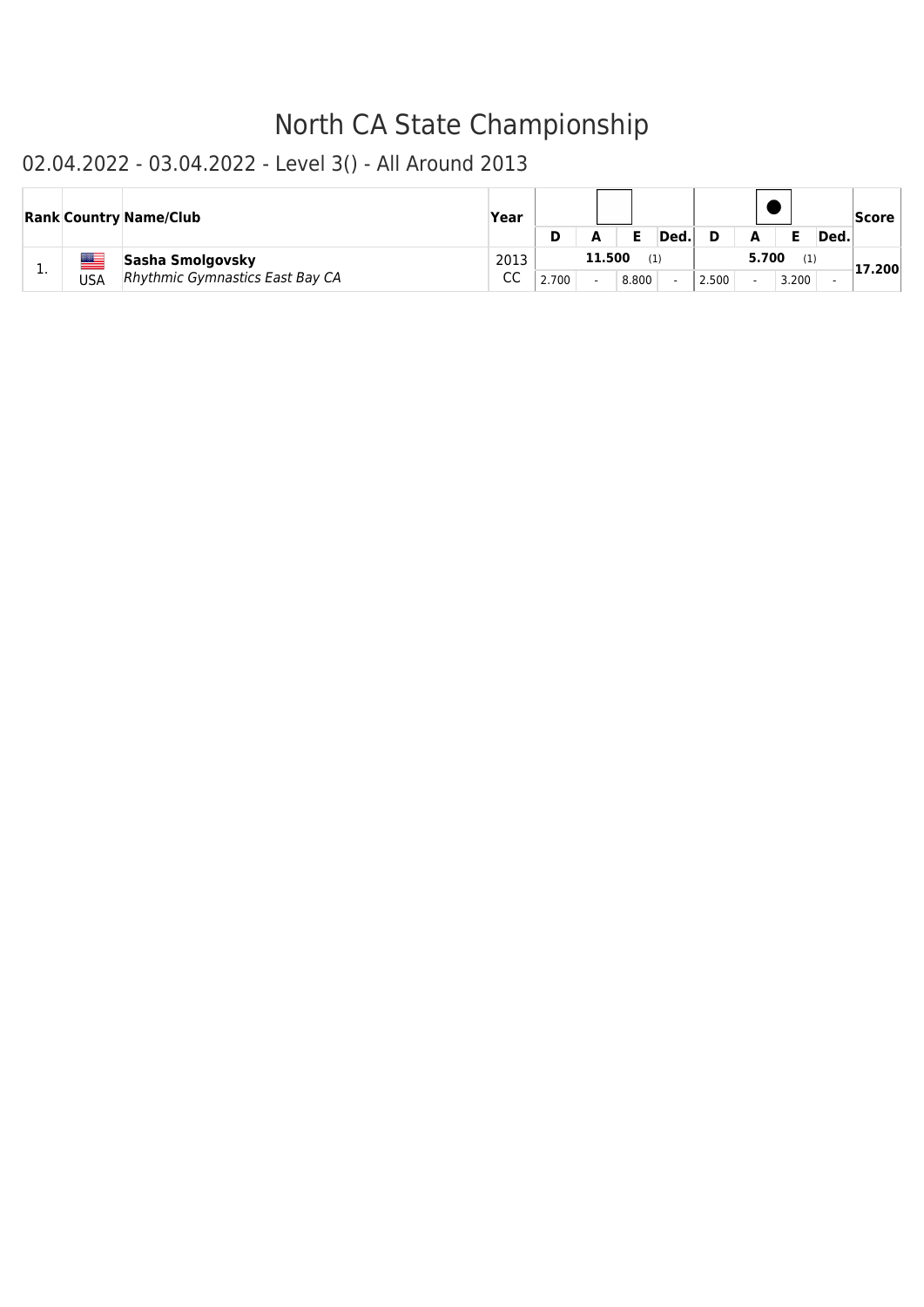|     |                  | <b>Rank Country Name/Club</b>                    | Year              |       |                          |        |               |                          |       |                                   |               |                | <b>Score</b> |
|-----|------------------|--------------------------------------------------|-------------------|-------|--------------------------|--------|---------------|--------------------------|-------|-----------------------------------|---------------|----------------|--------------|
|     |                  |                                                  |                   | D     | A                        |        | Е             | <b>Ded</b>               | D     | A                                 | E             | Ded.           |              |
| 1.  | █                | Amy Urrutia                                      | 2014              |       |                          | 9.200  | (5)           |                          |       | 9.850                             | (1)           |                | 19.050       |
|     | <b>USA</b>       | Rhythmic Gymnastics East Bay CA                  | <b>CB</b>         | 2.700 |                          |        | 6.500         |                          | 2.250 | $\overline{a}$                    | 7.600         | $\mathcal{L}$  |              |
| 2.  | ▆▆               | <b>Emma Wang</b>                                 | 2014              |       |                          | 10.850 | (1)           |                          |       | 8.100                             | (5)           |                | 18.950       |
|     | <b>USA</b>       | Nino                                             | <b>CB</b>         | 2.350 |                          |        | 8.500         | $\overline{a}$           | 2.300 | $\overline{a}$                    | 5.800         |                |              |
| 3.  | ██               | <b>Rhema Sahaydak</b>                            | 2014              |       |                          | 9.850  | (3)           |                          |       | 8.150                             | (4)           |                | 18.000       |
|     | <b>USA</b>       | <b>Bulanin Rhythmic Gymnastics CA</b>            | CB                | 2.050 |                          |        | 7.800         |                          | 2.350 |                                   | 5.800         |                |              |
| 4.  | █▆               | Gianna Henri<br>Dianas Rhythmics                 | 2014<br><b>CB</b> |       |                          | 8.800  | (8)           |                          |       | 8.950                             | (2)           |                | 17.750       |
|     | <b>USA</b>       |                                                  |                   | 1.500 |                          |        | 7.300         |                          | 1.650 |                                   | 7.300         |                |              |
| 5.  | █▆<br><b>USA</b> | Mila Malkina<br>Nino                             | 2014<br><b>CB</b> | 2.700 | $\overline{\phantom{a}}$ | 10.300 | (2)<br>7.600  |                          | 2.200 | 6.900<br>$\overline{\phantom{a}}$ | (12)<br>4.700 |                | 17.200       |
|     | ██               | <b>Oleksandra Tsaryuk</b>                        | 2014              |       |                          | 8.000  | (14)          |                          |       | 8.850                             | (3)           |                |              |
| 6.  | <b>USA</b>       | <b>Bulanin Rhythmic Gymnastics</b>               | <b>CB</b>         | 2.200 | $\overline{a}$           |        | 5.800         |                          | 1.650 | $\blacksquare$                    | 7.200         |                | 16.850       |
|     | <u> a </u>       | Zoe Worden                                       | 2014              |       |                          | 8.800  | (8)           |                          |       | 7.850                             | (8)           |                |              |
| 7.  | <b>USA</b>       | Dianas Rhythmics                                 | CB                | 1.600 | $\overline{\phantom{a}}$ |        | 7.200         |                          | 1.150 | $\overline{\phantom{a}}$          | 6.700         |                | 16.650       |
|     | ▇                | Gloria Shen                                      | 2014              |       |                          | 9.050  | (6)           |                          |       | 7.000                             | (11)          |                |              |
| 8.  | <b>USA</b>       | Dianas Rhythmics                                 | <b>CB</b>         | 1.850 |                          |        | 7.200         | $\blacksquare$           | 2.300 | $\blacksquare$                    | 4.700         | $\blacksquare$ | 16.050       |
| 9.  | █▆               | <b>Lusineh Avanesian</b>                         | 2014              |       |                          | 8.250  | (12)          |                          |       | 7.750                             | (9)           |                | 16.000       |
|     | <b>USA</b>       | Rhythmic Gymnastics East Bay CA                  | CB                | 2.650 |                          |        | 5.600         |                          | 1.950 |                                   | 5.800         | $\blacksquare$ |              |
| 10. | █▉               | Valeria Koltunov                                 | 2014              |       |                          | 9.850  | (3)           |                          |       | 6.000                             | (14)          |                | 15.850       |
|     | <b>USA</b>       | Rhythmic Gymnastics East Bay CA                  | СB                | 1.550 |                          |        | 8.300         |                          | 1.700 |                                   | 4.300         | $\Box$         |              |
| 11. | █▁               | lade Worden                                      | 2014              |       |                          | 7.650  | (15)          |                          |       | 7.900                             | (7)           |                | 15.550       |
|     | <b>USA</b>       | Dianas Rhythmics                                 | CB                | 1.350 |                          |        | 6.300         | $\blacksquare$           | 1.900 |                                   | 6.000         | $\blacksquare$ |              |
| 12. | █▆               | <b>Evelyn Gao</b><br>Dianas Rhythmics            | 2014<br><b>CB</b> |       |                          | 7.150  | (16)          |                          |       | 8.100                             | (5)           |                | 15.250       |
|     | <b>USA</b><br>▓▆ |                                                  |                   | 1.450 | $\overline{\phantom{a}}$ |        | 5.700         | $\overline{\phantom{a}}$ | 1.700 | $\overline{a}$                    | 6.400         | $\mathcal{L}$  |              |
| 13. | <b>USA</b>       | <b>Dynasty Barett</b><br><b>Dianas Rhythmics</b> | 2014<br><b>CB</b> | 1.700 | $\overline{\phantom{a}}$ | 8.500  | (11)<br>6.800 | $\overline{a}$           | 2.150 | 6.650<br>$\overline{\phantom{a}}$ | (13)<br>4.500 |                | 15.150       |
|     | <u> a l</u>      |                                                  |                   |       |                          | 9.050  | (6)           |                          |       | 5.950                             | (16)          |                |              |
| 14. | <b>USA</b>       | <b>Sunny Shan</b><br>Dianas Rhythmics            | 2014<br>CB        | 1.950 | $\overline{a}$           |        | 7.100         | $\overline{a}$           | 1.650 | $\overline{\phantom{a}}$          | 4.300         |                | 15.000       |
|     | ▇                | Mila Filat                                       | 2014              |       |                          | 8.250  | (12)          |                          |       | 6.000                             | (14)          |                |              |
| 15. | <b>USA</b>       | Dianas Rhythmics                                 | CB                | 1.350 |                          |        | 6.900         |                          | 2.100 | $\overline{\phantom{a}}$          | 3.900         |                | 14.250       |
|     | <u> a </u>       | <b>Sydney Chen</b>                               | 2014              |       |                          | 8.650  | (10)          |                          |       | 5.200                             | (17)          |                |              |
| 16. | <b>USA</b>       | <b>Dianas Rhythmics</b>                          | CB                | 1.650 | $\overline{\phantom{a}}$ |        | 7.000         |                          | 1.700 | $\overline{\phantom{a}}$          | 3.500         |                | 13.850       |
| 17. | æ                | <b>Priscilla Huang</b>                           | 2014              |       |                          | 5.950  | (17)          |                          |       | 7.750                             | (9)           |                |              |
|     | <b>USA</b>       | Dianas Rhythmics                                 | <b>CB</b>         | 1.150 |                          |        | 4.800         |                          | 1.150 | $\overline{a}$                    | 6.600         |                | 13.700       |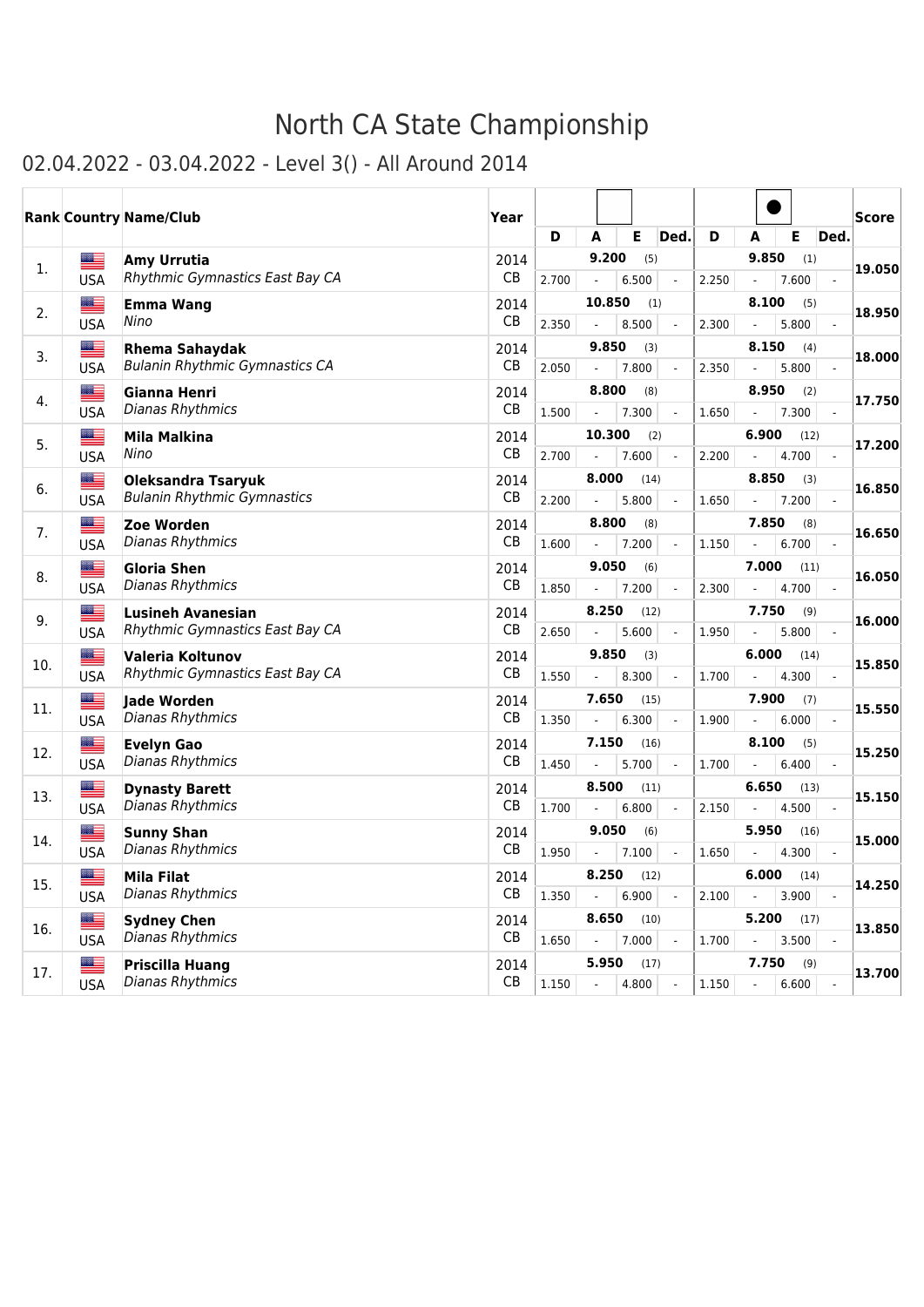|     |            | <b>Rank Country Name/Club</b>      | Year      |       |        |       |                |       |                |       |      | <b>Score</b> |
|-----|------------|------------------------------------|-----------|-------|--------|-------|----------------|-------|----------------|-------|------|--------------|
|     |            |                                    |           | D     | A      | Е     | Ded.           | D     | A              | Е     | Ded. |              |
| 1.  | █▆         | <b>Miriam Olesyuk</b>              | 2015      |       | 9.350  |       | (5)            |       | 11.250         | (1)   |      | 20.600       |
|     | <b>USA</b> | <b>Bulanin Rhythmic Gymnastics</b> | <b>CB</b> | 2.850 |        | 6.500 | $\overline{a}$ | 2.650 |                | 8.600 |      |              |
| 2.  | ▆▆         | Eva Dzhumara                       | 2015      |       | 10.800 |       | (1)            |       | 8.450          | (6)   |      | 19,250       |
|     | <b>USA</b> | <b>Bulanin Rhythmic Gymnastics</b> | <b>CB</b> | 2.400 |        | 8.400 |                | 2.550 |                | 5.900 |      |              |
| 3.  | ▀          | Kira Karasyova                     | 2015      |       | 8.350  |       | (7)            |       | 9.900          | (2)   |      | 18.250       |
|     | <b>USA</b> | Dianas Rhythmics                   | <b>CB</b> | 2.250 |        | 6.100 |                | 2.500 |                | 7.400 |      |              |
| 4.  | ▆          | <b>Maria Vandanov</b>              | 2015      |       | 10.300 |       | (3)            |       | 7.450          | (7)   |      | 17.750       |
|     | <b>USA</b> | Dianas Rhythmics                   | <b>CB</b> | 1.900 |        | 8.400 |                | 2.050 |                | 5.400 |      |              |
| 5.  | ██         | <b>Katie Kazhenavu</b>             | 2015      |       | 7.600  |       | (10)           |       | 9.400          | (3)   |      | 17.000       |
|     | <b>USA</b> | <b>Bulanin Rhythmic Gymnastics</b> | CB        | 2.400 |        | 5.200 |                | 2.000 |                | 7.400 |      |              |
| 6.  | ≝          | <b>Vivienne Yang</b>               | 2015      |       | 7.550  |       | (11)           |       | 9.250          | (4)   |      | 16.800       |
|     | <b>USA</b> | Nino                               | CB        | 2.050 |        | 5.500 |                | 2.350 |                | 6.900 |      |              |
| 7.  | █▆         | Victoria Vainbaum                  | 2015      |       | 10.200 |       | (4)            |       | 6.500          | (9)   |      | 16.700       |
|     | <b>USA</b> | <b>Dianas Rhythmics</b>            | CB        | 2.300 |        | 7.900 |                | 2.300 |                | 4.200 |      |              |
| 8.  | ≝          | Antonia Kovalenko                  | 2015      |       | 7.850  |       | (8)            |       | 8.700          | (5)   |      | 16.550       |
|     | <b>USA</b> | Nino CA                            | <b>CB</b> | 2.250 |        | 5.600 |                | 2.200 |                | 6.500 |      |              |
| 9.  | ▆▆         | <b>Melania Hulak</b>               | 2015      |       | 10.450 |       | (2)            |       | 6.050          | (10)  |      | 16.500       |
|     | <b>USA</b> | Tornado sport club                 | <b>CB</b> | 2.550 |        | 7.900 |                | 2.550 |                | 3.500 |      |              |
| 10. | ▇≡         | Lylah Shaqir                       | 2015      |       | 8.550  |       | (6)            |       | 6.550          | (8)   |      | 15.100       |
|     | <b>USA</b> | Dianas Rhythmics                   | <b>CB</b> | 1.850 |        | 6.700 |                | 2.550 |                | 4.000 |      |              |
| 11. | █▆         | <b>Ksenija Filonova</b>            | 2015      |       | 7.700  |       | (9)            |       | 5.300          | (11)  |      | 13.000       |
|     | <b>USA</b> | Dianas Rhythmics                   | CB        | 0.900 |        | 6.800 |                | 1.400 | $\overline{a}$ | 3.900 |      |              |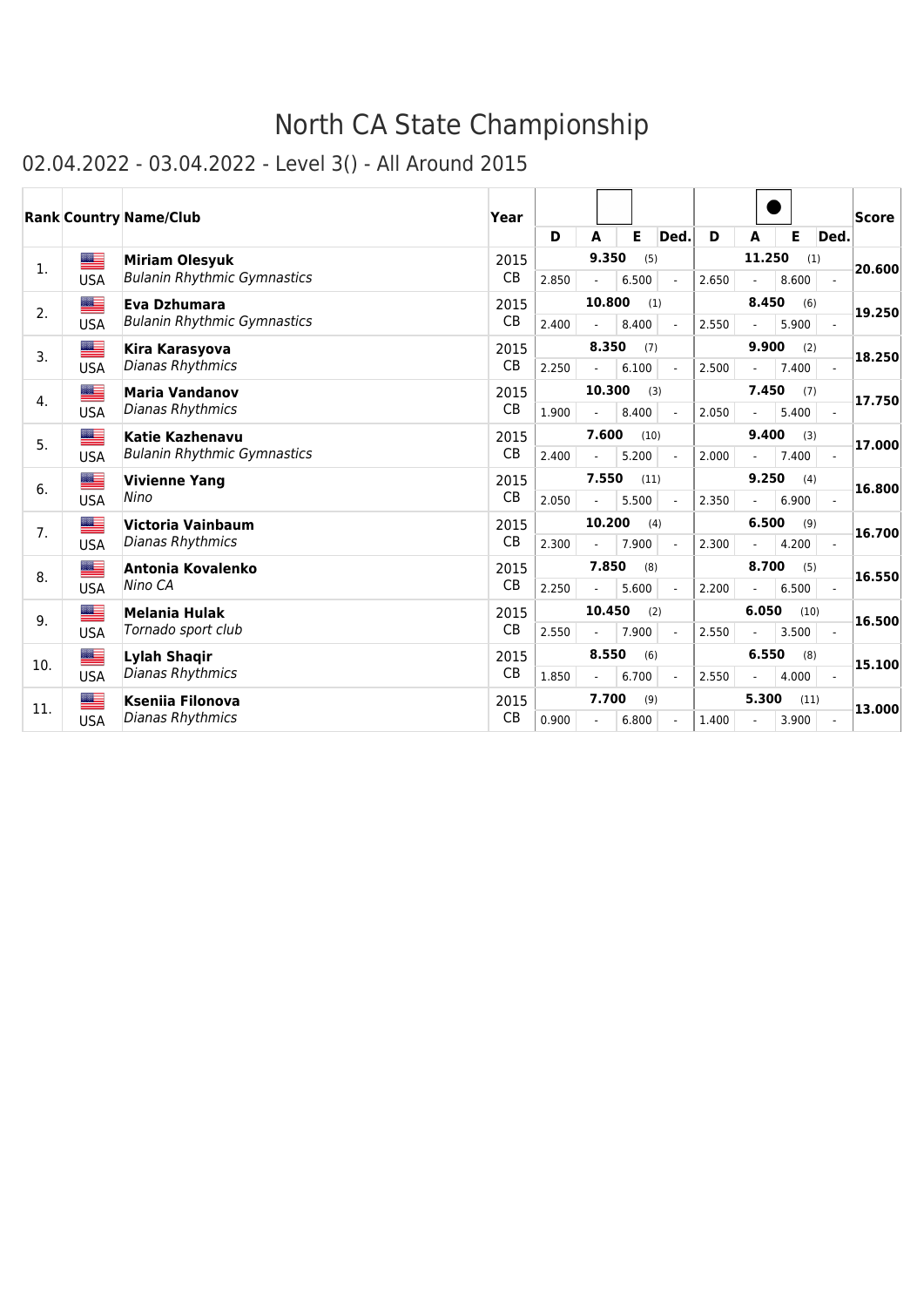|    |     | <b>Rank Country Name/Club</b>         | Year |       |       |       |      |       |                          |       |      | Score  |
|----|-----|---------------------------------------|------|-------|-------|-------|------|-------|--------------------------|-------|------|--------|
|    |     |                                       |      | D     |       | Е     | Ded. | D     | A                        | Е     | Ded. |        |
| 1. | ▀   | <b>Yeva Gnatiuk</b>                   | 2016 |       | 9.100 | (1)   |      |       | 7.250                    | (2)   |      | 16.350 |
|    | USA | <b>Bulanin Rhythmic Gymnastics CA</b> | СA   | 1.600 |       | 7.500 |      | 2.250 | $\overline{\phantom{a}}$ | 5.000 |      |        |
| 2. | ▀   | Alisa Mkrtycheva                      | 2016 |       | 7.800 | (3)   |      |       | 8.150                    | (1)   |      | 15.950 |
|    | USA | <b>Bulanin Rhythmic Gymnastics</b>    | СA   | 2.400 |       | 5.400 |      | 1.850 | $\overline{\phantom{a}}$ | 6.300 |      |        |
| 3. | ▀   | Alena Konopatska                      | 2016 |       | 8.350 | (2)   |      |       | 7.000                    | (3)   |      | 15.350 |
|    | USA | <b>Bulanin Rhythmic Gymnastics CA</b> | СA   | 1.150 |       | 7.200 |      | 1.900 | $\overline{\phantom{a}}$ | 5.100 |      |        |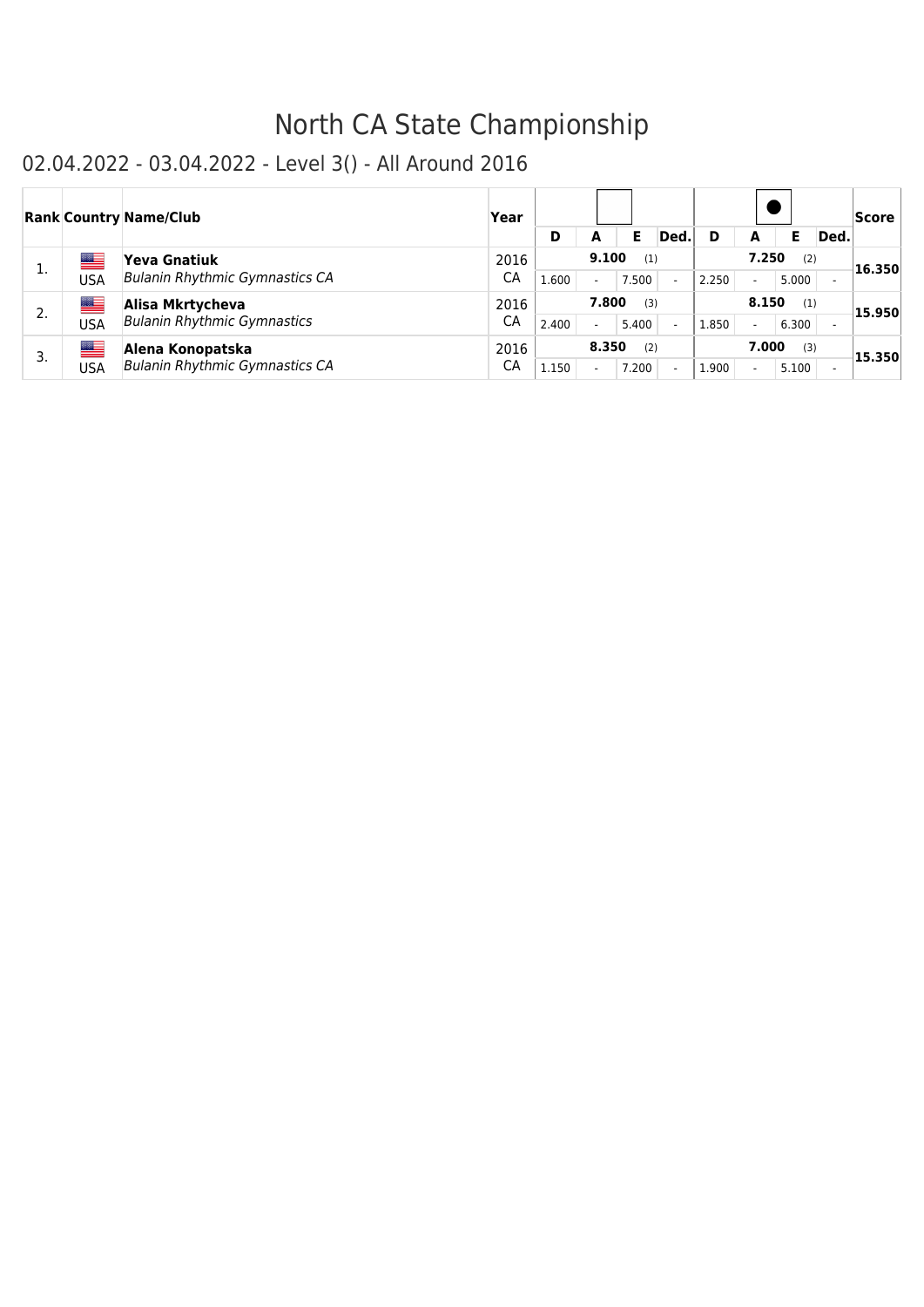|     |     | <b>Rank Country Name/Club</b>                         | Year       |       |        |       | Ded. |       | А                                 |              | Ded. | Score  |
|-----|-----|-------------------------------------------------------|------------|-------|--------|-------|------|-------|-----------------------------------|--------------|------|--------|
| . . | USA | Monica Konko<br><b>Bulanin Rhythmic Gymnastics CA</b> | 2017<br>СA | 2.000 | 10.000 | 8.000 | (1)  | 1.700 | 7.300<br>$\overline{\phantom{a}}$ | (1)<br>5.600 |      | 17.300 |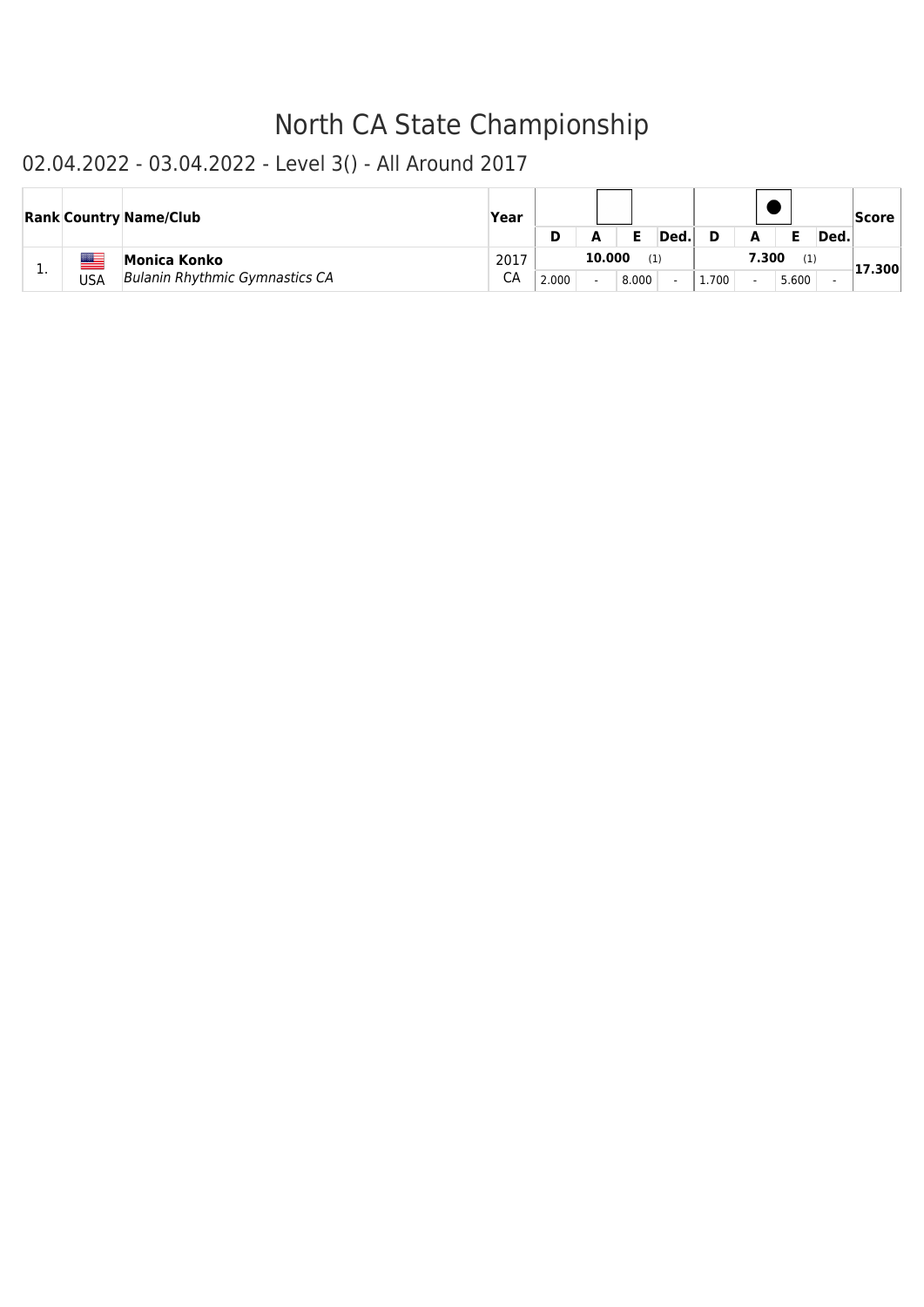|     |             | <b>Rank Country Name/Club</b> | Year |       |       |       |      |       |                          |       |      | <b>Score</b> |
|-----|-------------|-------------------------------|------|-------|-------|-------|------|-------|--------------------------|-------|------|--------------|
|     |             |                               |      |       |       | Е     | Ded. |       | A                        |       | Ded. |              |
|     | <b>Book</b> | Ria Sriidhar                  | 2009 |       | 4.900 | (1)   |      |       | 7.100                    | (1)   |      | 12.000       |
| . . | USA         | Tornado sport club            | rB   | 1.100 |       | 3.800 |      | 2.300 | $\overline{\phantom{0}}$ | 4.800 |      |              |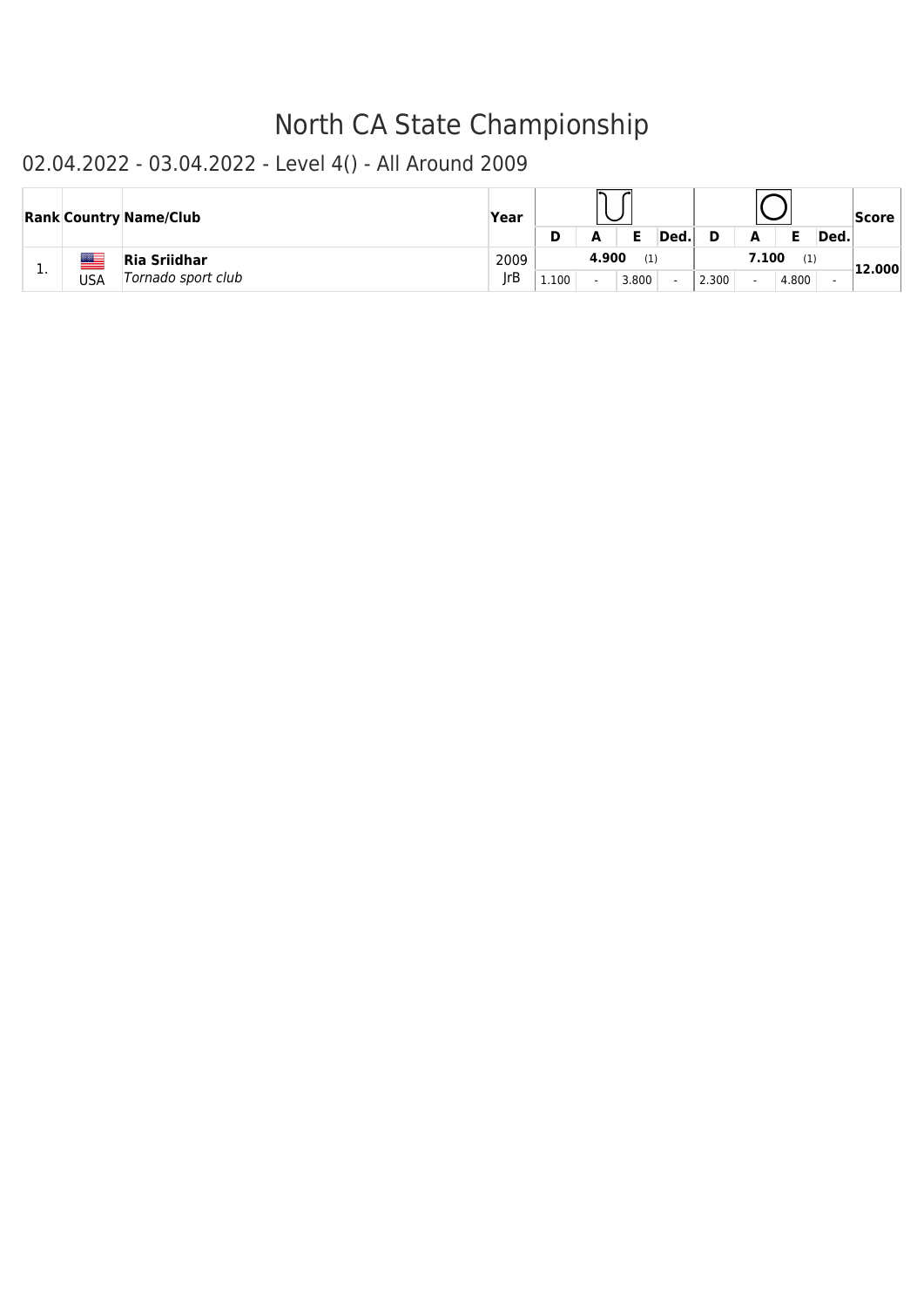|    |     | <b>Rank Country Name/Club</b>          | Year |       |                          |       |      |       |                          |       |                          | Score  |
|----|-----|----------------------------------------|------|-------|--------------------------|-------|------|-------|--------------------------|-------|--------------------------|--------|
|    |     |                                        |      | D     | А                        | Е     | Ded. | D     | A                        | Е     | Ded.                     |        |
| 1. | █▆  | Alysa Anfimov                          | 2012 |       | 9.000                    | (1)   |      |       | 8.900                    | (1)   |                          | 17.900 |
|    | USA | <b>Rhythmic Gymnastics East Bay CA</b> | CC   | 2.700 | $\overline{\phantom{0}}$ | 6.300 |      | 2.400 | $\blacksquare$           | 6.500 | $\overline{\phantom{a}}$ |        |
| 2. | █▆  | Gayaneh Avanesian                      | 2012 |       | 8.900                    | (2)   |      |       | 7.000                    | (3)   |                          | 15.900 |
|    | USA | Rhythmic Gymnastics East Bay CA        | CC   | 2.700 | $\overline{\phantom{0}}$ | 6.200 |      | 1.900 | $\overline{\phantom{a}}$ | 5.100 | $\overline{\phantom{a}}$ |        |
| 3. | █▆  | Victoria Nudelman                      | 2012 |       | 6.700                    | (5)   |      |       | 8.700                    | (2)   |                          | 15.400 |
|    | USA | Rhythmic Gymnastics East Bay CA        | CC   | 1.200 |                          | 5.500 |      | 2.400 | $\blacksquare$           | 6.300 | $\overline{\phantom{0}}$ |        |
| 4. | ▆▆  | Sasha Satesh                           | 2012 |       | 7.000                    | (4)   |      |       | 5.900                    | (4)   |                          | 12.900 |
|    | USA | Tornado sport club                     | CC   | 1.500 | $\overline{\phantom{0}}$ | 5.500 |      | 1.100 | $\blacksquare$           | 4.800 | $\overline{a}$           |        |
| 5. | █≡  | <b>Maria Monastyreva</b>               | 2012 |       | 7.700                    | (3)   |      |       | 4.500                    | (5)   |                          | 12.200 |
|    | USA | <b>Rhythmic Gymnastics East Bay CA</b> | CC   | 2.200 |                          | 5.500 |      | 1.100 | $\overline{\phantom{a}}$ | 3.400 | $\overline{\phantom{a}}$ |        |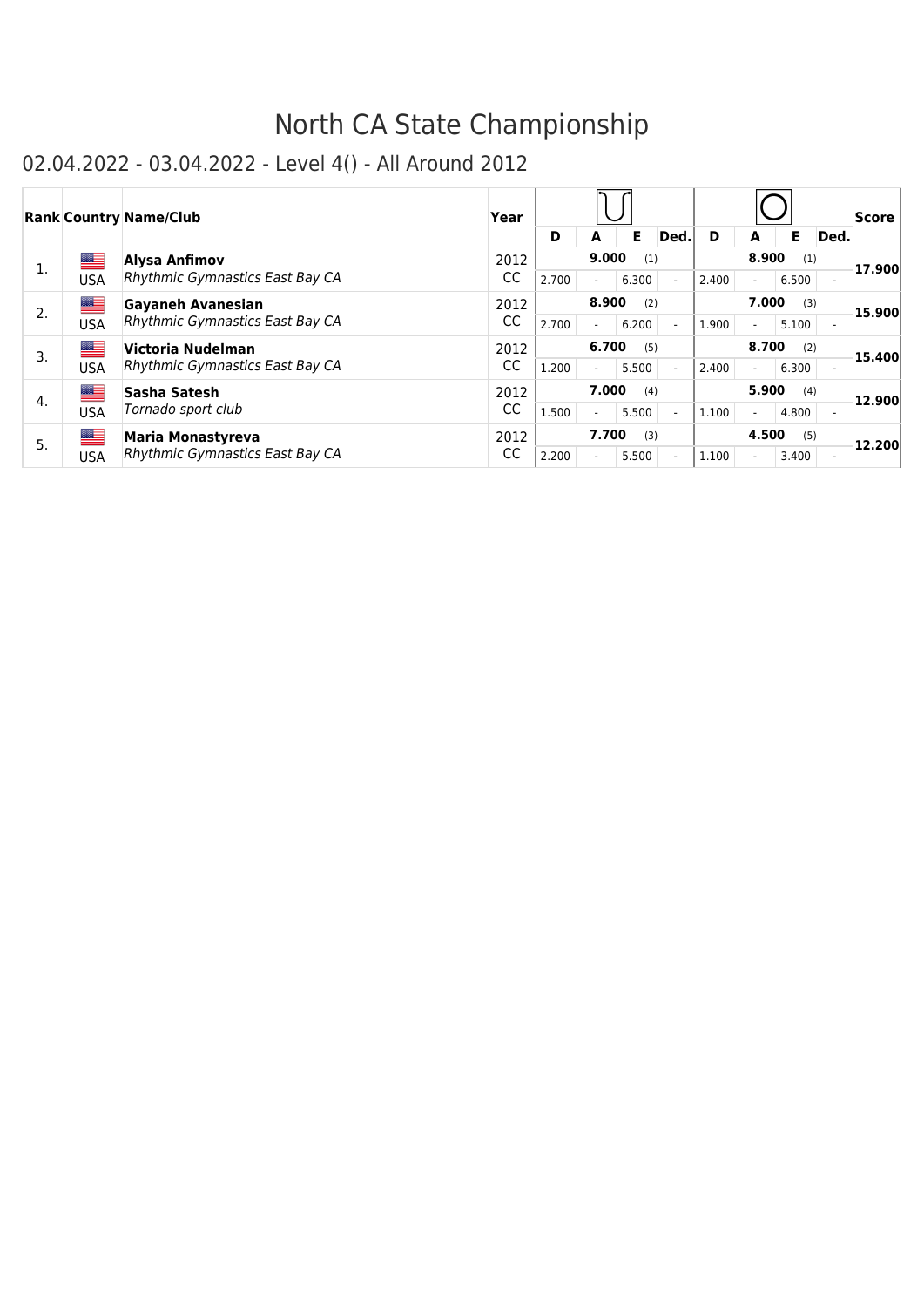|    |            | <b>Rank Country Name/Club</b>   | Year |       |                          |       |      |       |                          |       |      | Score  |
|----|------------|---------------------------------|------|-------|--------------------------|-------|------|-------|--------------------------|-------|------|--------|
|    |            |                                 |      | D     | A                        | Ε     | Ded. |       | A                        |       | Ded. |        |
| 1. | ▀          | Hanna Prystupa                  | 2013 |       | 9.700                    | (1)   |      |       | 10.700                   | (1)   |      | 20.400 |
|    | USA        | Rhythmic Gymnastics East Bay CA | CC   | 2.800 | $\overline{\phantom{0}}$ | 6.900 |      | 3.100 | $\overline{a}$           | 7.600 |      |        |
| 2. | <u>aas</u> | Arva Peri                       | 2013 |       | 9.600                    | (2)   |      |       | 8.000                    | (3)   |      | 17.600 |
|    | USA        | Rhythmic Gymnastics East Bay CA | CC   | 2.300 |                          | 7.300 |      | 2.700 | $\overline{\phantom{a}}$ | 5.300 |      |        |
| 3. |            | Alisa Krivtsov                  | 2013 |       | 7.900                    | (3)   |      |       | 8.200                    | (2)   |      | 16.100 |
|    | USA        | Rhythmic Gymnastics East Bay CA | CC   | 1.900 |                          | 6.000 |      | 2.400 | $\overline{\phantom{a}}$ | 5.800 |      |        |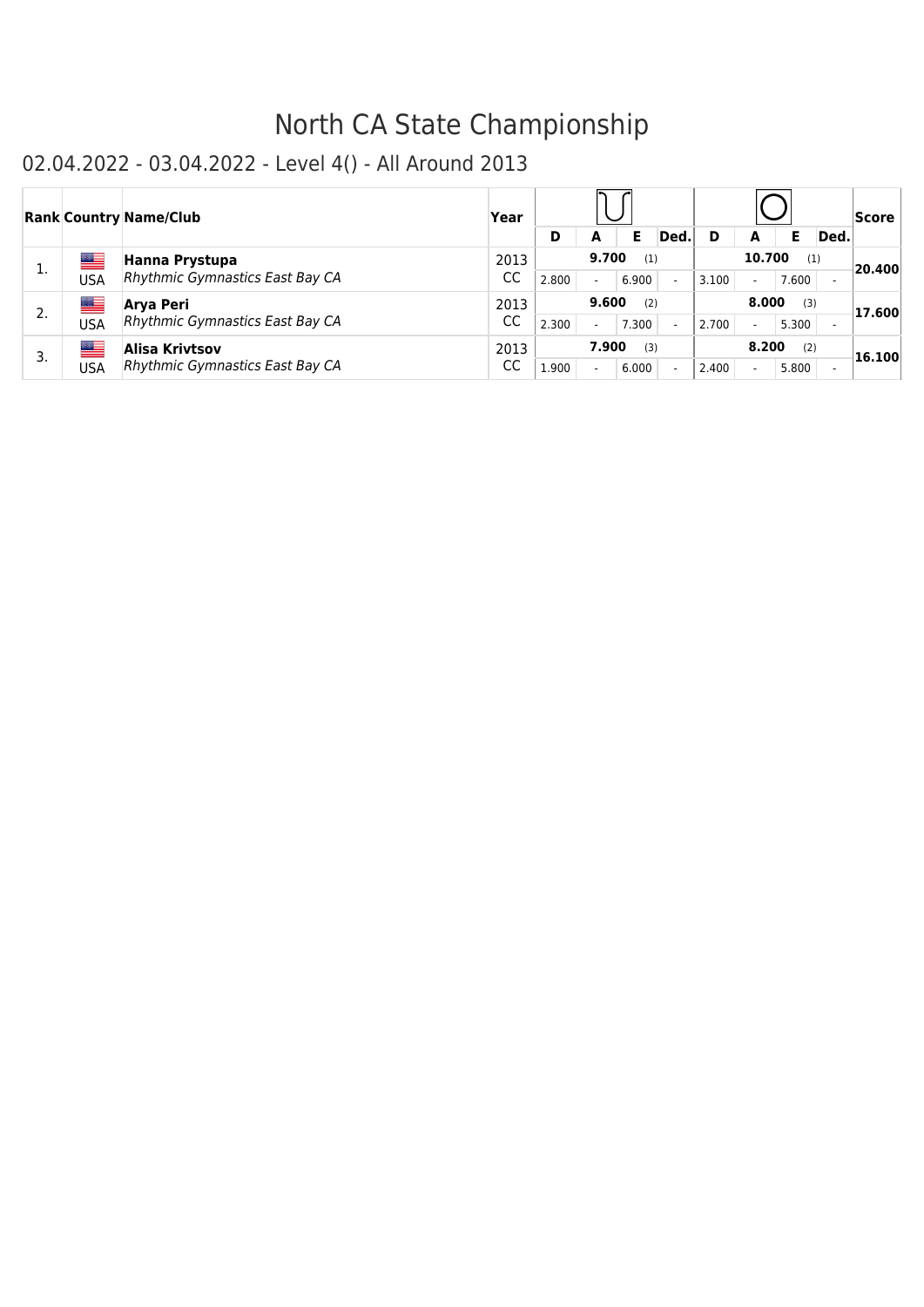|   |     | <b>Rank Country Name/Club</b>                     | Year       |       |       |              | Ded. |       | А                                 |              | Ded. | <b>Score</b> |
|---|-----|---------------------------------------------------|------------|-------|-------|--------------|------|-------|-----------------------------------|--------------|------|--------------|
| . | USA | <b>Gnanadareddy Badveli</b><br>Tornado sport club | 2014<br>СB | 1.700 | 7.800 | (1)<br>6.100 |      | 2.400 | 8.400<br>$\overline{\phantom{0}}$ | (1)<br>6.000 |      | 16.200       |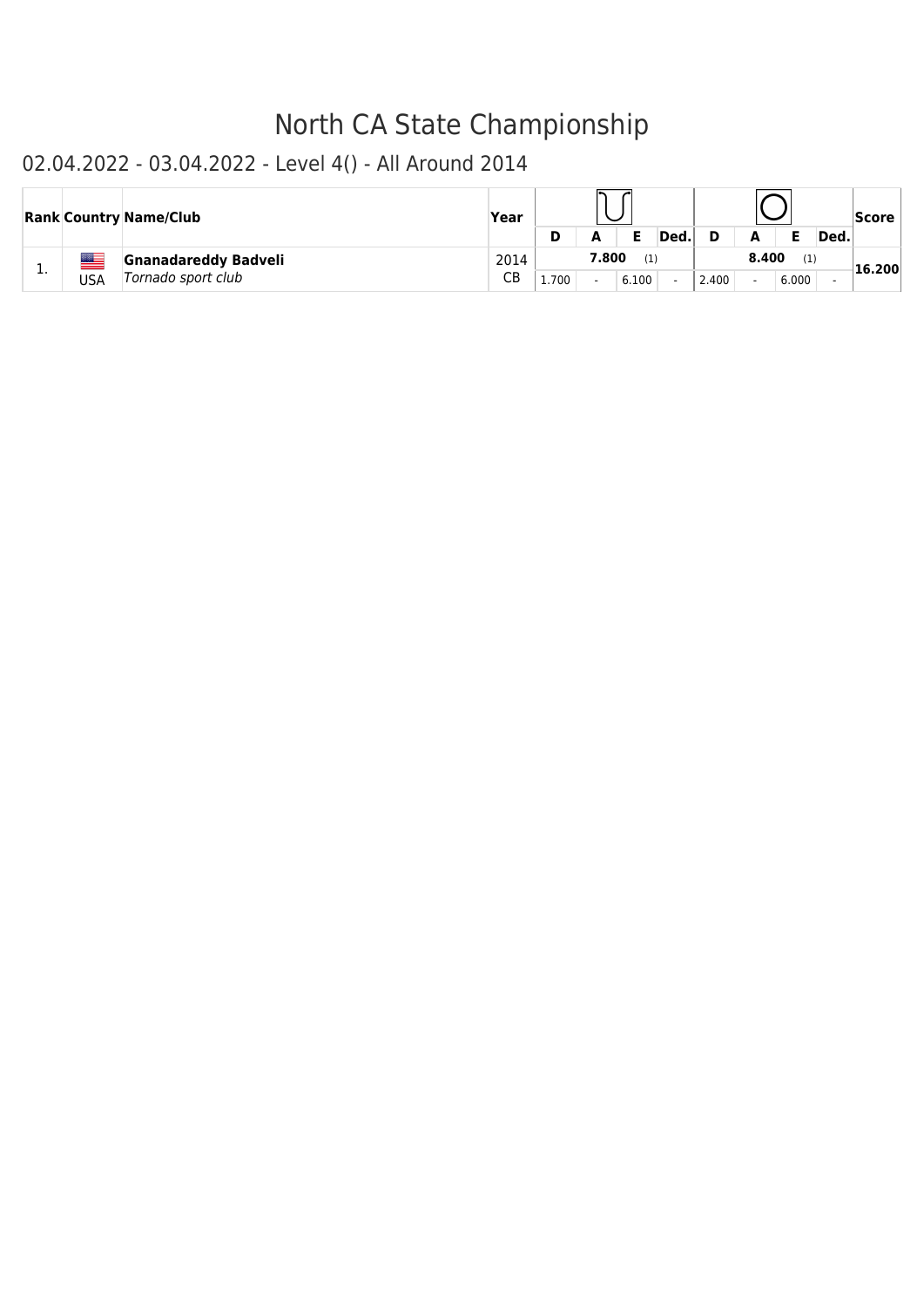|    |            | <b>Rank Country Name/Club Year</b> |      |       |       |       |        |       |       |       |        |       |       |       |        |       |       |       |      | Score  |
|----|------------|------------------------------------|------|-------|-------|-------|--------|-------|-------|-------|--------|-------|-------|-------|--------|-------|-------|-------|------|--------|
|    |            |                                    |      | D     |       | Е     | Ded.   | D     | A     | Е     | Ded.   | D     | A     |       | Ded    |       | A     |       | Ded. |        |
| π. | ▀          | Anastasia<br>Charsova<br>Rhythmic  | 2009 |       | 9.200 | (1)   |        |       | 7.800 | (1)   |        |       | 8.200 | (1)   |        |       | 8.100 | (1)   |      | 33.300 |
|    | <b>USA</b> | Gymnastics<br>East Bay CA          | IrB  | 3.000 |       | 6.200 | $\sim$ | 3.100 |       | 4.700 | $\sim$ | 3.900 |       | 4.300 | $\sim$ | 3.500 |       | 4.600 |      |        |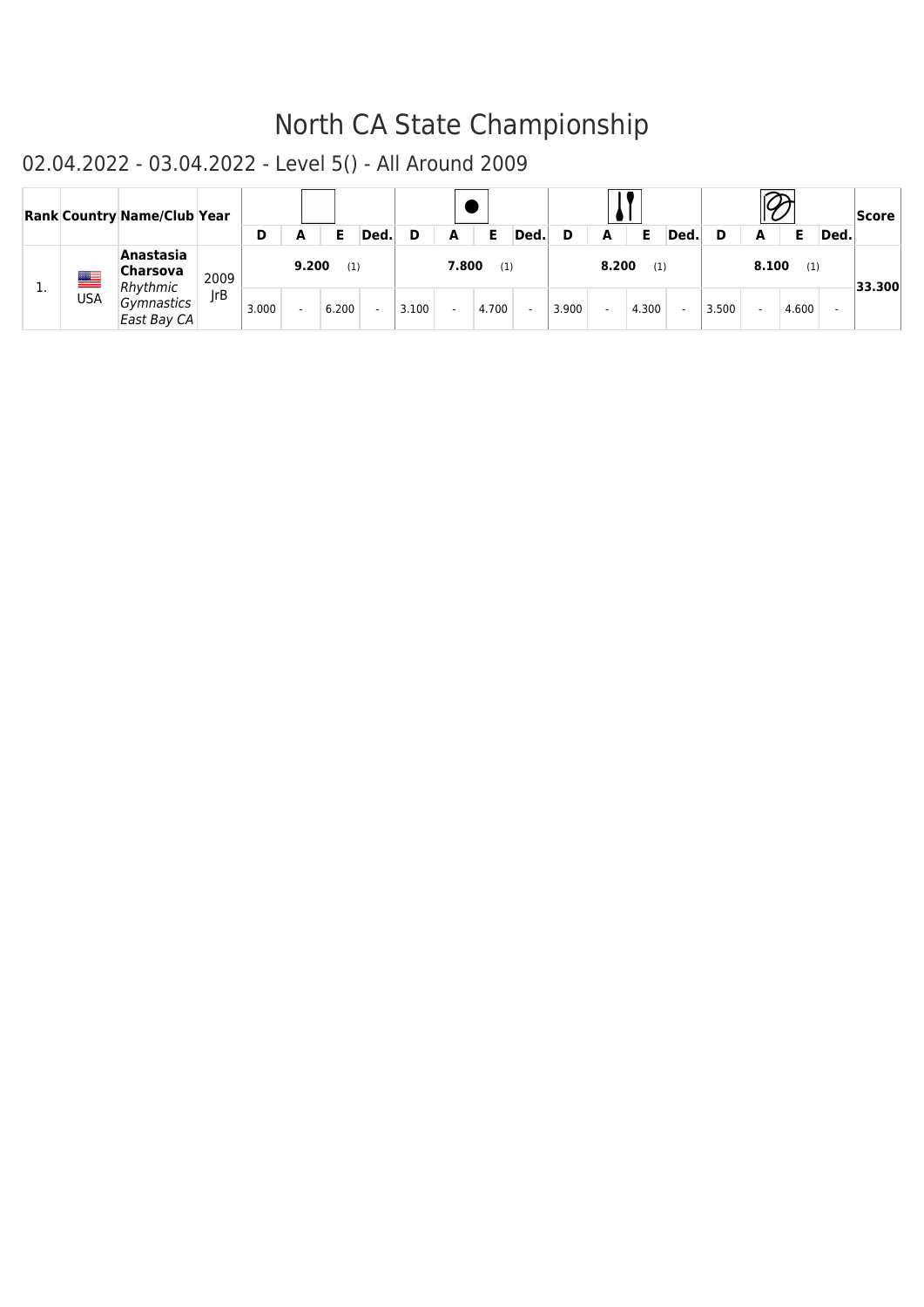|    |     | Rank Country Name/Club Year      |      |       |        |       |      |       |        |       |                          |       |                          |       |        |       |       |       |                          | Score  |
|----|-----|----------------------------------|------|-------|--------|-------|------|-------|--------|-------|--------------------------|-------|--------------------------|-------|--------|-------|-------|-------|--------------------------|--------|
|    |     |                                  |      | D     | А      | Е     | Ded. |       | А      | Е     | Ded.                     | D     | A                        | Е     | Ded.   | D     | A     | Е     | Ded.                     |        |
| 1. | ▀   | <b>Willow</b><br>Vanderpool 2010 |      |       | 6.600  | (2)   |      |       | 8.000  | (2)   |                          |       | 10.200                   | (1)   |        |       | 6.700 | (2)   |                          | 31.500 |
|    | USA | Dianas<br>Rhythmics              | IrA  | 2.200 | ÷.     | 4.400 |      | 3.400 | $\sim$ | 4.600 | $\overline{\phantom{a}}$ | 4.200 | $\sim$                   | 6.000 | $\sim$ | 3.100 |       | 3.600 | $\overline{\phantom{0}}$ |        |
| 2. | ▀   | Chinmayee<br><b>Badveli</b>      | 2010 |       | 7.000  | (1)   |      |       | 8.400  | (1)   |                          |       | 7.900                    | (2)   |        |       | 7.000 | (1)   |                          | 30.300 |
|    | USA | Tornado<br>sport club            | IrA  | 2.700 | $\sim$ | 4.300 |      | 3.400 | $\sim$ | 5.000 |                          | 3.800 | $\overline{\phantom{0}}$ | 4.100 | $\sim$ | 2.600 |       | 4.400 | $\overline{\phantom{0}}$ |        |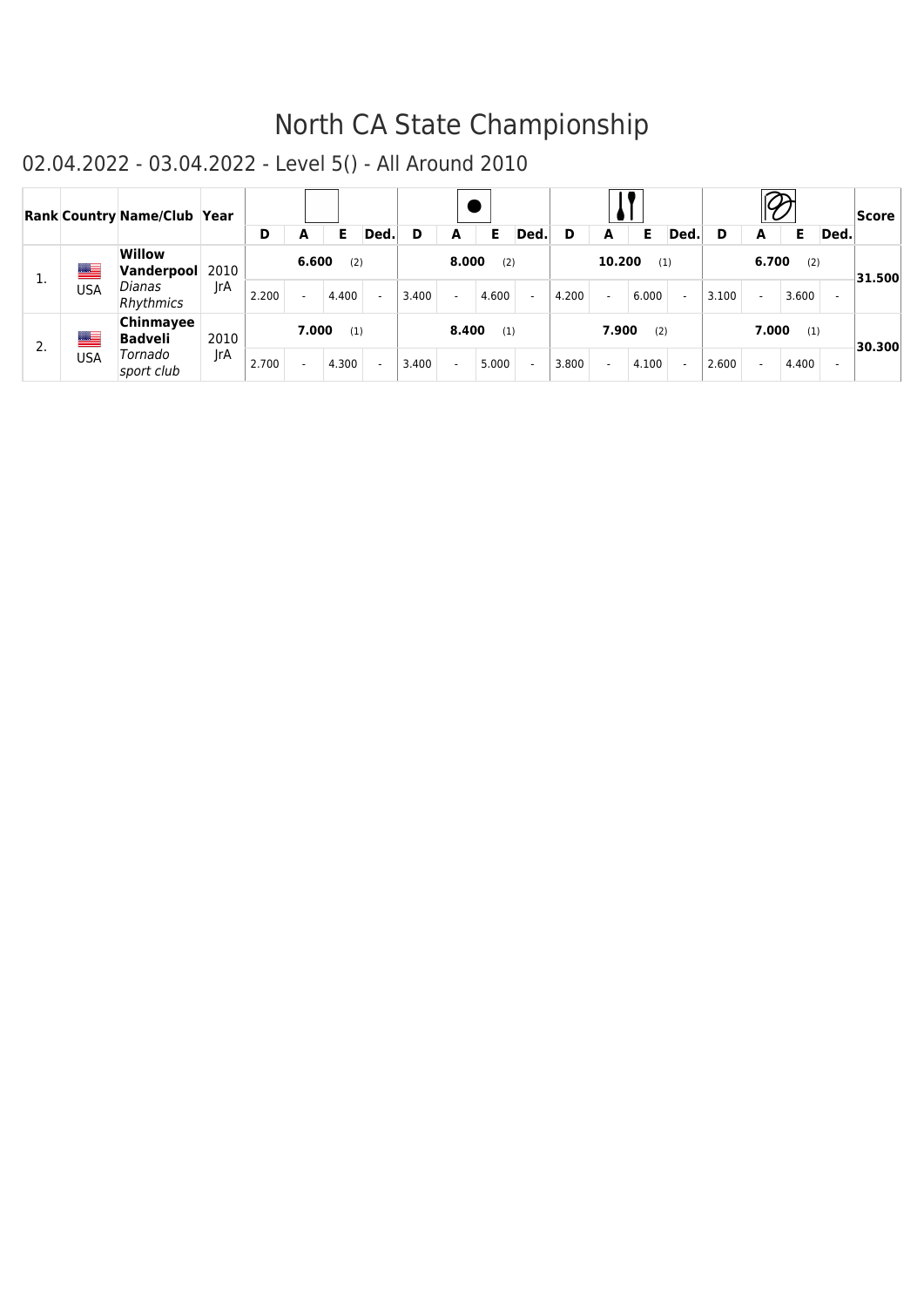|                |            | <b>Rank Country Name/Club</b>                | Year |       |              |       |      |       |                |       |      |       |                |       |     |       |       |       |                | Score  |
|----------------|------------|----------------------------------------------|------|-------|--------------|-------|------|-------|----------------|-------|------|-------|----------------|-------|-----|-------|-------|-------|----------------|--------|
|                |            |                                              |      | D     | A            | E     | Ded. | D     | A              | Е     | Ded. | D     | A              | E     | Ded | D     | A     | Е     | Ded.           |        |
| $\mathbf{1}$ . | ▀          | Eva<br><b>Dyadchenko</b><br><b>Bulanin</b>   | 2011 |       | 9.200        | (4)   |      |       | 9.900          | (1)   |      |       | 10.200         |       | (2) |       | 9.600 | (1)   |                | 38.900 |
|                | <b>USA</b> | Rhythmic<br>Gymnastics<br>C <sub>A</sub>     | JrA  | 2.600 | $\omega$     | 6.600 |      | 4.100 | ÷,             | 5.800 |      | 4.300 | $\overline{a}$ | 5.900 |     | 4.200 |       | 5.400 | $\overline{a}$ |        |
| 2.             | ▀          | <b>Kristina</b><br>Yakhunina<br>Rhythmic     | 2011 |       | 10.100       |       | (1)  |       | 9.800          | (3)   |      |       | 9.300          | (4)   |     |       | 9.400 | (2)   |                | 38.600 |
|                | <b>USA</b> | Gymnastics<br>East Bay CA                    | JrA  | 3.400 |              | 6.700 |      | 3.700 | $\overline{a}$ | 6.100 |      | 4.100 | $\overline{a}$ | 5.200 |     | 4.200 |       | 5.200 |                |        |
| 3.             | ▀          | <b>Amelia</b><br><b>Kovalenko</b>            | 2011 |       | 9.500        | (2)   |      |       | 9.900          | (1)   |      |       | 9.000          | (5)   |     |       | 8.900 | (5)   |                | 37.300 |
|                | <b>USA</b> | Nino CA                                      | JrA  | 2.800 | $\sim$       | 6.700 |      | 4.000 | $\overline{a}$ | 5.900 |      | 3.800 | $\overline{a}$ | 5.200 |     | 3.700 |       | 5.200 |                |        |
| 4.             | ▀          | <b>Elizaveta</b><br>Kozhanova                | 2011 |       | 9.400        | (3)   |      |       | 6.700          | (6)   |      |       | 11.500         |       | (1) |       | 8.700 | (6)   |                | 36.300 |
|                | <b>USA</b> | Dianas<br>Rhythmics                          | IrA  | 3.200 | $\mathbf{r}$ | 6.200 |      | 3.000 | $\blacksquare$ | 3.900 | 0.20 | 4.400 | $\blacksquare$ | 7.100 |     | 3.500 |       | 5.200 |                |        |
| 5.             | ▆          | Ramona<br>Yang                               | 2011 |       | 7.500        | (6)   |      |       | 9.400          | (4)   |      |       | 9.400          | (3)   |     |       | 9.000 | (4)   |                | 35.300 |
|                | <b>USA</b> | Nino CA                                      | IrA  | 2.100 | $\sim$       | 5.400 |      | 3.300 | $\overline{a}$ | 6.100 |      | 4.100 | $\overline{a}$ | 5.300 |     | 4.100 |       | 4.900 |                |        |
| 6.             | an B       | <b>Nicole</b><br><b>Binunsky</b><br>Rhythmic | 2011 |       | 8.600        | (5)   |      |       | 8.300          | (5)   |      |       | 7.700          | (6)   |     |       | 9.200 | (3)   |                | 33.800 |
|                | <b>USA</b> | Gymnastics<br>East Bay CA                    | IrA  | 3.200 | $\sim$       | 5.400 |      | 3.100 | $\blacksquare$ | 5.200 |      | 3.900 | ÷.             | 3.800 |     | 3.400 |       | 5.800 | $\omega$       |        |
| 7.             | an E       | Zoey<br><b>Matsienok</b>                     | 2011 |       | 7.100        | (7)   |      |       | 6.000          | (7)   |      |       | 4.300          | (7)   |     |       | 4.300 | (7)   |                | 21.700 |
|                | <b>USA</b> | Tornado<br>sport club                        | JrA  | 3.000 |              | 4.100 |      | 2.700 |                | 3.500 | 0.20 | 2.500 | ÷,             | 1.800 |     | 1.900 |       | 2.400 | $\blacksquare$ |        |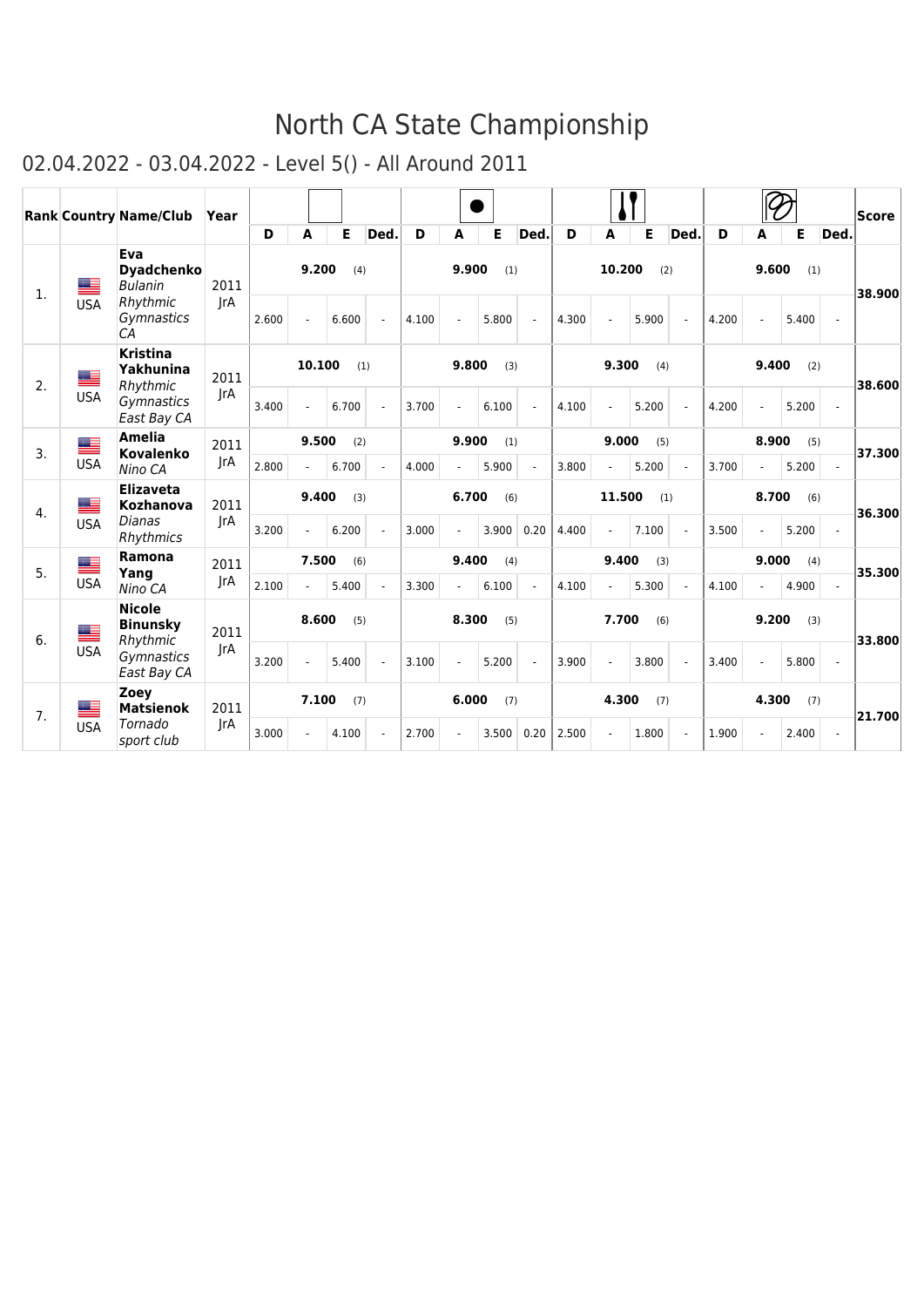|    |             | Rank Country Name/Club                             | Year      |       |        |       |                |       |        |       |            |       |        |       |            |       |                |       |                | <b>Score</b> |
|----|-------------|----------------------------------------------------|-----------|-------|--------|-------|----------------|-------|--------|-------|------------|-------|--------|-------|------------|-------|----------------|-------|----------------|--------------|
|    |             |                                                    |           | D     | A      | Е     | Ded.           | D     | A      | Е     | <b>Ded</b> | D     | A      | E     | <b>Ded</b> | D     | A              | Е     | Ded.           |              |
| 1. | ▀           | <b>Evelina</b><br><b>Dyachuk</b><br><b>Bulanin</b> | 2012      |       | 10.200 |       | (3)            |       | 10.100 |       | (4)        |       | 11.800 | (2)   |            |       | 11.300         |       | (1)            | 43.400       |
|    | <b>USA</b>  | Rhythmic<br>Gymnastics<br>СA                       | CC        | 3.700 |        | 6.500 |                | 4.100 | L.     | 6.000 |            | 4.700 |        | 7.100 |            | 4.600 | $\overline{a}$ | 6.700 |                |              |
| 2. | æ           | <b>Mina Gale</b><br>Bravo                          | 2012      |       | 10.700 |       | (2)            |       | 10.300 |       | (2)        |       | 10.800 | (3)   |            |       | 10.300         |       | (4)            | 42.100       |
|    | <b>USA</b>  | Rhythmic<br>Gymnastics                             | CC        | 3.100 |        | 7.600 |                | 3.800 |        | 6.500 |            | 4.200 |        | 6.600 |            | 4.000 |                | 6.300 |                |              |
| 3. | <u>an B</u> | <b>Chloe Na</b><br>Bravo                           | 2012      |       | 9.700  | (6)   |                |       | 10.000 |       | (5)        |       | 10.700 | (4)   |            |       | 10.800         |       | (2)            | 41.200       |
|    | <b>USA</b>  | Rhythmic<br>Gymnastics                             | CC        | 2.900 |        | 6.800 |                | 3.200 |        | 6.800 |            | 4.000 |        | 6.700 |            | 4.100 |                | 6.700 |                |              |
| 4. | aa B        | <b>Victoria</b><br>Khan<br>Bravo                   | 2012      |       | 11.100 |       | (1)            |       | 9.100  | (6)   |            |       | 12.000 | (1)   |            |       | 8.800          | (8)   |                | 41.000       |
|    | <b>USA</b>  | Rhythmic<br>Gymnastics                             | <b>CC</b> | 3.400 |        | 7.700 | $\overline{a}$ | 3.300 |        | 5.800 |            | 4.500 |        | 7.500 |            | 3.800 |                | 5.000 |                |              |
| 5. | ≝           | Anita<br><b>Kuzmina</b><br>Bravo                   | 2012      |       | 9.900  | (4)   |                |       | 10.200 |       | (3)        |       | 10.100 | (6)   |            |       | 10.600         |       | (3)            | 40.800       |
|    | <b>USA</b>  | Rhythmic<br>Gymnastics                             | CC        | 3.000 |        | 6.900 | $\overline{a}$ | 3.800 |        | 6.400 |            | 4.100 |        | 6.000 | ÷.         | 4.400 |                | 6.200 | ÷.             |              |
|    | ▀           | <b>Yihan Zhang</b><br>Bravo                        | 2012      |       | 9.900  | (4)   |                |       | 10.600 |       | (1)        |       | 10.600 | (5)   |            |       | 9.500          | (7)   |                |              |
| 6. | <b>USA</b>  | Rhythmic<br>Gymnastics                             | CC        | 3.300 |        | 6.600 |                | 4.200 |        | 6.400 |            | 4.300 |        | 6.300 |            | 3.600 |                | 5.900 |                | 40.600       |
| 7. | ██          | <b>Dasha</b><br>Karabelnikau                       | 2012      |       | 9.100  | (7)   |                |       | 8.200  | (7)   |            |       | 9.500  | (7)   |            |       | 9.900          | (6)   |                | 36.700       |
|    | <b>USA</b>  | Dianas<br>Rhythmics                                | CC        | 3.400 |        | 5.700 |                | 3.500 |        | 4.700 |            | 4.100 |        | 5.400 |            | 3.900 |                | 6.000 |                |              |
| 8. | ≝           | Lea<br><b>Bahdanau</b>                             | 2012      |       | 6.600  | (9)   |                |       | 8.000  | (8)   |            |       | 7.300  | (8)   |            |       | 10.000         |       | (5)            | 31.900       |
|    | <b>USA</b>  | Dianas<br>Rhythmics                                | CC        | 2.500 |        | 4.600 | 0.50           | 3.300 |        | 4.700 |            | 3.400 |        | 3.900 |            | 4.200 |                | 5.800 | $\overline{a}$ |              |
| 9. | ≝           | Liza<br><b>Brusilovsky</b><br>Rhythmic             | 2012      |       | 7.300  | (8)   |                |       | 7.800  | (9)   |            |       | 6.000  | (9)   |            |       | 8.400          | (9)   |                | 29.500       |
|    | <b>USA</b>  | Gymnastics<br>East Bay CA                          | CC        | 2.300 |        | 5.000 |                | 3.800 | ÷.     | 4.000 |            | 3.400 |        | 2.600 |            | 3.800 |                | 4.600 | $\overline{a}$ |              |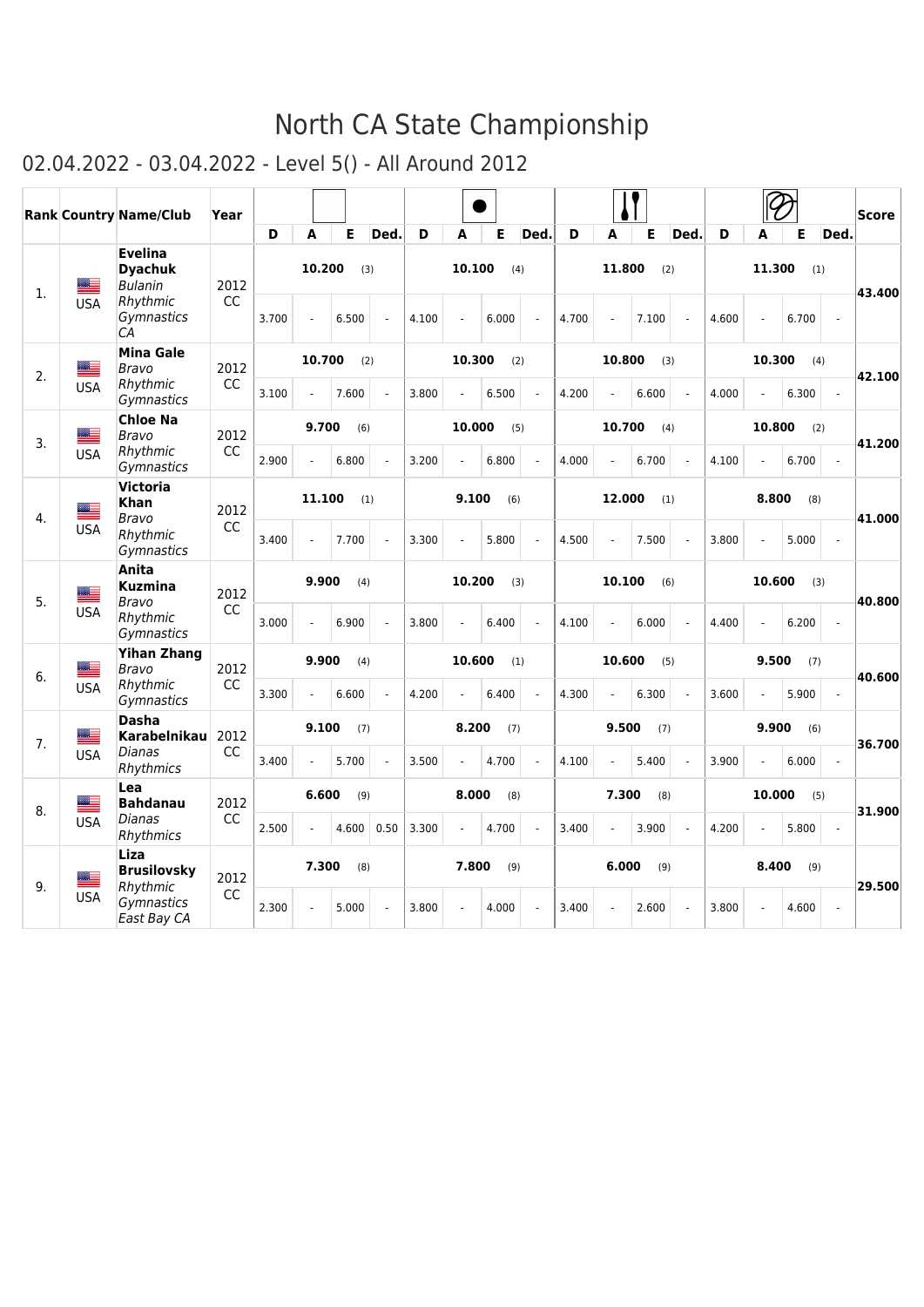|    |             | <b>Rank Country Name/Club Year</b>      |           | D     | A      | Е     | Ded.                     | D     | A     | Е     | Ded.                     | D     | A      | Е     | Ded.                     | D     |        | Е     | Ded.                     | Score  |
|----|-------------|-----------------------------------------|-----------|-------|--------|-------|--------------------------|-------|-------|-------|--------------------------|-------|--------|-------|--------------------------|-------|--------|-------|--------------------------|--------|
| 1. | <u>an a</u> | <b>Esther</b><br><b>Kofman</b><br>Bravo | 2013      |       | 11.200 | (1)   |                          |       | 9.900 | (1)   |                          |       | 11.500 | (1)   |                          |       | 11.100 | (1)   |                          | 43.700 |
|    | <b>USA</b>  | Rhythmic<br>Gymnastics                  | CC        | 3.600 |        | 7.600 | $\sim$                   | 3.900 |       | 6.000 | $\sim$                   | 4.700 |        | 6.800 | $\sim$                   | 4.100 |        | 7.000 | $\overline{\phantom{a}}$ |        |
| 2. | ▆▆          | <b>Celina</b><br>Yang                   | 2013      |       | 8.500  | (2)   |                          |       | 6.800 | (2)   |                          |       | 8,800  | (2)   |                          |       | 7.700  | (2)   |                          | 31.800 |
|    | <b>USA</b>  | Dianas<br>Rhythmics                     | cc        | 3.300 |        | 5.200 | $\sim$                   | 3.200 |       | 3.600 | $\sim$                   | 4.000 |        | 4.800 | $\blacksquare$           | 3.300 | $\sim$ | 4.400 | $\blacksquare$           |        |
| 3. | ██          | <b>Shaylee</b><br><b>Zilberstein</b>    | 2013      |       | 7.400  | (3)   |                          |       | 5.400 | (3)   |                          |       | 5.200  | (3)   |                          |       | 4.100  | (3)   |                          | 22.100 |
|    | <b>USA</b>  | Tornado<br>sport club                   | <b>CC</b> | 2.200 |        | 5.200 | $\overline{\phantom{a}}$ | 1.900 |       | 3.500 | $\overline{\phantom{a}}$ | 2.600 |        | 2.600 | $\overline{\phantom{a}}$ | 1.600 | ÷.     | 2.500 | $\overline{\phantom{a}}$ |        |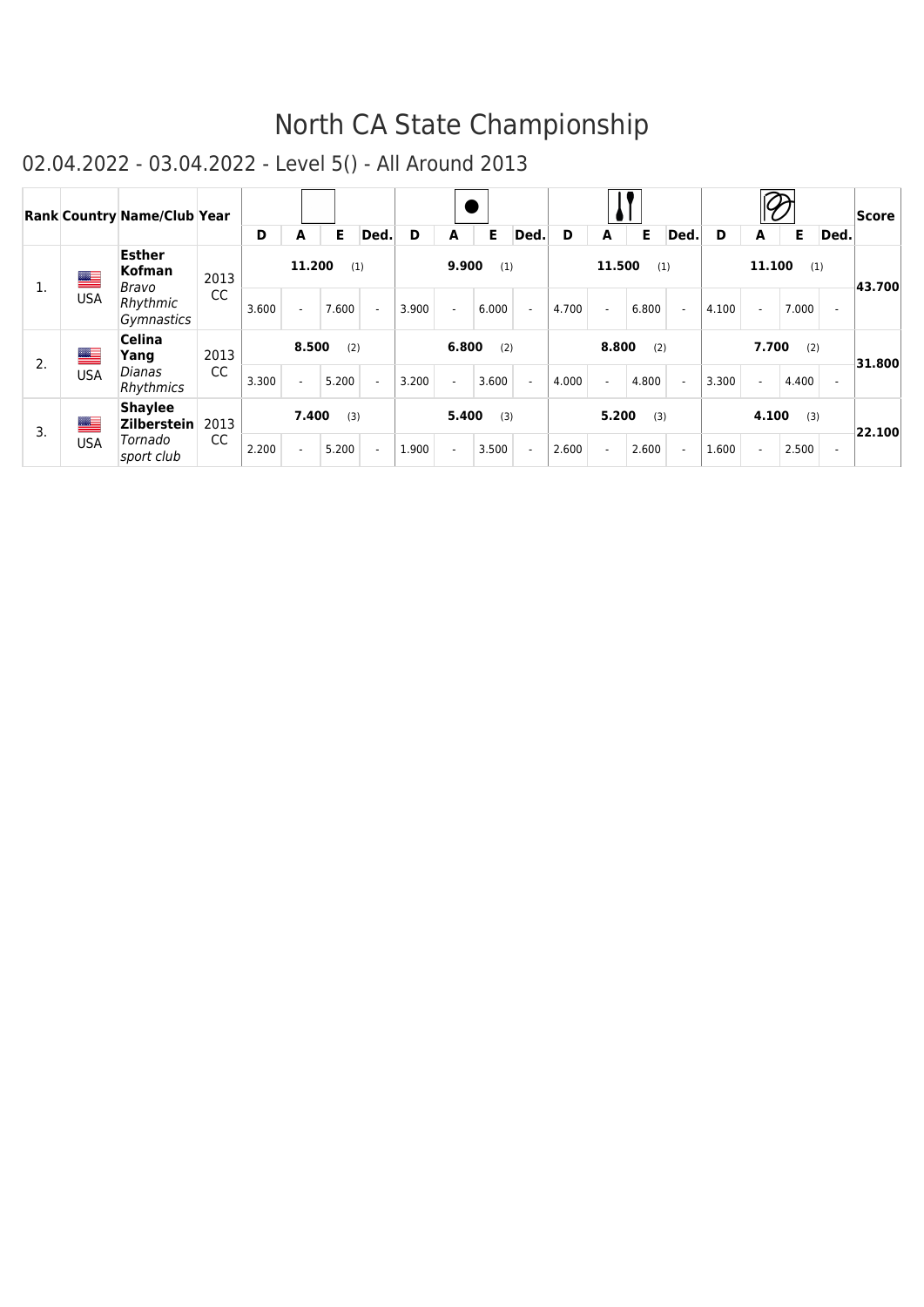|    |            | <b>Rank Country Name/Club</b>                 | Year      | D     | A      | Е.    | Ded.   | D     | A        | Е     | Ded. | D     | A              | Е     | Ded.           | D     | А              | Е     | Ded. | Score  |
|----|------------|-----------------------------------------------|-----------|-------|--------|-------|--------|-------|----------|-------|------|-------|----------------|-------|----------------|-------|----------------|-------|------|--------|
| 1. | ▆▆         | <b>Sarrah Kim</b><br>Bulanin<br>Rhythmic      | 2014      |       | 10.400 | (2)   |        |       | 11.300   | (1)   |      |       | 11.500         |       | (2)            |       | 10.600         | (1)   |      | 43.800 |
|    | <b>USA</b> | Gymnastics<br>СA                              | <b>CB</b> | 3.500 |        | 6.900 |        | 4.200 | $\sim$   | 7.100 |      | 4.600 | $\blacksquare$ | 6.900 |                | 4.500 | $\blacksquare$ | 6.100 |      |        |
| 2. | ▇          | Gella<br><b>Mnatsaknian</b><br><b>Bulanin</b> | 2014      |       | 10.900 | (1)   |        |       | 10.800   | (2)   |      |       | 11.600         | (1)   |                |       | 10.400         | (2)   |      | 43.700 |
|    | <b>USA</b> | Rhythmic<br>Gymnastics<br>СA                  | <b>CB</b> | 3.300 | ÷.     | 7.600 | $\sim$ | 4.400 | $\omega$ | 6.400 | ÷.   | 3.900 | $\omega$       | 7.700 | $\overline{a}$ | 4.300 | $\sim$         | 6.100 |      |        |
|    | ▆          | <b>Lan Chau</b>                               | 2014      |       | 8.500  | (3)   |        |       | 7.400    | (3)   |      |       | 9.400          | (3)   |                |       | 6.500          | (3)   |      |        |
| 3. | <b>USA</b> | Dianas<br><b>Rhythmics</b>                    | CB        | 3.200 |        | 5.300 |        | 3.500 | $\sim$   | 3.900 |      | 3.900 | $\sim$         | 5.500 |                | 3.500 |                | 3.000 | ٠    | 31.800 |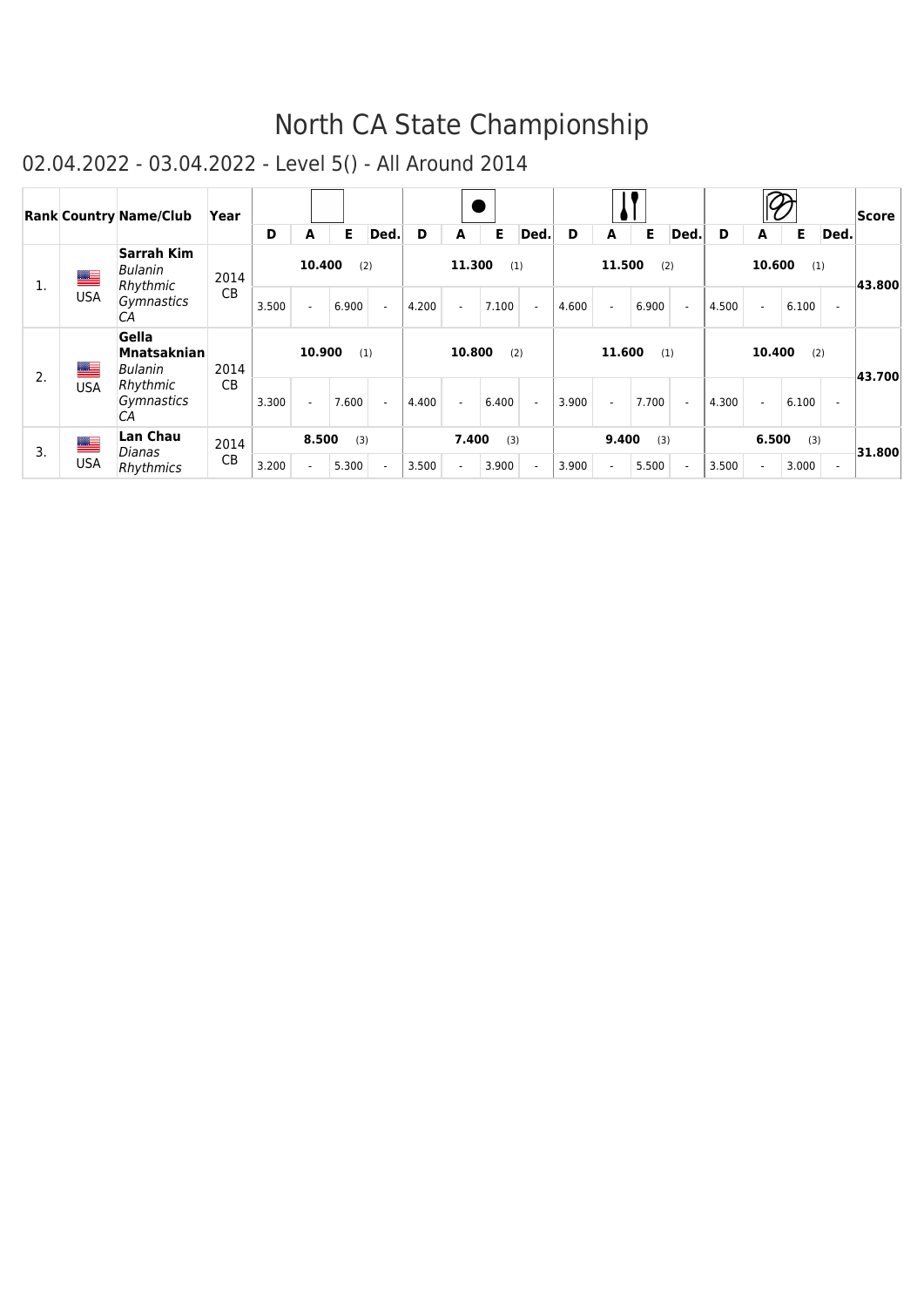|           |            | <b>Rank Country Name/Club Year</b> |      | D     |       |       | Ded.   |       | A     | Ε     | Ded.   | D     | A     |       | Ded    |       | A     |       | Ded. | <b>Score</b> |
|-----------|------------|------------------------------------|------|-------|-------|-------|--------|-------|-------|-------|--------|-------|-------|-------|--------|-------|-------|-------|------|--------------|
|           | ▀          | Alexandra<br>Gusak<br>Rhythmic     | 2006 |       | 9.300 | (1)   |        |       | 7.800 | (1)   |        |       | 9.100 | (1)   |        |       | 7.600 | (1)   |      | 33.800       |
| <b>1.</b> | <b>USA</b> | Gymnastics<br>East Bay CA          |      | 2.900 |       | 6.400 | $\sim$ | 1.800 |       | 6.000 | $\sim$ | 4.000 |       | 5.100 | $\sim$ | 3.600 |       | 4.000 |      |              |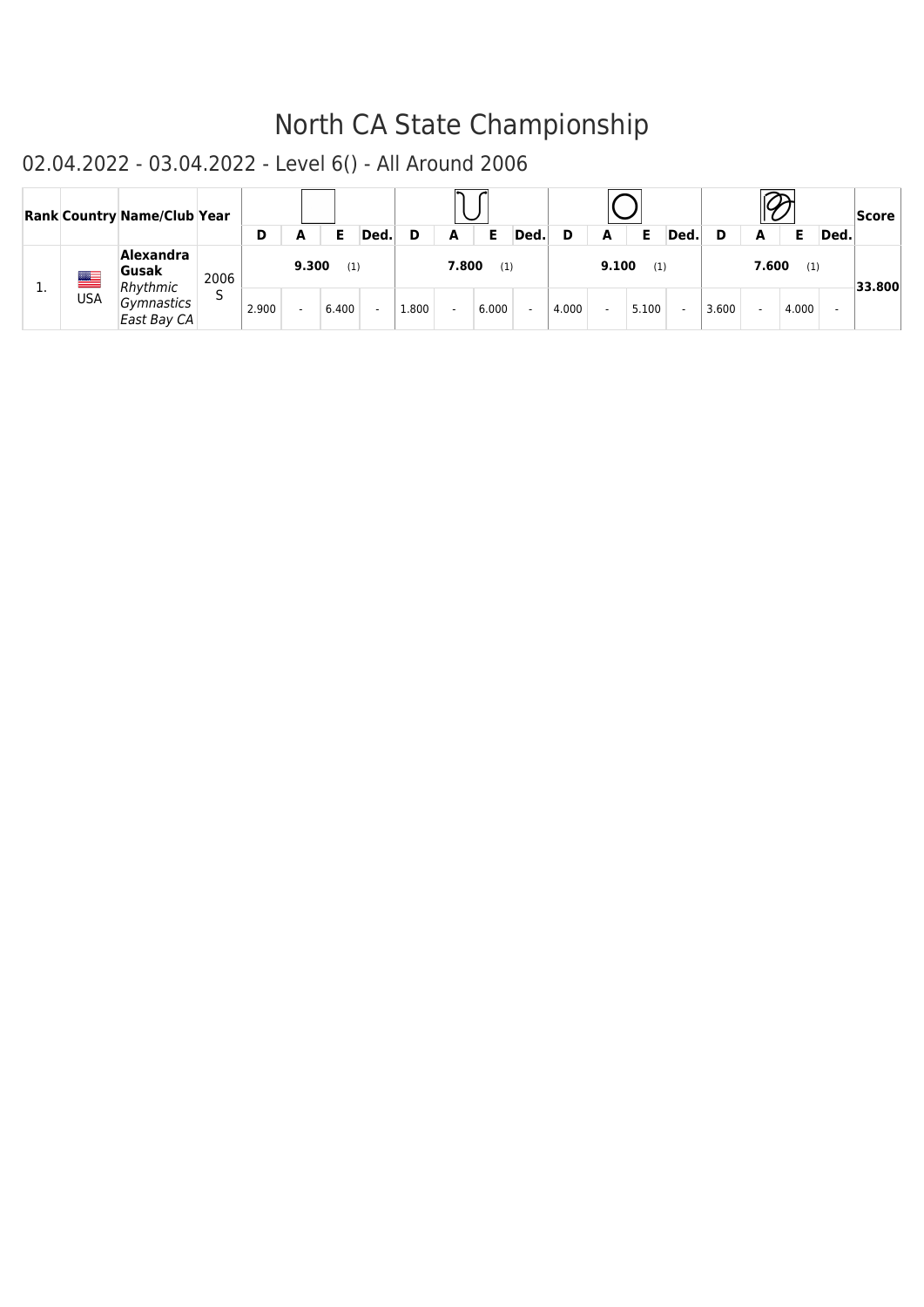|          |            | <b>Rank Country Name/Club Year</b> |      |       |       |       |        |       |       |       |        |       |       |       |      |       |       |       |      | Score   |
|----------|------------|------------------------------------|------|-------|-------|-------|--------|-------|-------|-------|--------|-------|-------|-------|------|-------|-------|-------|------|---------|
|          |            |                                    |      | D     | A     | Е     | Ded.   |       | A     | Е     | Ded.   | D     | A     | Е     | Ded. |       |       |       | Ded. |         |
|          | æ          | <b>Julia</b><br><b>Matveyev</b>    | 2009 |       | 7.100 | (1)   |        |       | 7.500 | (1)   |        |       | 7.000 | (1)   |      |       | 6.100 | (1)   |      | 127.700 |
| <b>.</b> | <b>USA</b> | Tornado<br>sport club              | rB   | 3.100 |       | 4.000 | $\sim$ | 2.400 |       | 5.100 | $\sim$ | 2.700 |       | 4.300 |      | 2.200 |       | 3.900 |      |         |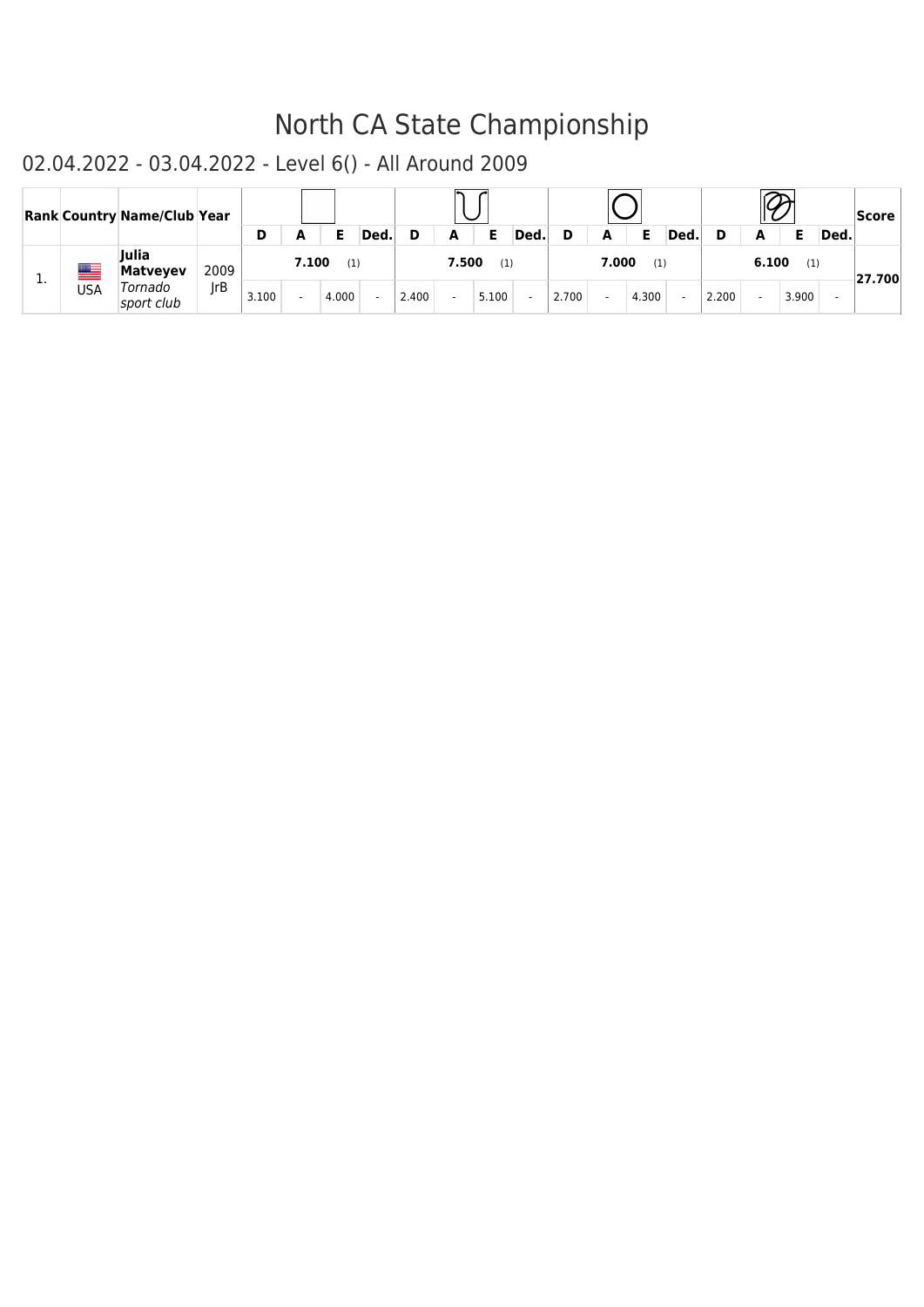|    |            | <b>Rank Country Name/Club Year</b> |      |       |       |       |        |       |       |       |        |       |       |       |        |       |       |       |      | Score   |
|----|------------|------------------------------------|------|-------|-------|-------|--------|-------|-------|-------|--------|-------|-------|-------|--------|-------|-------|-------|------|---------|
|    |            |                                    |      | D     | A     | Е     | Ded.   | D     | A     | Е     | Ded.   | D     | A     |       | Ded    |       | A     |       | Ded. |         |
| τ. | ▆▆         | Eva<br>Koltunov<br>Rhythmic        | 2010 |       | 8.100 | (1)   |        |       | 7.000 | (1)   |        |       | 4.700 | (1)   |        |       | 7.600 | (1)   |      | ∤27.400 |
|    | <b>USA</b> | Gymnastics<br>East Bay CA          | IrA  | 2.600 |       | 5.500 | $\sim$ | 2.100 |       | 4.900 | $\sim$ | 1.200 |       | 3.500 | $\sim$ | 3.000 |       | 4.600 |      |         |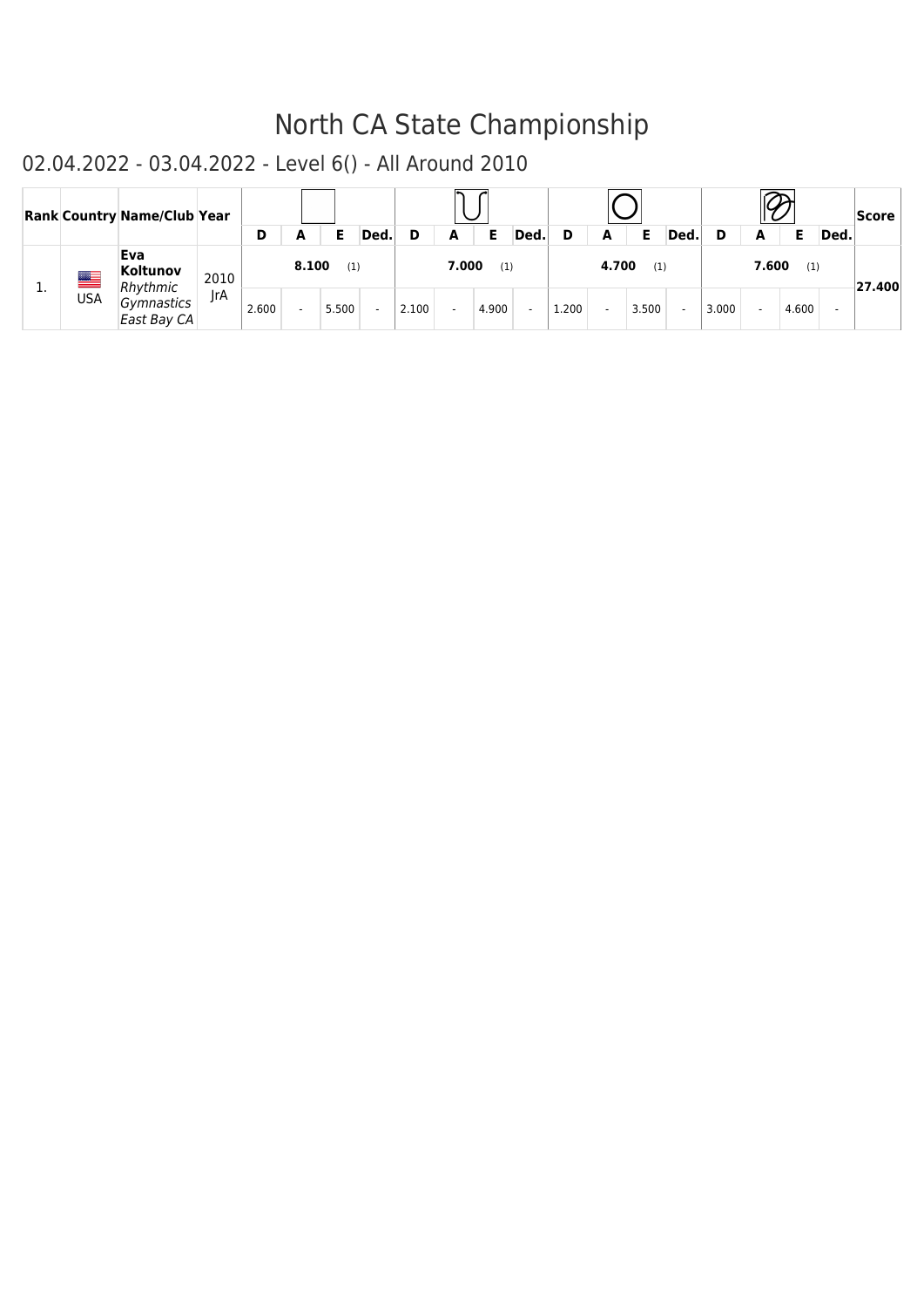|         |                                 | <b>Rank Country Name/Club Year</b>     |      |        |        |       |                |       |        |       |                |       |        |       |                |       |        |       |                          | Score  |
|---------|---------------------------------|----------------------------------------|------|--------|--------|-------|----------------|-------|--------|-------|----------------|-------|--------|-------|----------------|-------|--------|-------|--------------------------|--------|
|         |                                 |                                        |      | D      | A      | Е     | Ded.           | D     | A      | Е     | Ded.           | D     | А      | E.    | Ded.           | D     | A      | Е     | Ded.                     |        |
| 1.      | ▀                               | Minna<br>Song<br>Bravo                 | 2011 |        | 12.400 |       | (1)            |       | 11.300 | (2)   |                |       | 11.700 | (1)   |                |       | 8.800  | (4)   |                          | 44.200 |
|         | <b>USA</b>                      | Rhythmic<br>Gymnastics                 | JrA  | 4.700  |        | 7.700 | $\blacksquare$ | 3.900 |        | 7.400 | $\mathbf{r}$   | 4.700 |        | 7.000 | $\blacksquare$ | 2.900 |        | 5.900 | $\sim$                   |        |
|         | ▇                               | <b>Helena Liu</b><br>Bravo             | 2011 |        | 12.100 |       | (2)            |       | 11.600 | (1)   |                |       | 10.600 | (2)   |                |       | 9.800  | (1)   |                          |        |
| 2.      | <b>USA</b>                      | Rhythmic<br><b>Gymnastics</b>          | IrA  | 4.500  |        | 7.600 | $\blacksquare$ | 4.300 |        | 7.300 | $\blacksquare$ | 4.000 |        | 6.600 | $\blacksquare$ | 4.100 | $\sim$ | 5.700 | $\blacksquare$           | 44.100 |
| ▀<br>3. | Yuelin<br><b>Xiong</b><br>Bravo | 2011                                   |      | 10.300 |        | (4)   |                | 8.500 | (3)    |       |                | 9.900 | (3)    |       |                | 9.000 | (3)    |       | 37.700                   |        |
|         | <b>USA</b>                      | Rhythmic<br>Gymnastics                 | JrA  | 3.800  |        | 6.500 | $\mathcal{L}$  | 2.500 |        | 6.000 | $\blacksquare$ | 3.900 |        | 6.000 | $\mathcal{L}$  | 3.500 |        | 5.500 | $\overline{a}$           |        |
| 4.      | ▀                               | <b>Sophia</b><br><b>Gavrilova</b>      | 2011 |        | 10.900 |       | (3)            |       | 7.600  | (4)   |                |       | 7.900  | (4)   |                |       | 9.400  | (2)   |                          | 35.800 |
|         | <b>USA</b>                      | Bravo<br>Rhythmic<br><b>Gymnastics</b> | JrA  | 3.700  |        | 7.200 | $\sim$         | 1.900 |        | 5.700 | $\sim$         | 2.800 |        | 5.100 | $\blacksquare$ | 3.200 |        | 6.200 | $\overline{\phantom{a}}$ |        |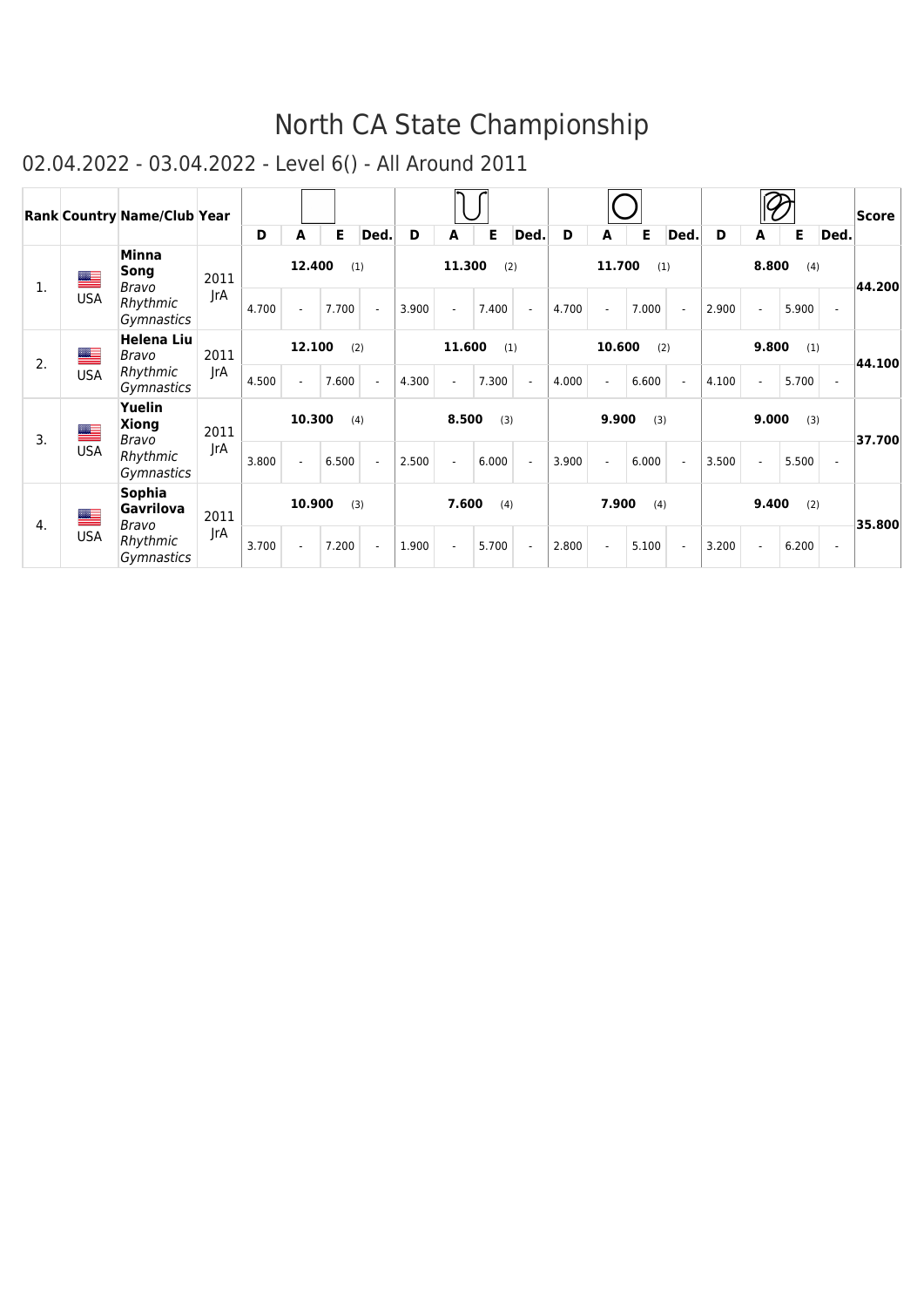|                |                           | <b>Rank Country Name/Club Year</b>                   |      |               |               |       |                |        |        |       |                |       |        |       |                |       |        |       |                | $ {\sf Score} $ |
|----------------|---------------------------|------------------------------------------------------|------|---------------|---------------|-------|----------------|--------|--------|-------|----------------|-------|--------|-------|----------------|-------|--------|-------|----------------|-----------------|
|                |                           |                                                      |      | D             | A             | E     | Ded.           | D      | A      | Е     | Ded.           | D     | A      | Е     | Ded.           | D     | A      | Е     | Ded.           |                 |
| $\mathbf{1}$ . | <u>est</u>                | <b>Chelsea</b><br>Lau<br>Bravo                       | 2012 |               | 11.400        |       | (2)            |        | 11.100 | (3)   |                |       | 12.600 | (1)   |                |       | 9.700  | (3)   |                | 44.800          |
|                | <b>USA</b>                | Rhythmic<br><b>Gymnastics</b>                        | CC   | 4.300         |               | 7.100 | $\mathbf{r}$   | 4.200  |        | 6.900 | $\overline{a}$ | 4.800 |        | 7.800 | $\overline{a}$ | 3.300 |        | 6.400 | $\overline{a}$ |                 |
| 2.             | <u> Military na manda</u> | Evelyn<br><b>Makovey</b><br><b>Bulanin</b>           | 2012 |               | 11.100        |       | (3)            |        | 11.300 | (1)   |                |       | 11.500 | (2)   |                |       | 10.700 |       | (1)            | 44.600          |
|                | <b>USA</b>                | Rhythmic<br><i>Gymnastics</i><br>CA                  | CC   | 4.500         |               | 6.600 | $\mathbf{r}$   | 4.100  |        | 7.200 | $\mathbf{r}$   | 4.700 |        | 6.800 | $\sim$         | 4.400 |        | 6.300 | $\overline{a}$ |                 |
| 3.             | ▀                         | <b>Elizabeth</b><br><b>Sciupac</b><br><b>Bulanin</b> | 2012 |               | 10.600<br>(5) |       |                |        | 11.200 | (2)   |                |       | 10.100 |       | (3)            |       | 9.400  | (4)   |                | 41.300          |
|                | <b>USA</b>                | Rhythmic<br><b>Gymnastics</b><br>CA                  | CC   | 4.300         |               | 6.300 | $\overline{a}$ | 4.000  |        | 7.200 |                | 4.200 |        | 6.000 | 0.10           | 3.600 |        | 5.800 | $\overline{a}$ |                 |
| 4.             | ▀                         | <b>Stella Bai</b><br>Bravo                           | 2012 | 10.800<br>(4) |               |       |                | 10.900 | (4)    |       |                | 7.700 | (5)    |       |                | 9.900 | (2)    |       | 39.300         |                 |
|                | <b>USA</b>                | Rhythmic<br>Gymnastics                               | CC   | 3.600         |               | 7.200 | $\mathbf{r}$   | 3.900  |        | 7.000 | $\overline{a}$ | 1.900 |        | 5.800 | $\mathcal{L}$  | 4.000 |        | 5.900 |                |                 |
| 5.             | ▀                         | <b>Sherry</b><br><b>Shao</b><br>Bravo                | 2012 |               | 11.800<br>(1) |       |                |        | 9.200  | (5)   |                |       | 9.000  | (4)   |                |       | 8.500  | (5)   |                | 38.500          |
|                | <b>USA</b>                | Rhythmic<br>Gymnastics                               | CC   | 4.300         |               | 7.500 | ÷.             | 3.100  |        | 6.100 | $\overline{a}$ | 4.400 |        | 4.700 | 0.10           | 3.200 |        | 5.300 | $\mathcal{L}$  |                 |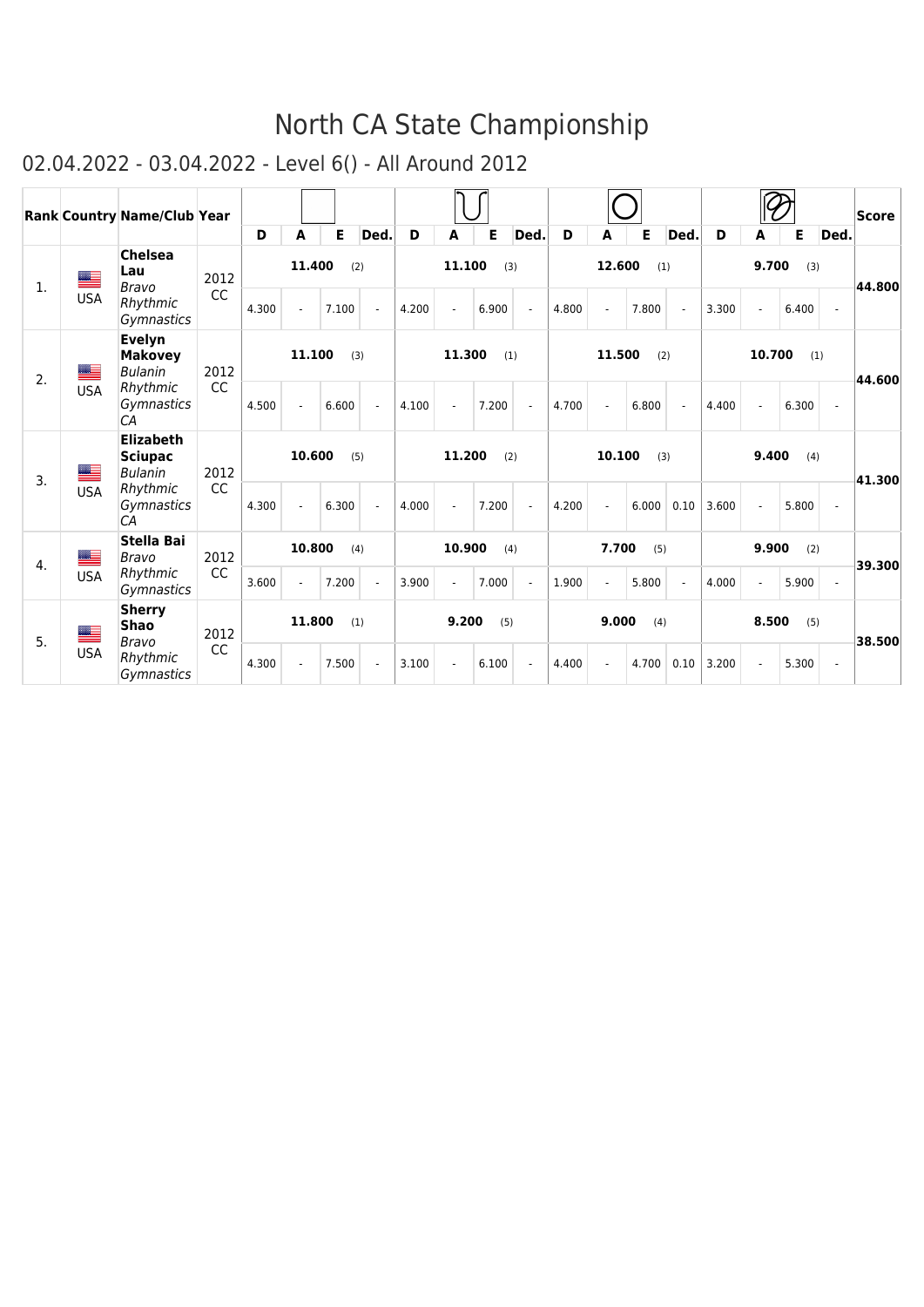|    |                          | <b>Rank Country Name/Club Year</b>                                   |             |       |        |              |        |                          |       |                          |        |       |       |              |        |       |                  |              |                          | Score  |
|----|--------------------------|----------------------------------------------------------------------|-------------|-------|--------|--------------|--------|--------------------------|-------|--------------------------|--------|-------|-------|--------------|--------|-------|------------------|--------------|--------------------------|--------|
|    |                          |                                                                      |             | D     | A      | E.           | Ded.   | D                        | A     | Е                        | Ded.   | D     | A     | Е            | Ded.   | D     | A                | Е            | Ded.                     |        |
| ı. | <u>est</u><br><b>USA</b> | <b>Alina</b><br>Sorokopud<br>Bulanin<br>Rhythmic<br>Gymnastics<br>СA | 2008<br> rB | 4.500 | 10.800 | (1)<br>6.300 | $\sim$ | 2.400                    | 7.300 | (1)<br>4.900             | $\sim$ | 4.500 | 8.700 | (1)<br>4.200 | $\sim$ | 4.700 | 10.200<br>$\sim$ | (1)<br>5.500 |                          | 37.000 |
| 2. | ▆▆                       | <b>Olivia</b><br><b>Foster</b>                                       | 2008        |       | 9.600  | (2)          |        |                          |       | ۰                        |        |       | 5.800 | (2)          |        |       | 5.600            | (2)          |                          | 21.000 |
|    | <b>USA</b>               | Nino                                                                 | JrB         | 3.700 |        | 5.900        | $\sim$ | $\overline{\phantom{a}}$ |       | $\overline{\phantom{a}}$ | $\sim$ | 3.600 |       | 2.200        | $\sim$ | 2.400 |                  | 3.200        | $\overline{\phantom{a}}$ |        |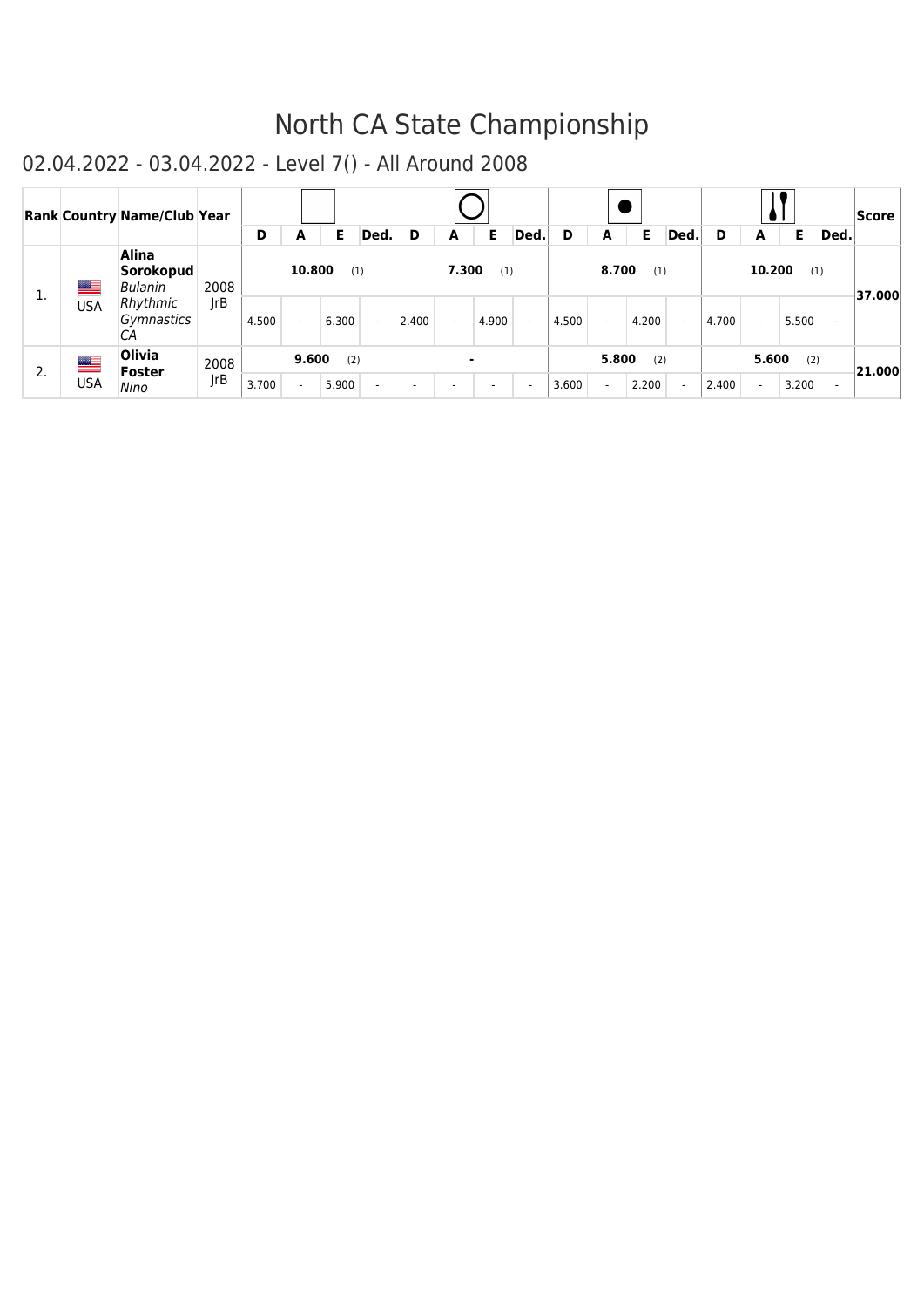|    |            | <b>Rank Country Name/Club Year</b> |      |       |                        |       |                          |       |       |       |                          |       |        |       |                |       |       |       |                          | $ {\sf Score} $ |
|----|------------|------------------------------------|------|-------|------------------------|-------|--------------------------|-------|-------|-------|--------------------------|-------|--------|-------|----------------|-------|-------|-------|--------------------------|-----------------|
|    |            |                                    |      | D     | A                      | Е     | Ded.                     | D     | A     | Е     | Ded.                     | D     | A      | Е     | Ded.           | D     | A     | Е.    | Ded.                     |                 |
| 1. | <u>a </u>  | Eva<br>Guevara<br>Rhythmic         | 2010 |       | 11.300                 |       | (1)                      |       | 6.600 | (4)   |                          |       | 12.300 |       | (1)            |       | 9.200 | (1)   |                          | 39.400          |
|    | <b>USA</b> | <b>Gymnastics</b><br>East Bay CA   | JrA  | 4.600 |                        | 6.700 | $\overline{\phantom{a}}$ | 1.800 |       | 4.800 | $\overline{\phantom{a}}$ | 5.800 |        | 6.500 | $\sim$         | 3.500 |       | 5.700 | $\sim$                   |                 |
| 2. | <u>a </u>  | Maria Shai<br>Chai                 | 2010 |       | 10.300                 |       | (3)                      |       | 7.200 | (3)   |                          |       | 11.100 |       | (2)            |       | 9.100 | (2)   |                          | 37.700          |
|    | <b>USA</b> | Nino CA                            | JrA  | 3.500 |                        |       | $\mathbf{v}$             | 3.000 |       | 4.200 | $\blacksquare$           | 4.800 |        | 6.300 | $\blacksquare$ | 3.200 |       | 5.900 | $\overline{\phantom{a}}$ |                 |
| 3. | <u>as</u>  | Jessica<br>Shen<br>Bulanin         | 2010 |       | 6.800<br>10.200<br>(4) |       |                          |       | 8.600 | (2)   |                          |       | 10.100 |       | (3)            |       | 8.000 | (4)   |                          | 36.900          |
|    | <b>USA</b> | Rhythmic<br>Gymnastics             | JrA  | 4.000 |                        | 6.200 | $\overline{\phantom{a}}$ | 3.700 |       | 4.900 | $\overline{\phantom{a}}$ | 4.200 |        | 5.900 | $\sim$         | 3.000 |       | 5.000 | ÷                        |                 |
| 4. | ▀          | Anastasia<br>Lobastov<br>Rhythmic  | 2010 |       | 11.300                 |       | (1)                      |       | 6.000 | (5)   |                          |       | 8.900  | (4)   |                |       | 7.400 | (5)   |                          | 33.600          |
|    | <b>USA</b> | Gymnastics<br>East Bay CA          | JrA  | 4.500 |                        | 6.800 | $\mathbf{r}$             | 1.400 |       | 4.600 | $\overline{\phantom{a}}$ | 4.600 |        | 4.300 | $\mathbf{r}$   | 2.100 |       | 5.300 | $\overline{\phantom{a}}$ |                 |
| 5. | ██         | Aila<br><b>Keating</b>             | 2010 |       | 8.800                  | (5)   |                          |       | 8.800 | (1)   |                          |       | 7.400  | (5)   |                |       | 8.200 | (3)   |                          | 33.200          |
|    | <b>USA</b> | Dianas<br>Rhythmics                | JrA  | 3.300 |                        | 5.500 | $\tilde{\phantom{a}}$    | 3.600 |       | 5.200 | $\overline{a}$           | 2.500 |        | 4.900 | $\sim$         | 3.700 |       | 4.500 | $\blacksquare$           |                 |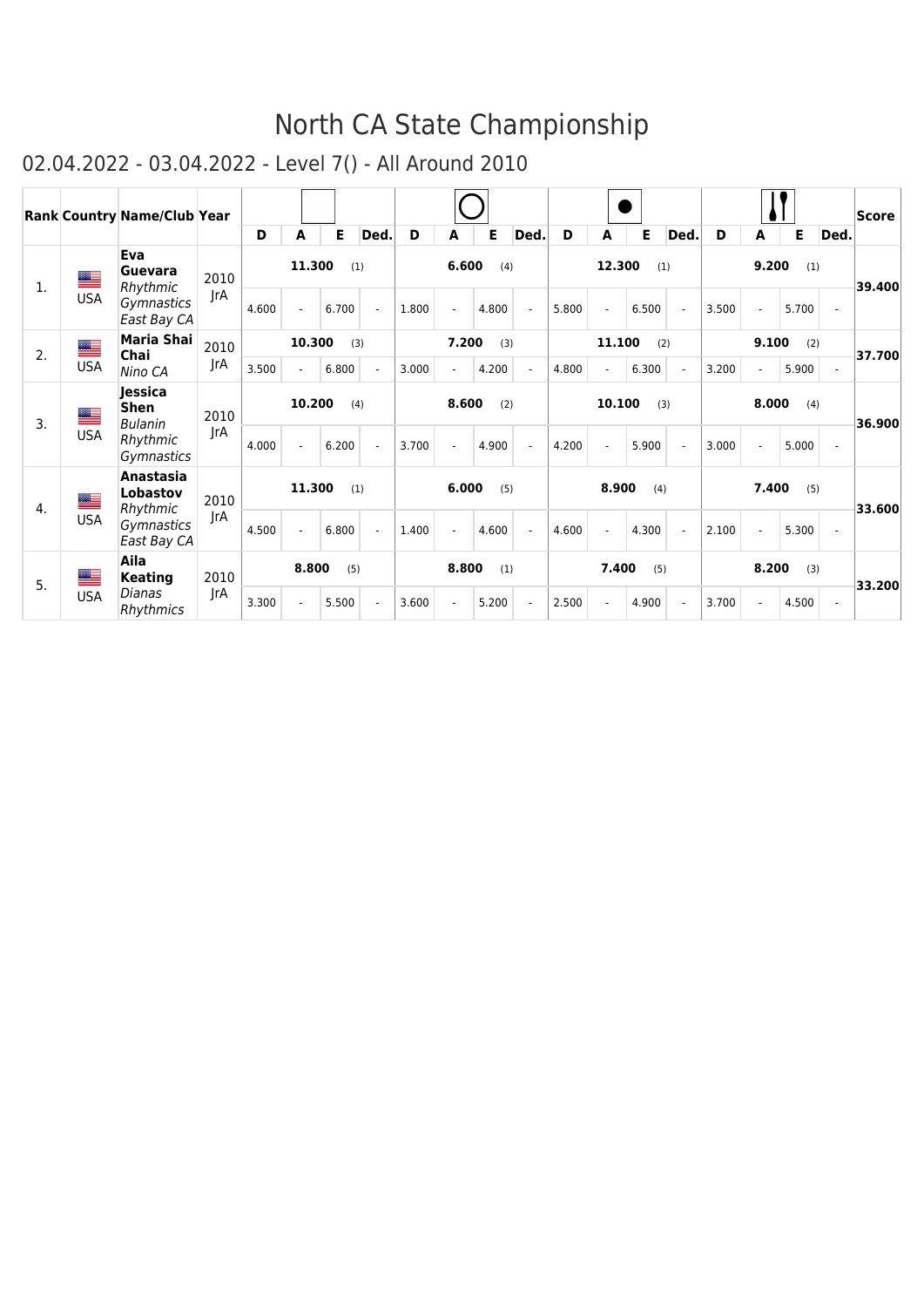|                |            | <b>Rank Country Name/Club</b>       | Year |              |                |       |      |       |        |       |        |       |                          |       |            |       |                |       |                | <b>Score</b> |
|----------------|------------|-------------------------------------|------|--------------|----------------|-------|------|-------|--------|-------|--------|-------|--------------------------|-------|------------|-------|----------------|-------|----------------|--------------|
|                |            |                                     |      | D            | A              | Е     | Ded. | D     | A      | E     | Ded.   | D     | A                        | Е     | <b>Ded</b> | D     | A              | Е     | Ded.           |              |
| $\mathbf{1}$ . | ▙          | <b>Emma Terry</b>                   | 2011 |              | 12.100         | (1)   |      |       | 11.600 | (1)   |        |       | 14.800                   | (1)   |            |       | 12.700         | (1)   |                | 51.200       |
|                | <b>USA</b> | <b>Bravo Rhythmic</b><br>Gymnastics | IrA  | 5.200        | $\sim$         | 6.900 | ٠    | 6.000 |        | 5.600 | $\sim$ | 7.300 | $\sim$                   | 7.500 |            | 5.500 |                | 7.200 |                |              |
| 2.             | ≡          | Sofia Plotka<br><b>Bulanin</b>      | 2011 |              | 11.100         | (3)   |      |       | 7.500  | (5)   |        |       | 11.900                   | (2)   |            |       | 10.600         |       | (2)            | 41.100       |
|                | <b>USA</b> | Rhythmic<br>Gymnastics CA           | IrA  | 4.000        | $\overline{a}$ | 7.100 | ÷.   | 3.200 |        | 4.300 |        | 5.000 | ä,                       | 6.900 |            | 4.200 | $\overline{a}$ | 6.400 | $\sim$         |              |
| 3.             | ▀          | Alexandra<br><b>Synyanska</b>       | 2011 |              | 11.700         | (2)   |      |       | 8.900  | (2)   |        |       | 9.600                    | (3)   |            |       | 7.800          | (5)   |                | 38,000       |
|                | <b>USA</b> | Nino CA                             | JrA  | 4.500        | ÷              | 7.200 | ÷.   | 3.900 |        | 5.000 | $\sim$ | 5.400 | ÷                        | 4.200 |            | 3.300 | ÷              | 4.500 | $\sim$         |              |
| 4.             | ▀          | <b>Katherine</b><br><b>Kokhanyy</b> | 2011 |              | 10,400         | (4)   |      |       | 7.600  | (4)   |        |       | 5.800                    | (5)   |            |       | 8.100          | (4)   |                | 31.900       |
|                | <b>USA</b> | Dianas<br><b>Rhythmics CA</b>       | IrA  | 4.000        |                | 6.400 |      | 2.600 |        | 5.000 |        | 2.700 | $\overline{\phantom{a}}$ | 3.100 |            | 3.800 |                | 4.300 |                |              |
| 5.             | ▀          | <b>Alice Filonova</b>               | 2011 |              | 8.600          | (6)   |      |       | 8.100  | (3)   |        |       | 5.300                    | (6)   |            |       | 8.700          | (3)   |                | 30.700       |
|                | <b>USA</b> | Dianas<br><b>Rhythmics CA</b>       | IrA  | 2.400        | $\sim$         | 6.200 |      | 3.400 |        | 4.900 | 0.20   | 1.700 | ÷.                       | 3.800 | 0.20       | 3.600 |                | 5.100 |                |              |
| 6.             | ▀          | Sasha Trytiak<br><b>Dianas</b>      | 2011 |              | 7.900          | (8)   |      |       | 6.800  | (6)   |        |       | 7.700                    | (4)   |            |       | 7.400          | (8)   |                | 29.800       |
|                | <b>USA</b> | <b>Rhythmics CA</b>                 | IrA  | 2.800        |                | 5.100 |      | 3.400 |        | 3.400 |        | 2.600 | $\overline{\phantom{a}}$ | 5.100 |            | 2.700 |                | 4.800 | 0.10           |              |
| 7 <sub>1</sub> | ≝          | Eva<br><b>Semikhatskaia</b>         | 2011 | 8.400<br>(7) |                |       |      |       | 5.900  | (7)   |        |       | 5.000                    | (7)   |            |       | 7.500          | (6)   |                | 26.800       |
|                | <b>USA</b> | Dianas<br><b>Rhythmics CA</b>       | IrA  | 3.300        | ÷              | 5.100 |      | 2.900 |        | 3.000 |        | 2.200 | ä,                       | 2.900 | 0.10       | 3.500 | ÷              | 4.000 | $\overline{a}$ |              |
| 8.             | ▀          | ludi Radwan<br>Dianas               | 2011 |              | 8.900          | (5)   |      |       | 5.400  | (8)   |        |       | 4.000                    | (8)   |            |       | 7.500          | (6)   |                | 25.800       |
|                | <b>USA</b> | Rhythmics                           | JrA  | 3.500        |                | 5.400 |      | 2.400 |        | 3.000 |        | 2.100 | $\ddot{\phantom{1}}$     | 1.900 |            | 3.300 |                | 4.200 | $\overline{a}$ |              |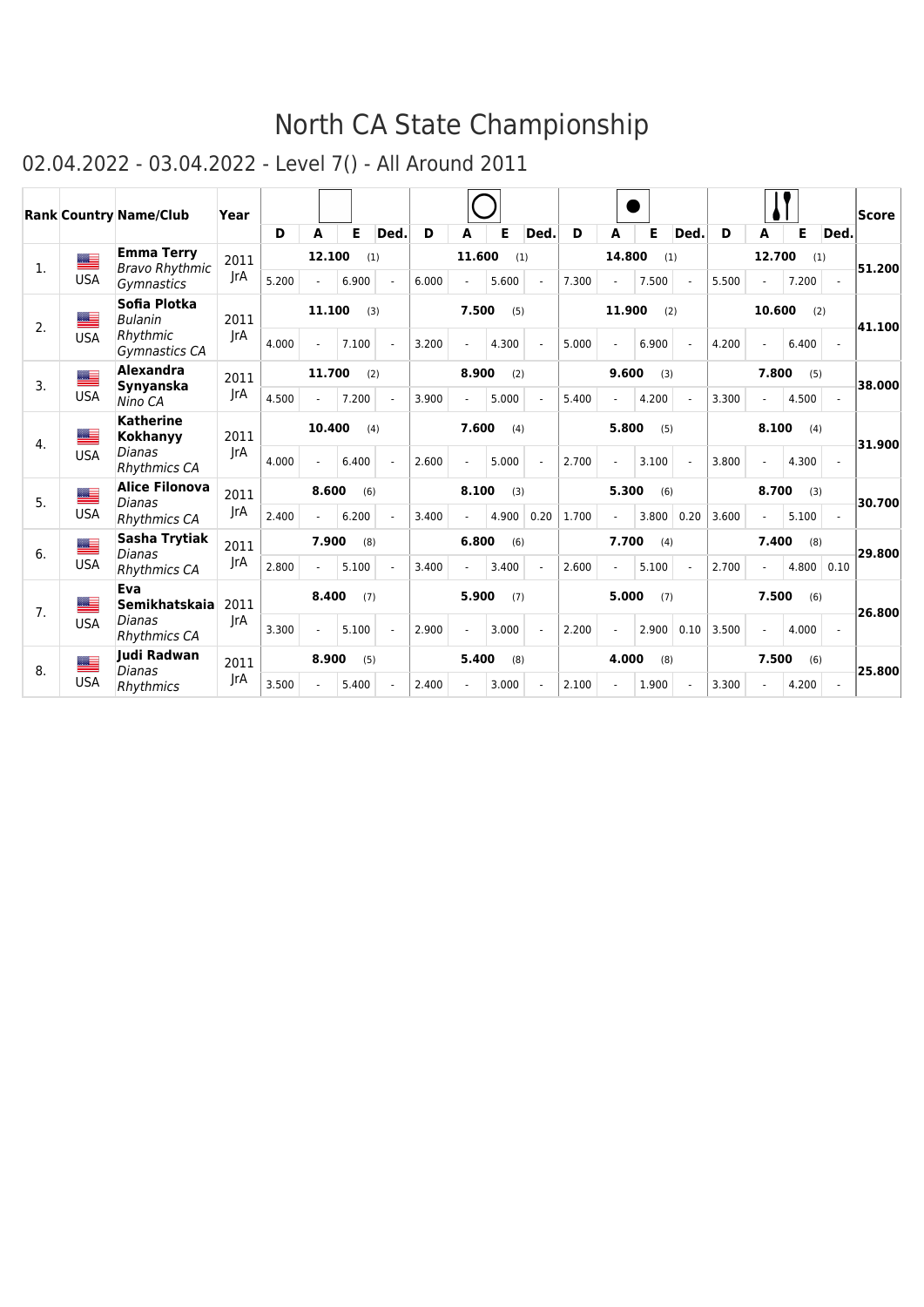|                       |            | <b>Rank Country Name/Club Year</b>          |           |       |        |       |                          |       |       |       |                       |       |        |       |                |       |       |       |                | Score  |
|-----------------------|------------|---------------------------------------------|-----------|-------|--------|-------|--------------------------|-------|-------|-------|-----------------------|-------|--------|-------|----------------|-------|-------|-------|----------------|--------|
|                       |            |                                             |           | D     | A      | E     | Ded.                     | D     | А     | E     | Ded.                  | D     | А      | Е     | Ded.           | D     | A     | E     | Ded.           |        |
| 1.                    | ▀          | <b>Violetta</b><br><b>Shubina</b><br>Dianas | 2012      |       | 11.500 |       | (1)                      |       | 9.600 | (1)   |                       |       | 10.000 | (2)   |                |       | 7.600 | (1)   |                | 38.700 |
|                       | <b>USA</b> | Rhythmics<br>CA                             | CC        | 4.700 |        | 6.800 | $\mathbf{r}$             | 3.800 |       | 5.800 | $\tilde{\phantom{a}}$ | 4.200 |        | 5.800 | $\sim$         | 3.800 |       | 3.800 | $\blacksquare$ |        |
| 2.                    | ▀          | <b>Sofia</b><br><b>Zolotuhin</b><br>Dianas  | 2012      |       | 10.800 |       | (2)                      |       | 8.000 | (2)   |                       |       | 11.300 | (1)   |                |       | 7.500 | (2)   |                | 37.600 |
|                       | <b>USA</b> | Rhythmics<br>СA                             | <b>CC</b> | 4.100 |        | 6.700 | $\sim$                   | 3.000 |       | 5.000 | $\blacksquare$        | 4.800 |        | 6.500 | $\sim$         | 3.300 |       | 4.200 | $\sim$         |        |
| ▀<br>$\overline{3}$ . |            | <b>Isabel</b><br><b>Kaplunov</b><br>Dianas  | 2012      |       | 8.800  | (3)   |                          |       | 7.200 | (3)   |                       |       | 7.300  | (3)   |                |       | 7.100 | (3)   |                | 30.400 |
|                       | <b>USA</b> | Rhythmics<br>CA                             | CC        | 3.600 |        | 5.200 | $\mathbf{r}$             | 3.400 |       | 3.800 | $\overline{a}$        | 2.500 |        | 4.800 |                | 2.900 |       | 4.200 |                |        |
| 4.                    | ▀          | <b>Daisy</b><br>Chen<br>Dianas              | 2012      |       | 7.800  | (4)   |                          |       | 4.200 | (4)   |                       |       | 4.100  | (4)   |                |       | 5.700 | (4)   |                | 21.800 |
|                       | <b>USA</b> | Rhythmics<br>CA                             | CC        | 3.100 |        | 4.700 | $\overline{\phantom{a}}$ | 2.200 |       | 2.000 | $\sim$                | 1.600 |        | 2.500 | $\blacksquare$ | 3.200 |       | 2.500 | $\sim$         |        |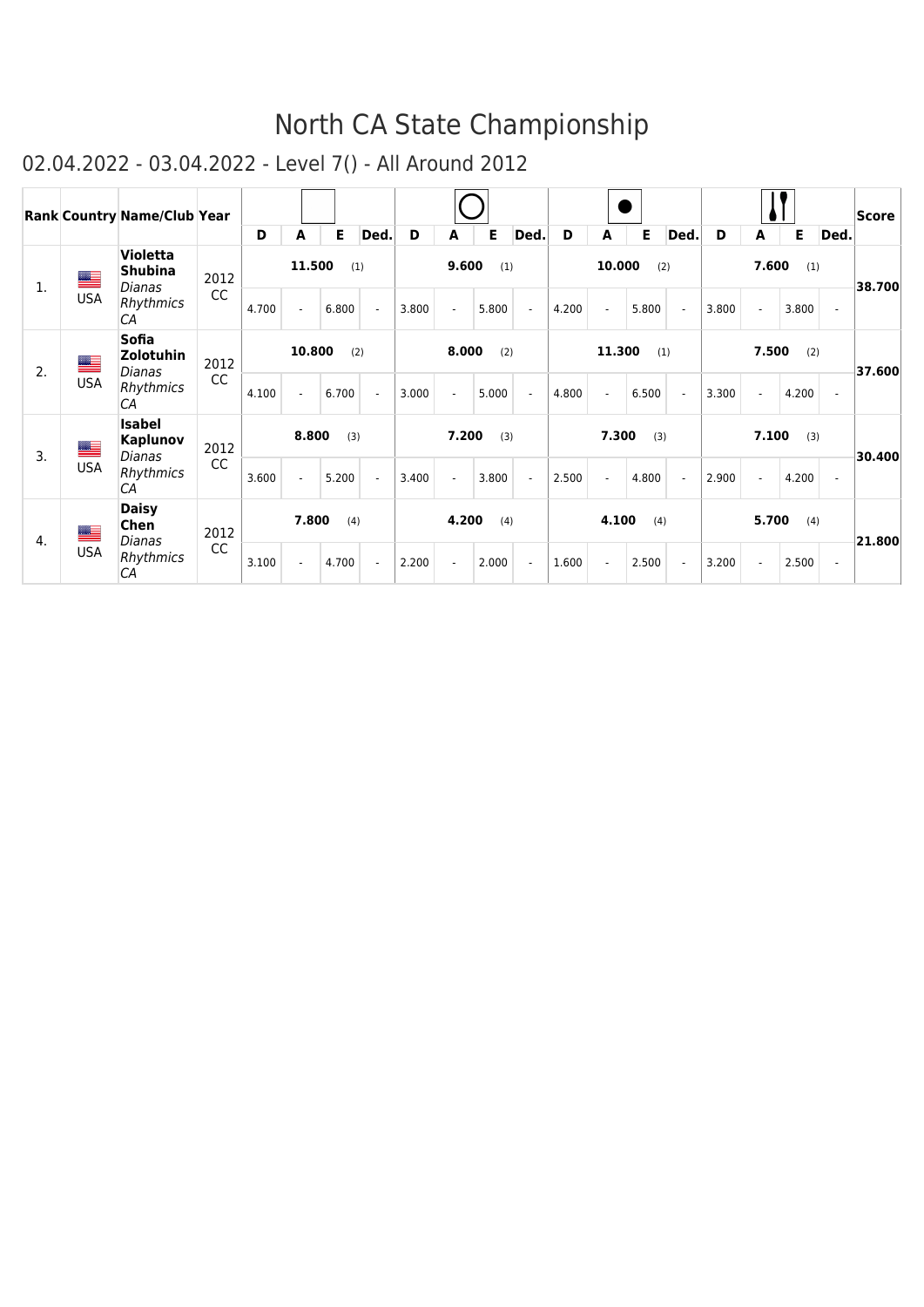|           |            | <b>Rank Country Name/Club Year</b> |      | D     | A     | Е     | Ded.                     | D     | A     | Е     | Ded.           | D     | A     |       | Ded    | D     | A     |       | Ded. | Score    |
|-----------|------------|------------------------------------|------|-------|-------|-------|--------------------------|-------|-------|-------|----------------|-------|-------|-------|--------|-------|-------|-------|------|----------|
|           | ▀          | Carah<br>Ortiz<br>Dianas           | 2013 |       | 6.100 | (1)   |                          |       | 6.500 | (1)   |                |       | 4.800 | (1)   |        |       | 2.500 | (1)   |      | ∣19.900∣ |
| <b>L.</b> | <b>USA</b> | Rhythmics<br>СA                    | CC   | 2.200 |       | 3.900 | $\overline{\phantom{a}}$ | 1.900 |       | 4.600 | $\overline{a}$ | 1.800 |       | 3.000 | $\sim$ | 1.200 |       | 1.500 | 0.20 |          |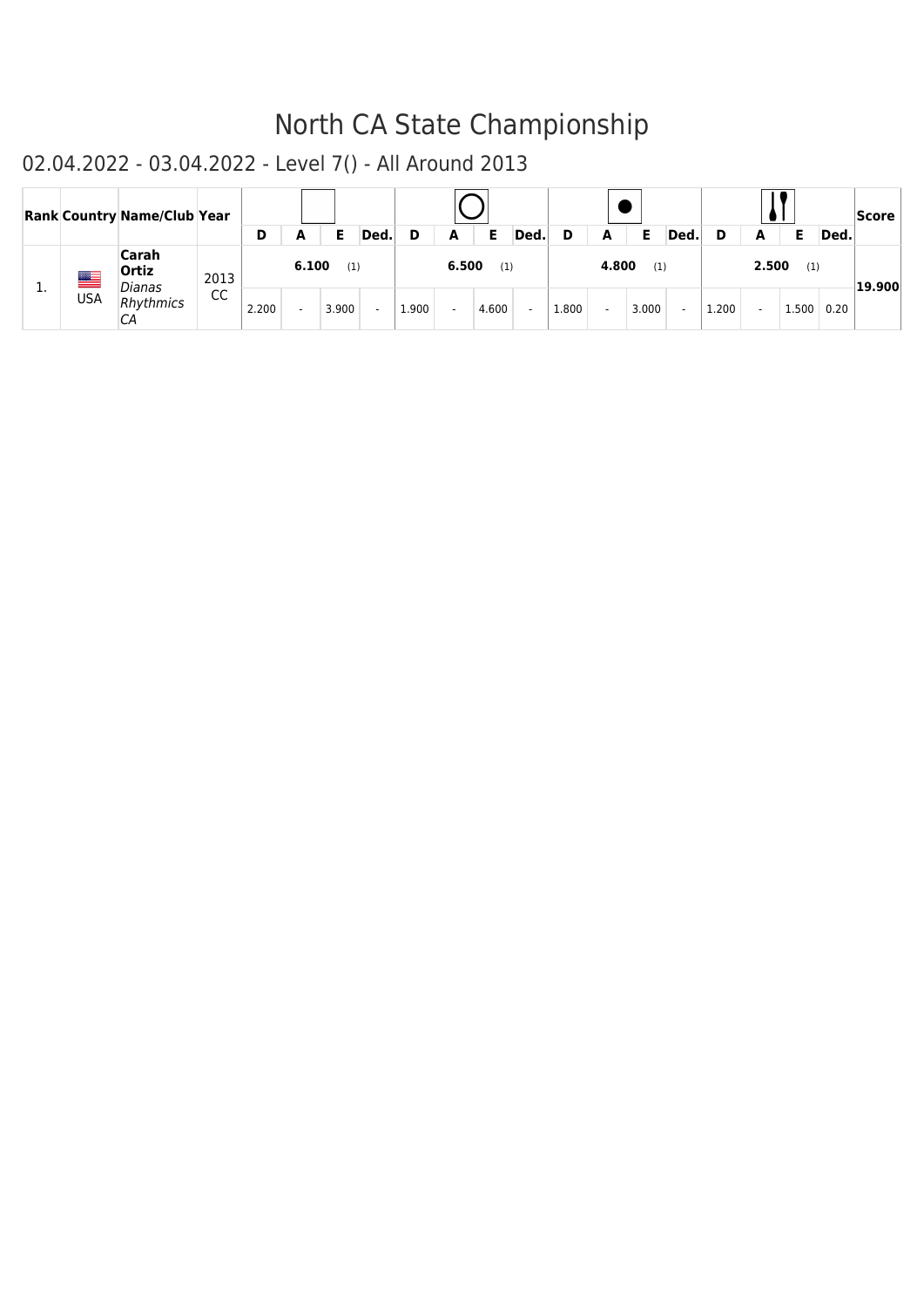|          |     | <b>Rank Country Name/Club Year</b> |             | D     |            | Е     | Ded.   |       |            | Е     | Ded.           | D     |            |       | Ded. |       |            |       | Ded. | Score  |
|----------|-----|------------------------------------|-------------|-------|------------|-------|--------|-------|------------|-------|----------------|-------|------------|-------|------|-------|------------|-------|------|--------|
|          |     | Leia                               |             |       | A<br>9.400 | (1)   |        |       | A<br>9.900 | (1)   |                |       | A<br>8.200 | (1)   |      |       | А<br>7.600 | (1)   |      |        |
| <b>.</b> | USA | Keating<br>Dianas                  | 2007<br> rB |       |            |       |        |       |            |       |                |       |            |       |      |       |            |       |      | 35.100 |
|          |     | Rhythmics                          |             | 2.800 |            | 6.600 | $\sim$ | 4.600 |            | 5.300 | $\overline{a}$ | 3.100 |            | 5.100 |      | 3.600 |            | 4.000 |      |        |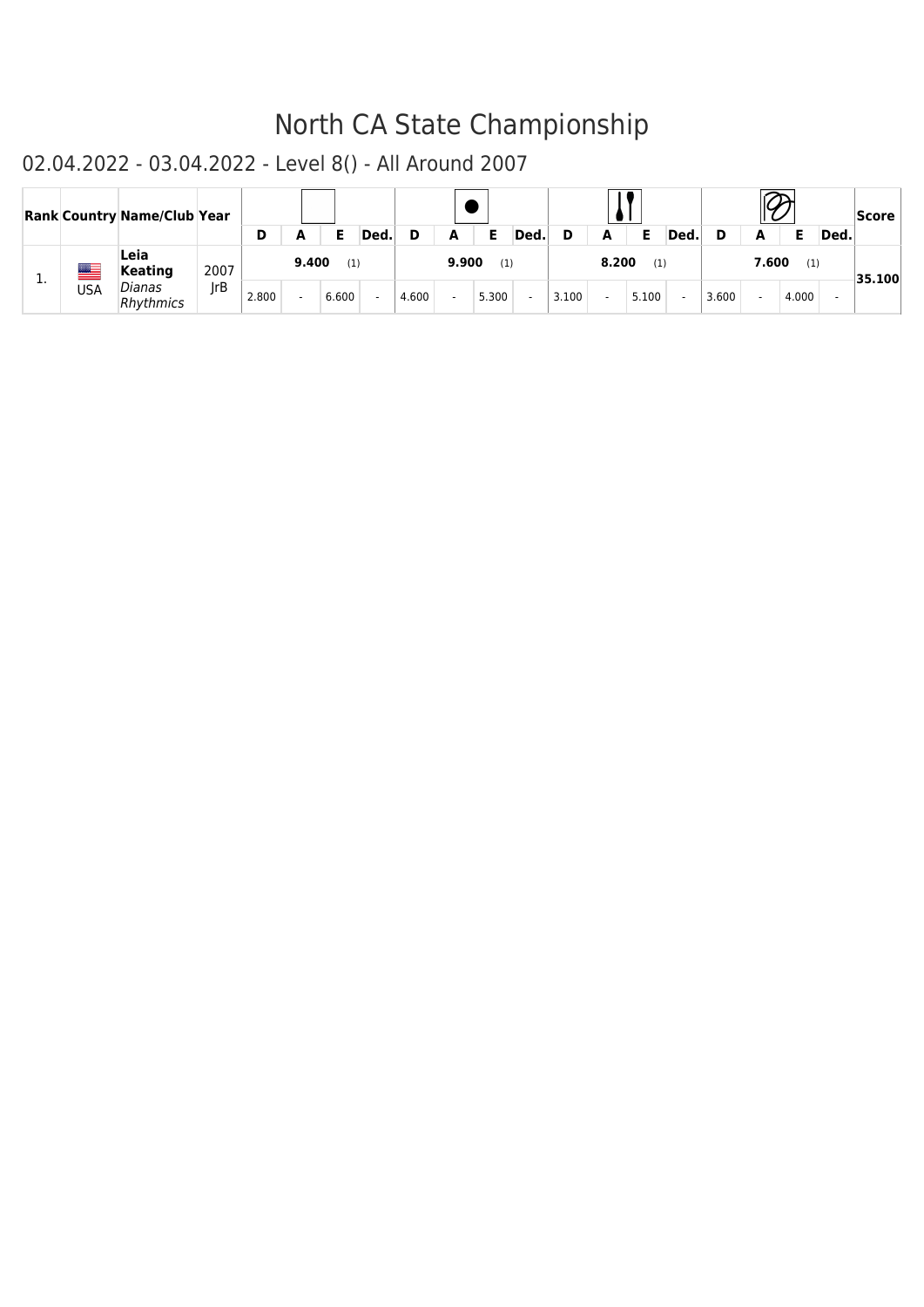|          |            | <b>Rank Country Name/Club Year</b> |      |       |        |       |        |       |        |       |        |       |        |       |            |       |        |       |      | <b>Score</b> |
|----------|------------|------------------------------------|------|-------|--------|-------|--------|-------|--------|-------|--------|-------|--------|-------|------------|-------|--------|-------|------|--------------|
|          |            |                                    |      | D     | A      |       | Ded.   | D     | A      |       | Ded.   | D     | A      |       | <b>Ded</b> | D     | A      |       | Ded. |              |
| <b>.</b> | ▆▆         | Luca<br>Ohashi<br>Bravo            | 2008 |       | 12.600 | (1)   |        |       | 14.900 | (1)   |        |       | 12.900 | (1)   |            |       | 12.900 | (1)   |      | -53.300      |
|          | <b>USA</b> | Rhythmic<br>Gymnastics             | IrB  | 4.900 |        | 7.700 | $\sim$ | 7.500 |        | 7.400 | $\sim$ | 5.000 |        | 7.900 | $\sim$     | 6.100 |        | 6.800 |      |              |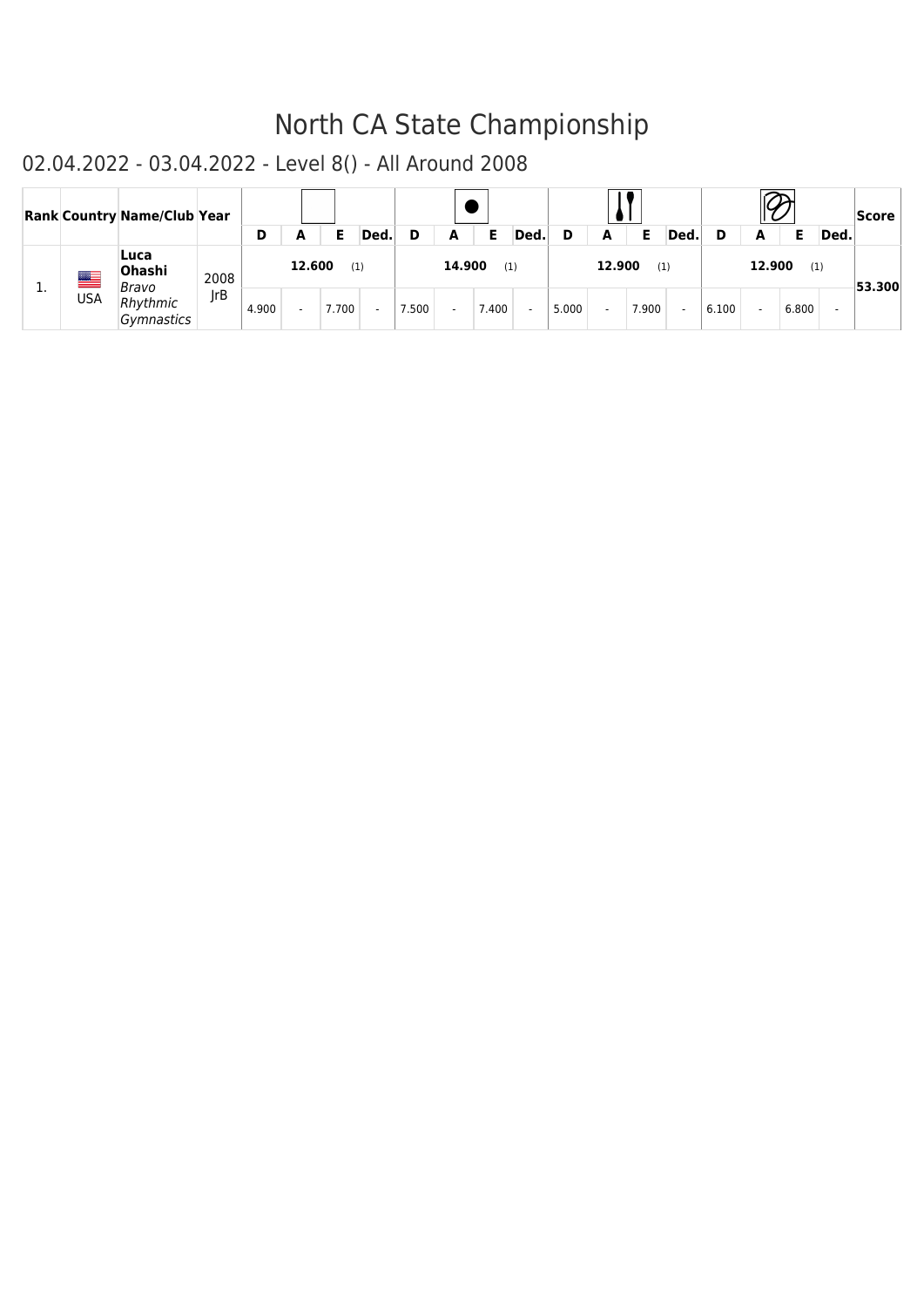|                  |            | Rank Country Name/Club Year                   |      | D             | A             | Е     | Ded.           | D     | A      | Е     | Ded.           | D     | A      | E     | Ded.           | D     | A      | Е     | Ded.          | <b>Score</b> |
|------------------|------------|-----------------------------------------------|------|---------------|---------------|-------|----------------|-------|--------|-------|----------------|-------|--------|-------|----------------|-------|--------|-------|---------------|--------------|
| $\mathbf{1}$ .   | <u>as </u> | <b>Sofia</b><br><b>Volkov</b><br>Rhythmic     | 2009 |               | 14.200        | (1)   |                |       | 15.300 |       | (1)            |       | 16.300 |       | (1)            |       | 13.800 | (1)   |               | 59.600       |
|                  | <b>USA</b> | Academy of<br>Marin                           | JrB  | 6.400         |               | 7.800 | $\sim$         | 7.200 |        | 8.100 |                | 8.100 |        | 8.200 |                | 7.700 |        | 6.100 | $\sim$        |              |
| 2.               | <u>as </u> | <b>Angelina</b><br>lm<br>Bravo                | 2009 |               | 13.400        | (2)   |                |       | 14.400 |       | (2)            |       | 13.700 |       | (2)            |       | 11.300 | (2)   |               | 52.800       |
|                  | <b>USA</b> | Rhythmic<br>Gymnastics                        | rB   | 5.600         |               | 7.800 | $\mathbf{r}$   | 7.200 |        | 7.200 | $\mathbf{r}$   | 7.000 |        | 6.700 | $\sim$         | 5.200 |        | 6.100 | $\mathcal{L}$ |              |
| $\overline{3}$ . | a an       | Ece<br>Guvener<br>Bravo                       | 2009 |               | 12.300        | (4)   |                |       | 14.100 |       | (3)            |       | 13.500 |       | (3)            |       | 9.200  | (5)   |               | 49.100       |
|                  | <b>USA</b> | Rhythmic<br><b>Gymnastics</b>                 | rB   | 5.300         |               | 7.000 | $\blacksquare$ | 6.200 |        | 7.900 | $\blacksquare$ | 6.400 |        | 7.100 | $\blacksquare$ | 3.900 |        | 5.500 | 0.20          |              |
|                  | ▇          | <b>Svetlana</b><br>Gukasyan<br><b>Bulanin</b> | 2009 |               | 12.200<br>(5) |       |                |       | 9.000  | (4)   |                |       | 11.900 |       | (4)            |       | 9.600  | (4)   |               |              |
| 4.               | <b>USA</b> | Rhythmic<br>Gymnastics<br>CA                  | rB   | 4.700         |               | 7.500 | $\blacksquare$ | 3.000 |        | 6.000 | ÷,             | 5.400 |        | 6.500 | $\blacksquare$ | 4.300 |        | 5.300 | $\mathbf{r}$  | 42.700       |
|                  | ▀          | Mengdi<br><b>Xiong</b>                        | 2009 | 11.600<br>(6) |               |       |                |       | 8.600  | (5)   |                |       | 11.800 |       | (5)            |       | 9.000  | (6)   |               |              |
| 5.               | <b>USA</b> | Bravo<br>Rhythmic<br><b>Gymnastics</b>        | rB   | 5.300         |               | 6.300 | $\blacksquare$ | 3.700 |        | 4.900 | $\mathbf{r}$   | 5.200 |        | 6.600 | $\blacksquare$ | 4.000 |        | 5.000 | $\mathbf{r}$  | 41.000       |
| 6.               | ▀          | Jenna Mu<br><b>Bravo</b>                      | 2009 |               | 13.200        | (3)   |                |       | 8.300  | (6)   |                |       | 7.600  | (6)   |                |       | 9.800  | (3)   |               | 38,900       |
|                  | <b>USA</b> | Rhythmic<br><b>Gymnastics</b>                 | rB   | 5.700         |               | 7.500 | $\omega$       | 4.200 |        | 4.100 | $\mathbf{r}$   | 2.700 |        | 4.900 | $\blacksquare$ | 3.300 |        | 6.500 | $\omega$      |              |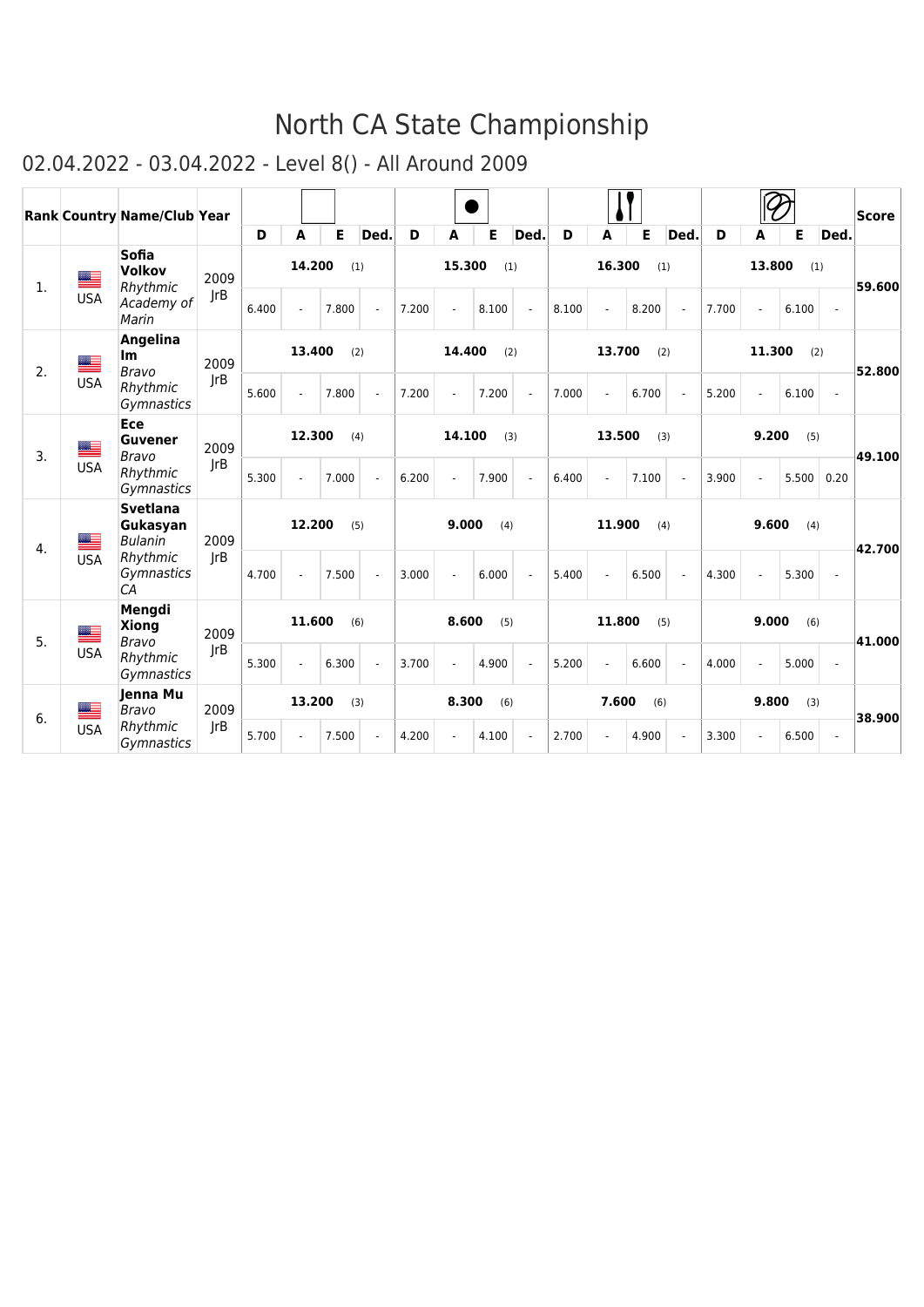|    |            | Rank Country Name/Club Year        |      |       |        |       |                          |       |                          |       |                          |       |        |       |        |       |        |       |                          | Score  |
|----|------------|------------------------------------|------|-------|--------|-------|--------------------------|-------|--------------------------|-------|--------------------------|-------|--------|-------|--------|-------|--------|-------|--------------------------|--------|
|    |            |                                    |      | D     | A      | Е     | Ded.                     | D     | A                        | Е     | Ded.                     | D     | A      | E.    | Ded.   | D     | A      | Е     | Ded.                     |        |
| ı. | ▀          | Lyra<br>Griffin<br>Bravo           | 2010 |       | 12.600 |       | (1)                      |       | 15.100                   | (1)   |                          |       | 14.300 | (1)   |        |       | 12.300 | (1)   |                          | 54.300 |
|    | <b>USA</b> | Rhythmic<br>Gymnastics             | IrA  | 5.500 |        | 7.100 | $\sim$                   | 7.600 | $\overline{\phantom{0}}$ | 7.500 | $\sim$                   | 6.900 |        | 7.400 | $\sim$ | 6.200 |        | 6.100 | $\overline{\phantom{a}}$ |        |
| 2. | ▀          | <b>Elizabeth</b><br><b>Drewery</b> | 2010 |       | 11.200 |       | (2)                      |       | 8.500                    | (2)   |                          |       | 7.700  | (2)   |        |       | 8.300  | (2)   |                          | 35.700 |
|    | <b>USA</b> | Dianas<br>Rhythmics                | JrA  | 5.600 |        | 5.600 | $\overline{\phantom{a}}$ | 3.400 |                          | 5.100 | $\overline{\phantom{a}}$ | 2.900 |        | 4.800 | $\sim$ | 4.500 |        | 3.800 | $\overline{\phantom{0}}$ |        |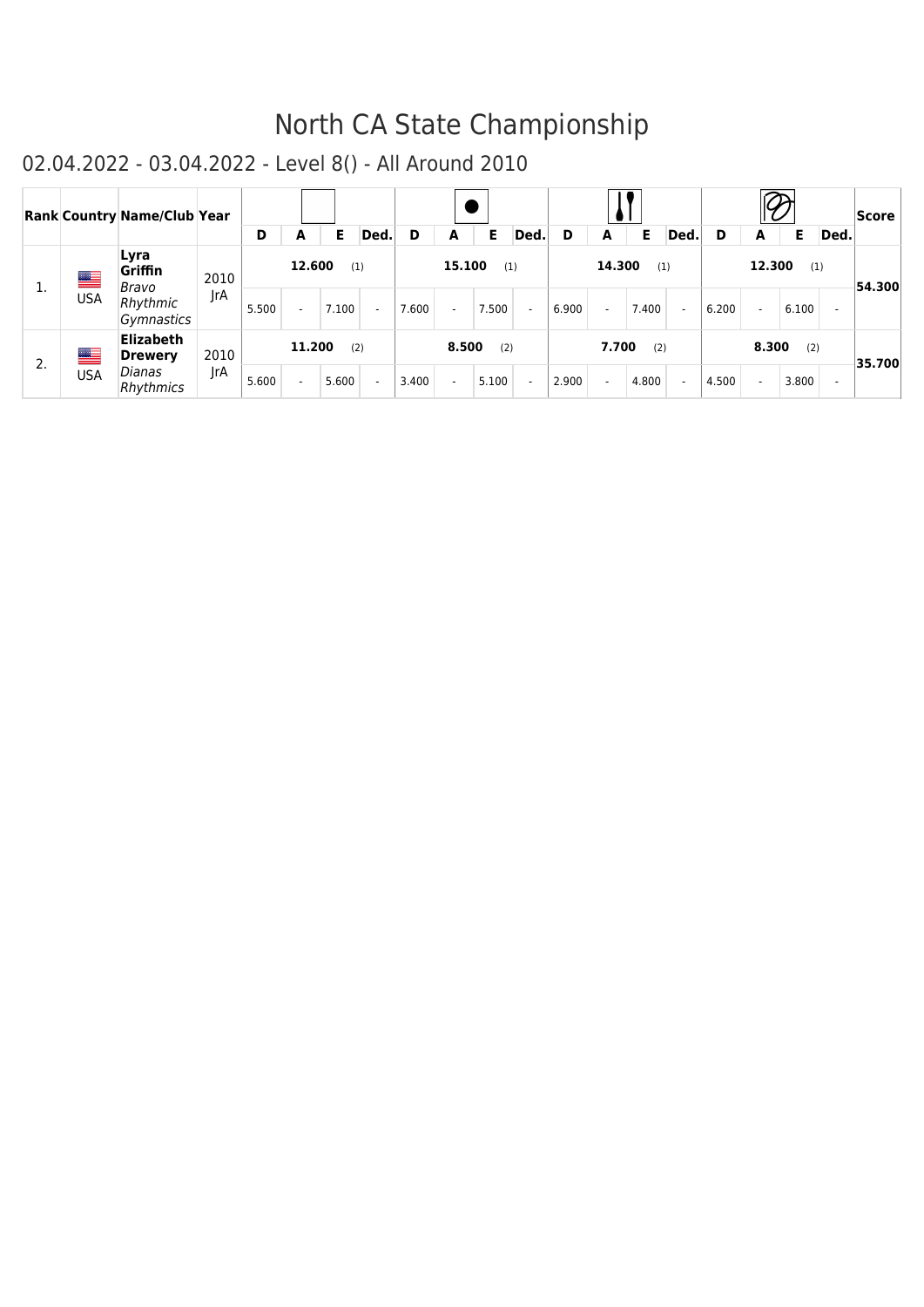|    |            | <b>Rank Country Name/Club Year</b> |      |       |        |       |        |       |        |       |        |       |       |       |        |       |        |       |                          | <b>Score</b> |
|----|------------|------------------------------------|------|-------|--------|-------|--------|-------|--------|-------|--------|-------|-------|-------|--------|-------|--------|-------|--------------------------|--------------|
|    |            |                                    |      | D     | A      | Е     | Ded.   | D     | A      | Е     | Ded.   | D     | A     | Е     | Ded.   | D     | A      | Е     | Ded.                     |              |
| ı. | ▀          | <b>Emily</b><br>Effendi<br>Dianas  | 2011 |       | 10.400 | (1)   |        |       | 10.600 | (1)   |        |       | 9.900 | (1)   |        |       | 9.000  | (2)   |                          | 39.900       |
|    | <b>USA</b> | Rhythmics<br>СA                    | IrA  | 4.700 |        | 5.700 | $\sim$ | 4.500 |        | 6.100 | $\sim$ | 4.500 |       | 5.400 | $\sim$ | 4.300 |        | 4.700 | $\overline{\phantom{0}}$ |              |
| 2. | ▀          | Emma Ji<br>Dianas                  | 2011 |       | 8.700  | (2)   |        |       | 7.400  | (2)   |        |       | 9.000 | (2)   |        |       | 10.300 | (1)   |                          | 35.400       |
|    | <b>USA</b> | Rhythmics<br>СA                    | JrA  | 3.900 |        | 4.800 | $\sim$ | 4.400 |        | 3.000 | $\sim$ | 4.500 |       | 4.500 | $\sim$ | 6.400 |        | 3.900 | $\overline{\phantom{0}}$ |              |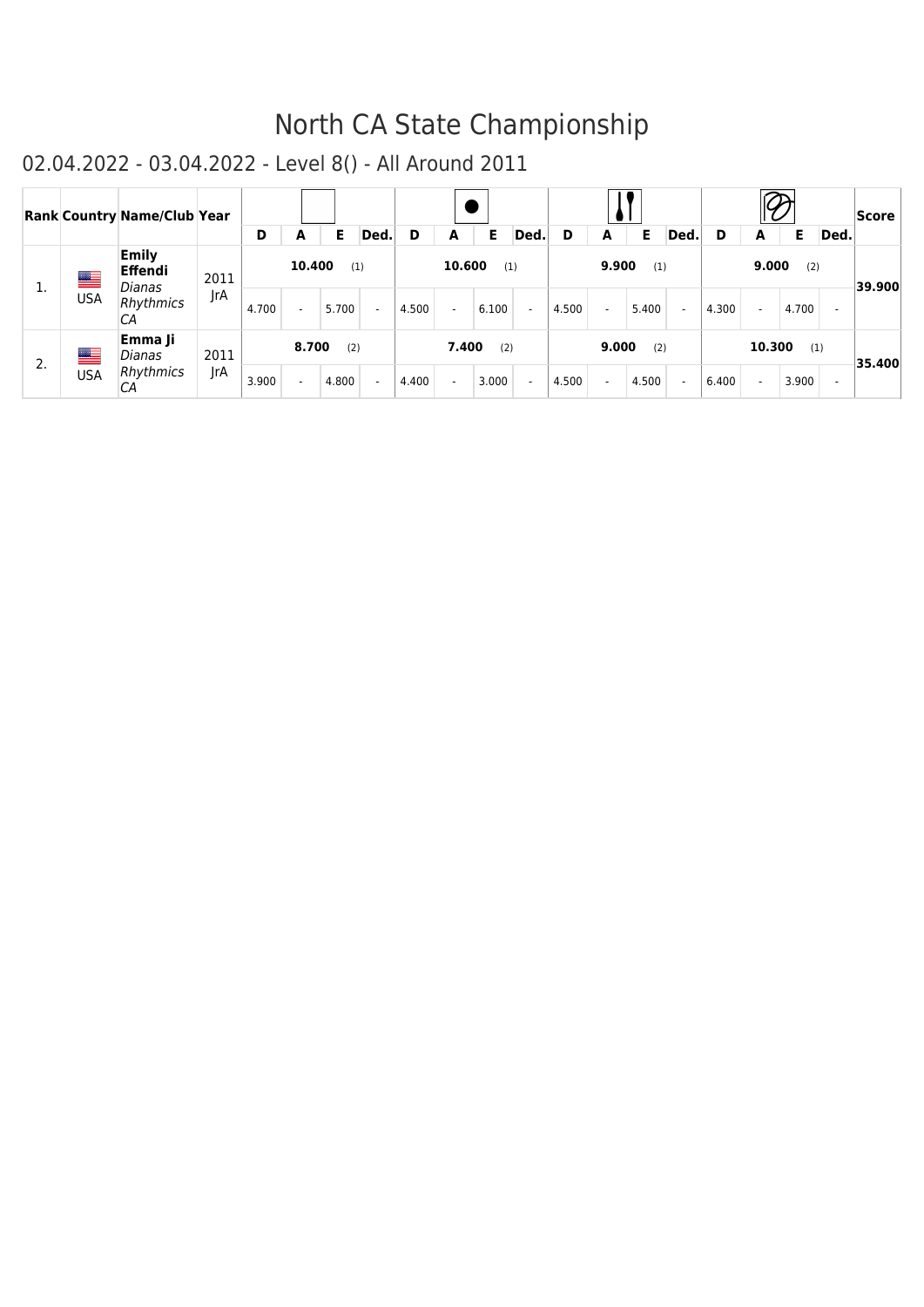|                  |            | <b>Rank Country Name/Club Year</b>     |      |       |        |               |                |              |        |               |                          |              |        |               |                |       |        |               |                          | Score  |
|------------------|------------|----------------------------------------|------|-------|--------|---------------|----------------|--------------|--------|---------------|--------------------------|--------------|--------|---------------|----------------|-------|--------|---------------|--------------------------|--------|
|                  |            |                                        |      | D     | A      | Е             | <b>Ded</b>     | D            | A      | Е             | <b>Ded</b>               | D            | A      | E             | <b>Ded</b>     | D     | A      | Е             | Ded.                     |        |
| 1.               | ▀          | <b>Leah Terry</b><br><b>Bravo</b>      | 2007 |       | 24.500 | (1)           |                |              | 24.900 | (1)           |                          |              | 25.200 | (1)           |                |       | 22.700 | (2)           |                          | 97.300 |
|                  | <b>USA</b> | Rhythmic<br><i>Gymnastics</i>          | rB   | 9.600 | 7.100  | 7.800         | $\mathbf{r}$   | 10.500 7.100 |        | 7.300         | $\overline{\phantom{a}}$ | 9.300        | 8.500  | 7.400         | $\blacksquare$ | 7.400 | 7.700  | 7.600         | $\blacksquare$           |        |
| 2.               | æ          | <b>Kimi</b><br><b>Iwasaki</b><br>Bravo | 2007 |       | 24.300 |               | (2)            |              | 21.000 | (2)           |                          |              | 23.600 | (3)           |                |       | 23.200 | (1)           |                          | 92.100 |
|                  | <b>USA</b> | Rhythmic<br>Gymnastics                 | JrB  | 8.700 | 8.000  | 7.600         | $\mathcal{L}$  | 8.200        | 6.300  | 6.500         | $\overline{\phantom{a}}$ | 11,000 5.500 |        | 7.100         |                | 8.700 | 7.500  | 7.000         | $\mathbf{r}$             |        |
| $\overline{3}$ . | ▀          | <b>Daphne</b><br>Zhu<br>Bravo          | 2007 |       |        | 21.800<br>(3) |                |              |        | 18.600<br>(4) |                          |              | 23.700 | (2)           |                |       | 22.100 | (3)           |                          | 86.200 |
|                  | <b>USA</b> | Rhythmic<br>Gymnastics                 | JrB  | 7.500 | 7.000  | 7.300         | ÷.             | 8.100        | 5.000  | 5.500         | ÷.                       | 8.600        | 7.500  | 7.600         | $\omega$       | 7.900 | 7.300  | 6.900         | $\mathbf{r}$             |        |
| 4.               | ██         | Lisa Jing<br>Bravo                     | 2007 |       | 21.100 | (4)           |                |              | 20.300 | (3)           |                          |              | 18.900 | (4)           |                |       | 21.500 | (4)           |                          | 81.800 |
|                  | <b>USA</b> | Rhythmic<br><i>Gymnastics</i>          | JrB  | 8.100 | 5.900  | 7.400         | 0.30           | 8.700        | 6.400  | 5.800         | 0.60                     | 7.100        | 5.200  | 6.600         | $\sim$         | 7.700 |        | $6.400$ 7.400 | $\mathbf{r}$             |        |
| 5.               | ▀          | <b>Maria</b><br><b>Ortiz</b>           | 2007 |       | 15.300 |               | (6)            |              | 14.700 | (5)           |                          |              | 16.600 | (6)           |                |       | 16.200 | (5)           |                          | 62.800 |
|                  | <b>USA</b> | Dianas<br>Rhythmics                    | rB   | 4.600 | 5.500  | 5.500         | 0.30           | 4.000        | 5.500  | 5.200         | $\mathbf{r}$             | 4.400        |        | 6.000   6.200 | $\omega$       | 4.400 | 6.600  | 5.200         | $\sim$                   |        |
|                  | M.         | <b>Bella Chen</b>                      | 2007 |       | 17.800 | (5)           |                |              | 12.500 | (6)           |                          |              | 16.700 | (5)           |                |       | 14.300 | (6)           |                          |        |
| 6.               | <b>USA</b> | Dianas<br>Rhythmics                    | JrB  | 6.100 | 4.700  | 7.000         | $\blacksquare$ | 4.200        | 4.200  | 4.100         | $\sim$                   | 5.500        | 4.900  | 6.300         | $\blacksquare$ | 4.000 | 5.900  | 4.400         | $\overline{\phantom{a}}$ | 61.300 |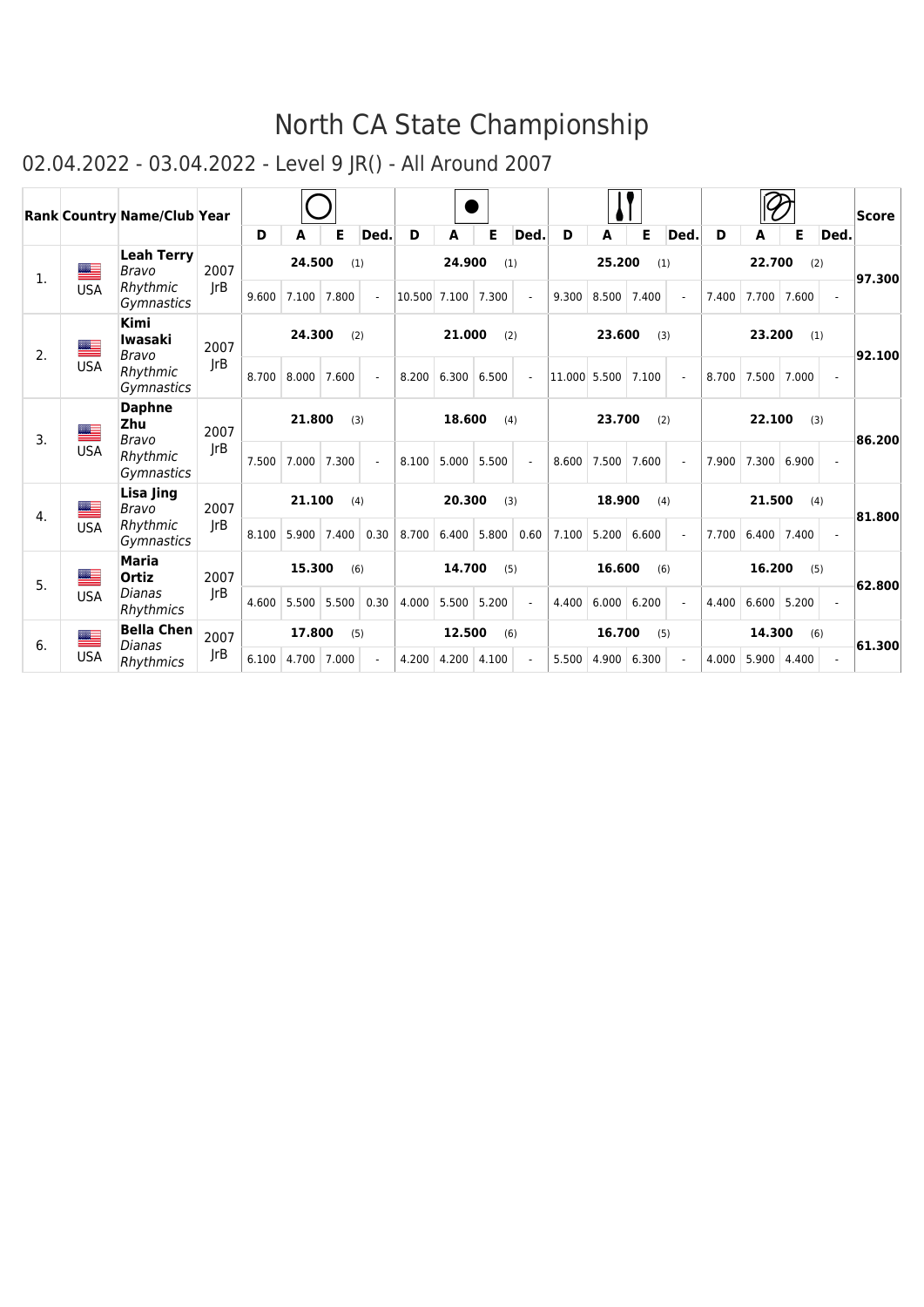|    |                 | Rank Country Name/Club Year                      |             |       |                 |       |      |                             |       |                          |       |        |                    |        |   |                       |              |                | <b>Score</b> |
|----|-----------------|--------------------------------------------------|-------------|-------|-----------------|-------|------|-----------------------------|-------|--------------------------|-------|--------|--------------------|--------|---|-----------------------|--------------|----------------|--------------|
|    |                 |                                                  |             | D     | A               | Е     | Ded. | A                           | Е     | Ded.                     | D     | A      | Е                  | Ded.   | D | A                     | Е.           | Ded.           |              |
| ı. | ▀<br><b>USA</b> | <b>Sana</b><br>Yamauchi<br>Bravo<br>Rhythmic     | 2008<br> rB | 7.900 | 21.400<br>6.600 | 6.900 | (1)  | 23.100<br>8.500 7.000 7.600 | (1)   | ÷,                       | 8.000 | 22,000 | (2)<br>6.200 7.800 | $\sim$ |   | 23.000<br>7.900 7.900 | (1)<br>7.200 | $\sim$         | ∣89.500∣     |
| 2. | ▀               | Gymnastics<br>Yael<br><b>Chernyvsky</b><br>Bravo | 2008        |       | 19.500          |       | (2)  | 22.800                      | (2)   |                          |       | 22,600 | (1)                |        |   | 21.800                | (2)          |                | ∤86.700      |
|    | <b>USA</b>      | Rhythmic<br><b>Gymnastics</b>                    | rB          | 7.000 | 6.000           | 6.500 |      | 7.700 7.900                 | 7.200 | $\overline{\phantom{a}}$ | 8.300 | 7.300  | 7.000              | $\sim$ |   | 7.400 7.400           | 7.000        | $\overline{a}$ |              |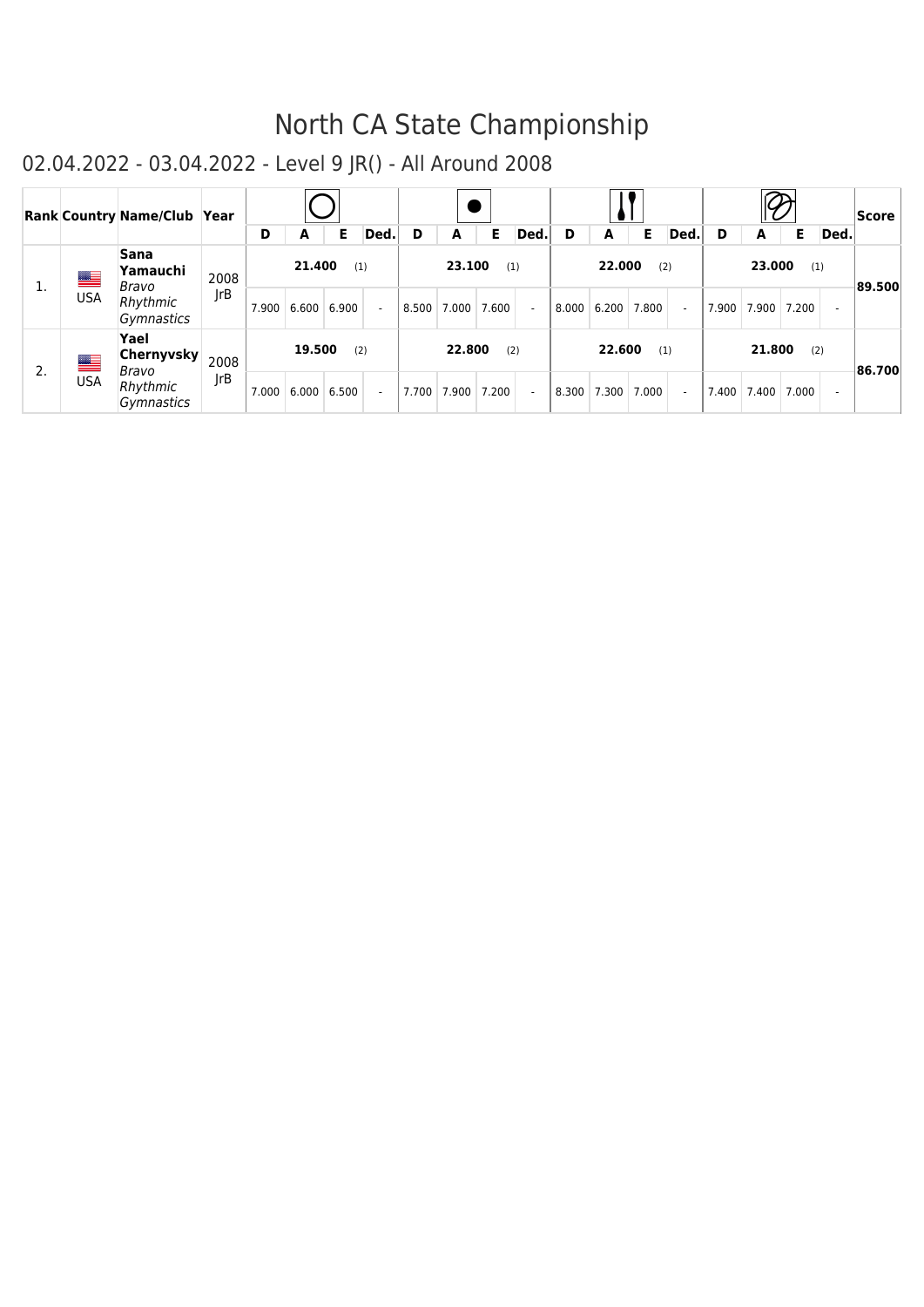|              | <b>Rank Country Name/Club Year</b> |      |       |        |                                |      |   |        |       |        |       |        |       |      |       |        |       |      | Score   |
|--------------|------------------------------------|------|-------|--------|--------------------------------|------|---|--------|-------|--------|-------|--------|-------|------|-------|--------|-------|------|---------|
|              |                                    |      | D     | A      | Е                              | Ded. | D | A      | Е     | Ded.   | D     | A      | Е     | Ded. |       |        |       | Ded. |         |
| <u> Mill</u> | <b>Noel Nam</b><br>Dianas          | 2009 |       | 15.600 | (1)                            |      |   | 13.800 | (1)   |        |       | 18,000 | (1)   |      |       | 15.700 | (1)   |      | -63.100 |
| <b>USA</b>   | <b>Rhythmics</b><br>CА             | IrB  | 5.600 |        | $5.000$ 5.300 0.30 3.000 4.900 |      |   |        | 5.900 | $\sim$ | 6.100 | 4.500  | 7.400 |      | 4.500 | 4.500  | 6.700 |      |         |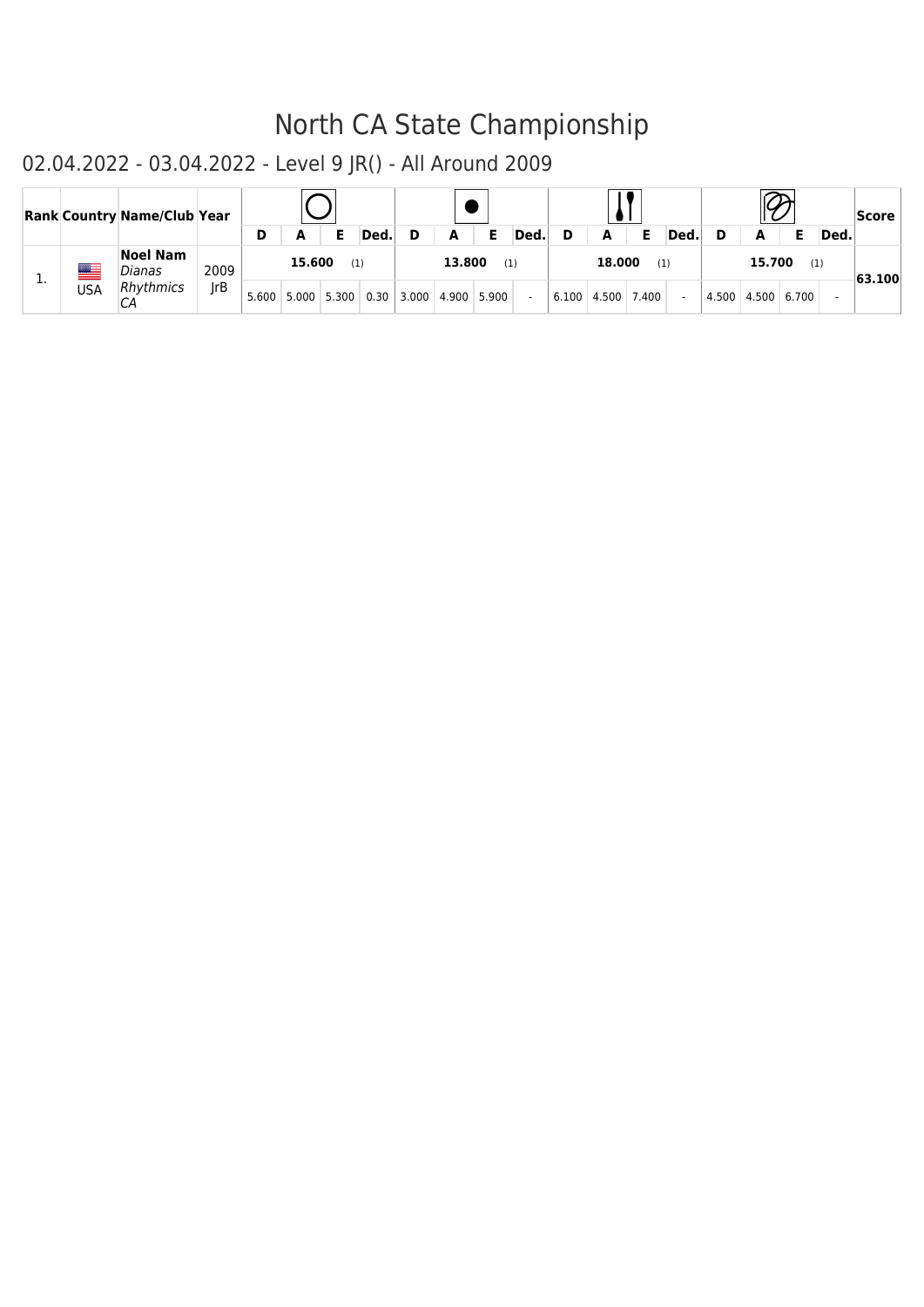|     | <b>Rank Country Name/Club Year</b> |      |   |                         |       |        |                         |       |        |   |               |       |      |             |       |      | Score   |
|-----|------------------------------------|------|---|-------------------------|-------|--------|-------------------------|-------|--------|---|---------------|-------|------|-------------|-------|------|---------|
|     |                                    |      | D | А                       | Е     | Ded.   | A                       | Е     | Ded.   | D | A             | Е     | Ded. |             |       | Ded. |         |
|     | Anna<br>Lychagina                  | 2010 |   | 19,000                  | (1)   |        | 21.100                  | (1)   |        |   | 20.500        | (1)   |      | 20.000      | (1)   |      | ∣80.600 |
| USA | Dianas<br>Rhythmics                | IrA  |   | $6.300 \mid 6.300 \mid$ | 6.400 | $\sim$ | $8.500 \mid 6.300 \mid$ | 6.300 | $\sim$ |   | $8.300$ 5.500 | 6.700 |      | 8.700 5.000 | 6.300 |      |         |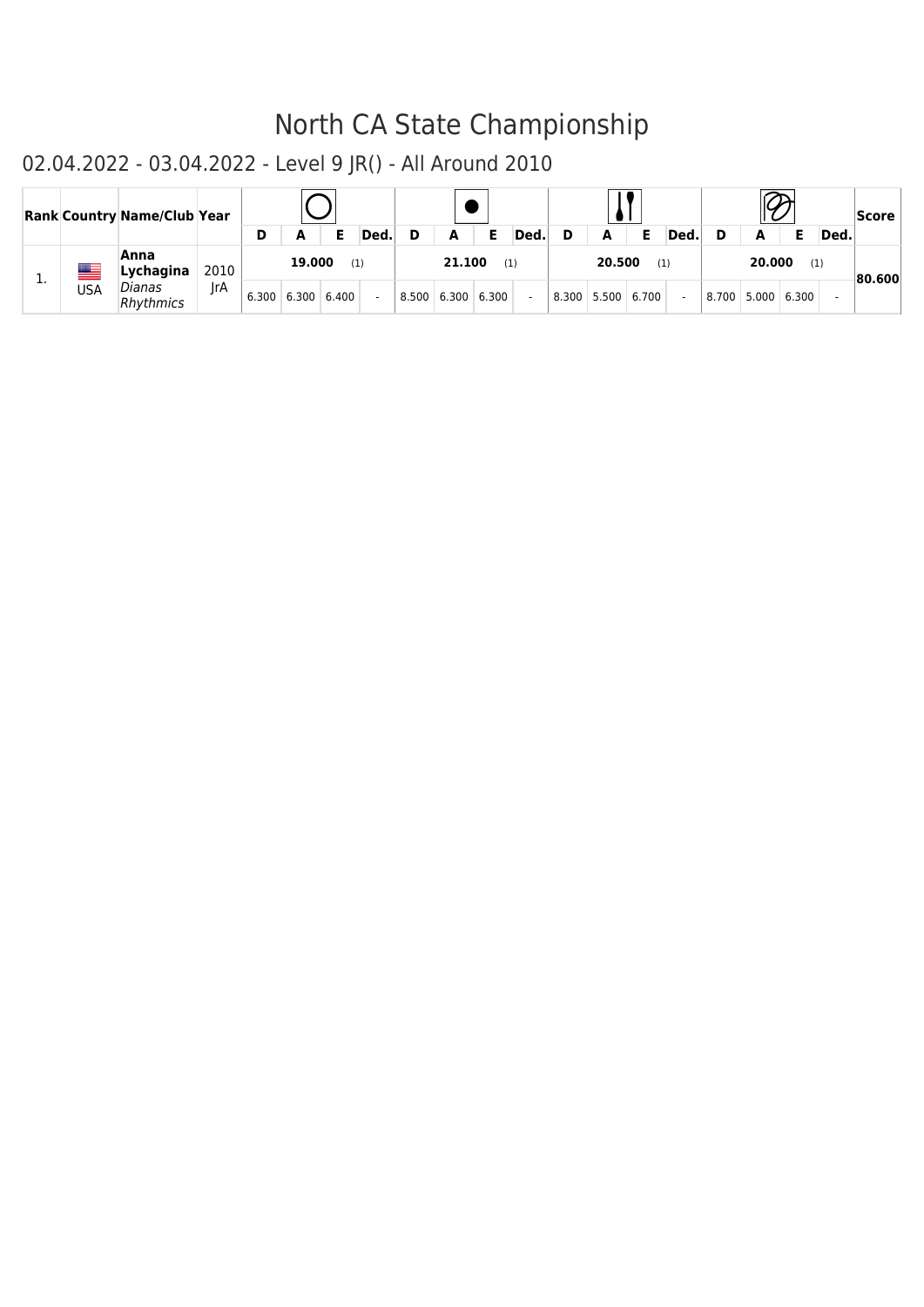|    |             | <b>Rank Country Name/Club Year</b>   |      |              |        |       |                |                  |        |       |        |              |        |       |        |       |        |       |                          | <b>Score</b> |
|----|-------------|--------------------------------------|------|--------------|--------|-------|----------------|------------------|--------|-------|--------|--------------|--------|-------|--------|-------|--------|-------|--------------------------|--------------|
|    |             |                                      |      | D            | A      | Е     | Ded.           | D                | A      | Е     | Ded.   | D            | A      | E.    | Ded.   | D     | A      | Е     | Ded.                     |              |
| 1. | <u>an a</u> | <b>Daria</b><br>Karaseva<br>Rhythmic | 2005 |              | 23,000 | (2)   |                |                  | 24.800 | (1)   |        |              | 25.300 | (1)   |        |       | 20.500 | (2)   |                          | ∤93.600      |
|    | <b>USA</b>  | Academy of<br>Marin                  | S    | 10.400 6.200 |        | 6.400 | $\sim$         | $ 10.100 $ 7.700 |        | 7.000 | $\sim$ | 11.200 7.400 |        | 6.700 | $\sim$ | 7.900 | 6.200  | 6.400 | ٠                        |              |
| 2. | ▀           | Nikki Liu<br>Bravo                   | 2005 |              | 23,400 | (1)   |                |                  | 17.300 | (2)   |        |              | 21.600 | (2)   |        |       | 20.900 | (1)   |                          | 83.200       |
|    | <b>USA</b>  | Rhythmic<br>Gymnastics               | S    | 9.800        | 7.200  | 6.400 | $\blacksquare$ | 6.900            | 5.400  | 5.000 | $\sim$ | 9.400        | 5.200  | 7.000 | $\sim$ | 9.000 | 5.300  | 6.600 | $\overline{\phantom{a}}$ |              |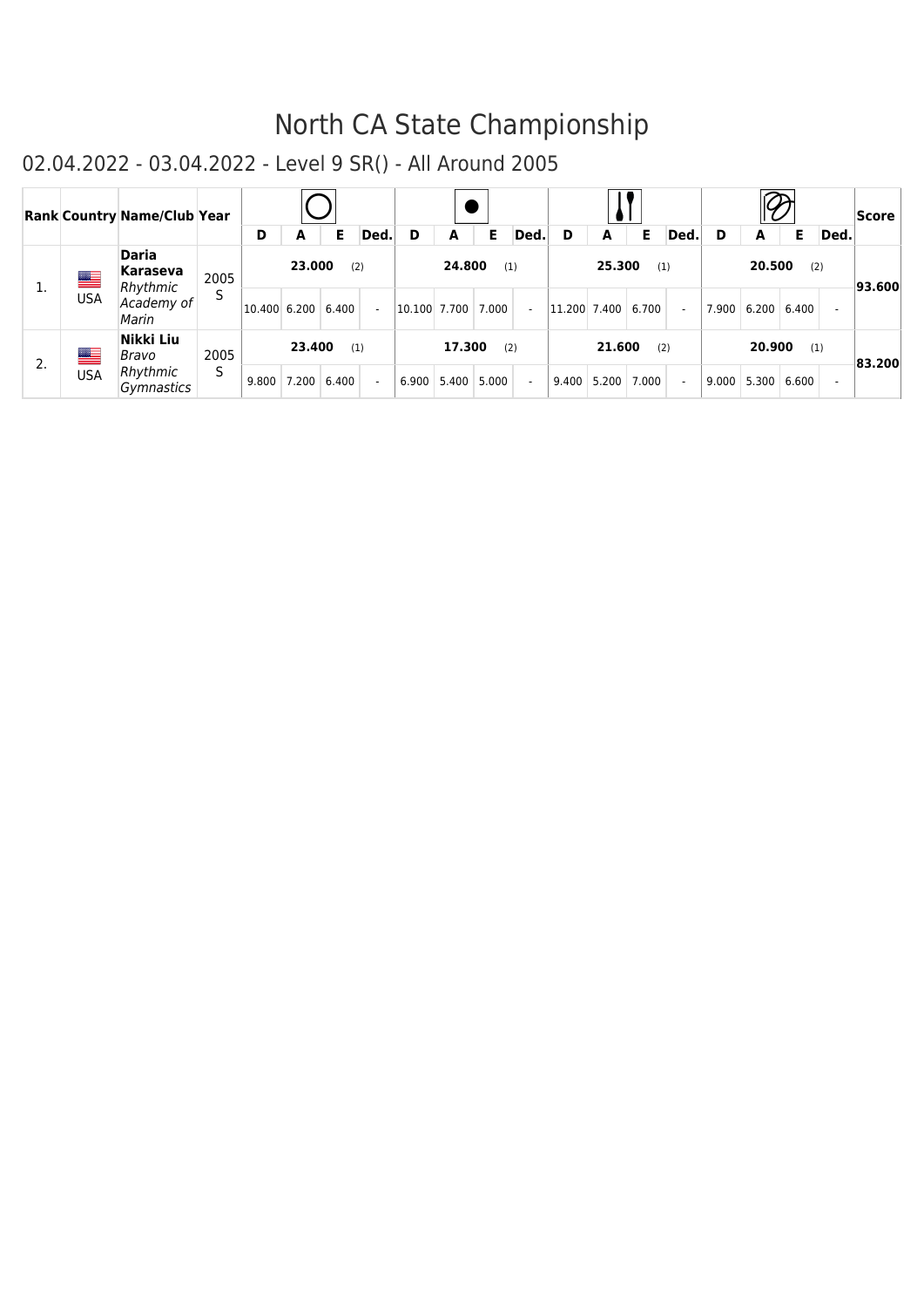|    |            | <b>Rank Country Name/Club Year</b>       |      | D     | A             | Е     | Ded. | D     | A      | Е                                  | Ded.   | D     | A      | Е                 | Ded.           | D            | A      | Е           | Ded.                     | <b>Score</b> |
|----|------------|------------------------------------------|------|-------|---------------|-------|------|-------|--------|------------------------------------|--------|-------|--------|-------------------|----------------|--------------|--------|-------------|--------------------------|--------------|
| 1. | ██         | <b>Snezhana</b><br>Voytukhova<br>Bulanin | 2006 |       | 21.000        | (2)   |      |       | 22.700 | (1)                                |        |       | 23.300 | (1)               |                |              | 23.300 | (1)         |                          | 90.300       |
|    | <b>USA</b> | Rhythmic<br>Gymnastics<br>CА             | S    | 7.900 | 7.000   6.100 |       |      |       |        | $9.200 \mid 6.600 \mid 6.900 \mid$ | $\sim$ |       |        | 8.400 7.300 7.600 | $\sim$         | 9.100        |        | 6.900 7.300 | $\overline{\phantom{a}}$ |              |
| 2. | █▆         | <b>Danica</b><br><b>Novotny</b><br>Bravo | 2006 |       | 21.300        | (1)   |      |       | 21.500 | (2)                                |        |       | 22.600 | (2)               |                |              | 23.300 | (1)         |                          | 88.700       |
|    | USA        | Rhythmic<br>Gymnastics                   | S    | 8.800 | 5.900         | 6.600 |      | 8.800 | 7.100  | 5.600                              | $\sim$ | 9.200 |        | 6.700 6.700       | $\blacksquare$ | 10.100 6.500 |        | 6.700       | $\sim$                   |              |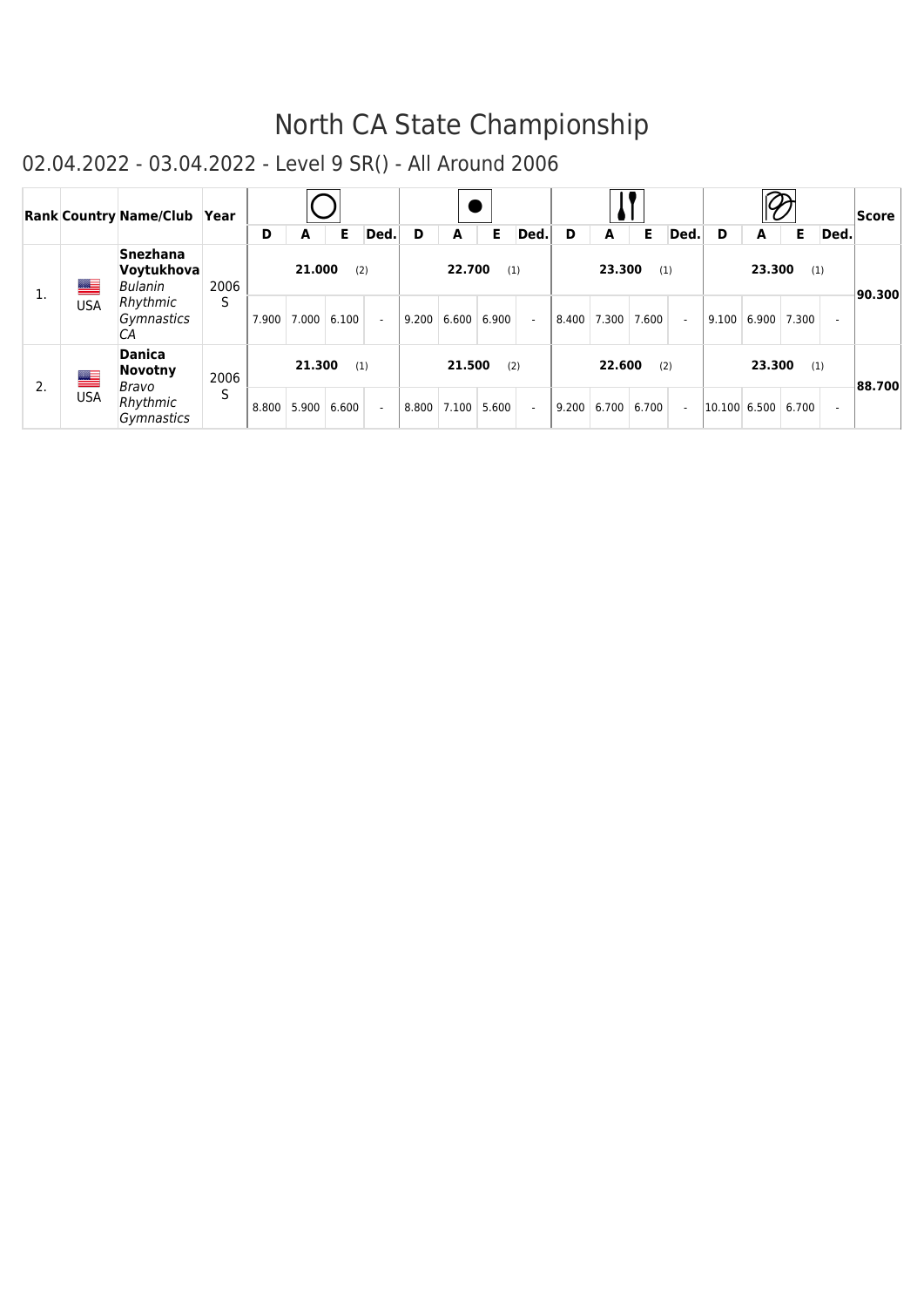|           |            | <b>Rank Country Name/Club Year</b>            |            | D      | А      |       | Ded. |                    | A      |     | Ded. | D            | A      | Е     | Ded. |       | А      |       | Ded. | Score   |
|-----------|------------|-----------------------------------------------|------------|--------|--------|-------|------|--------------------|--------|-----|------|--------------|--------|-------|------|-------|--------|-------|------|---------|
|           | ▀          | <b>Medeine</b><br><b>Vilutyte</b><br>Rhythmic | 2007       |        | 26.700 | (1)   |      |                    | 24.400 | (1) |      |              | 26.800 | (1)   |      |       | 24.600 | (1)   |      | 102.500 |
| <b>L.</b> | <b>USA</b> | Academy of<br>Marin                           | <b>IrB</b> | 11.900 | 7.500  | 7.300 |      | 10.300 7.000 7.100 |        |     |      | 11.500 7.700 |        | 7.600 |      | 9.500 | 7.600  | 7.500 |      |         |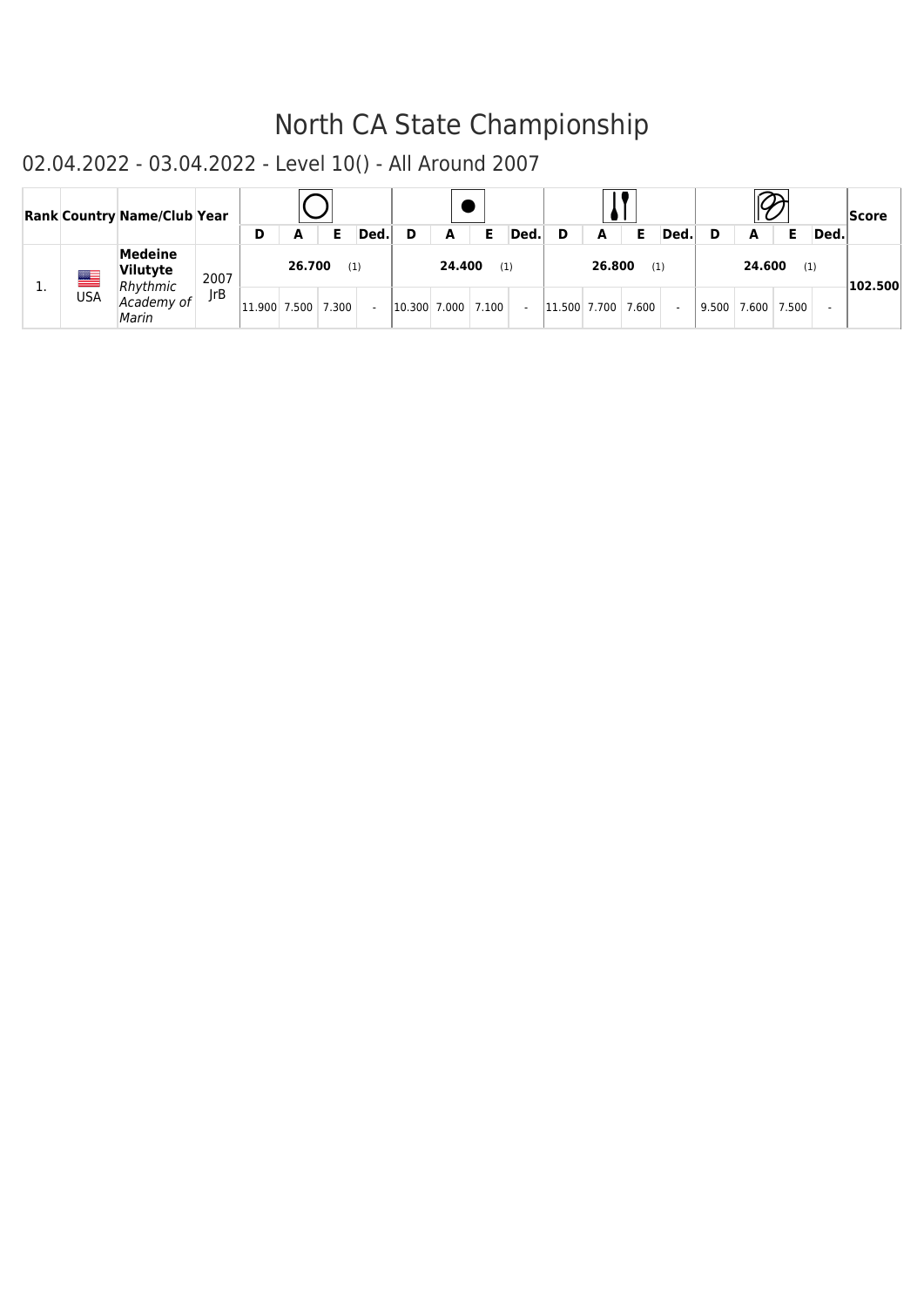### 02.04.2022 - 03.04.2022 - Beginner Group() - All Around 2009

|          |     | <b>Rank Country Name/Club</b>                                                                                                     |                    |        |     | Ded. | Score  |
|----------|-----|-----------------------------------------------------------------------------------------------------------------------------------|--------------------|--------|-----|------|--------|
| <b>.</b> | USA | <b>RGEB Level 5/6</b><br>Eva Koltunov, Kristina Yakhunina, Anastasia Charsova, Alexandra Gusak<br>Rhythmic gymnastics East Bay CA | 3.650 7.300 12.800 | 16.450 | (1) |      | 16.450 |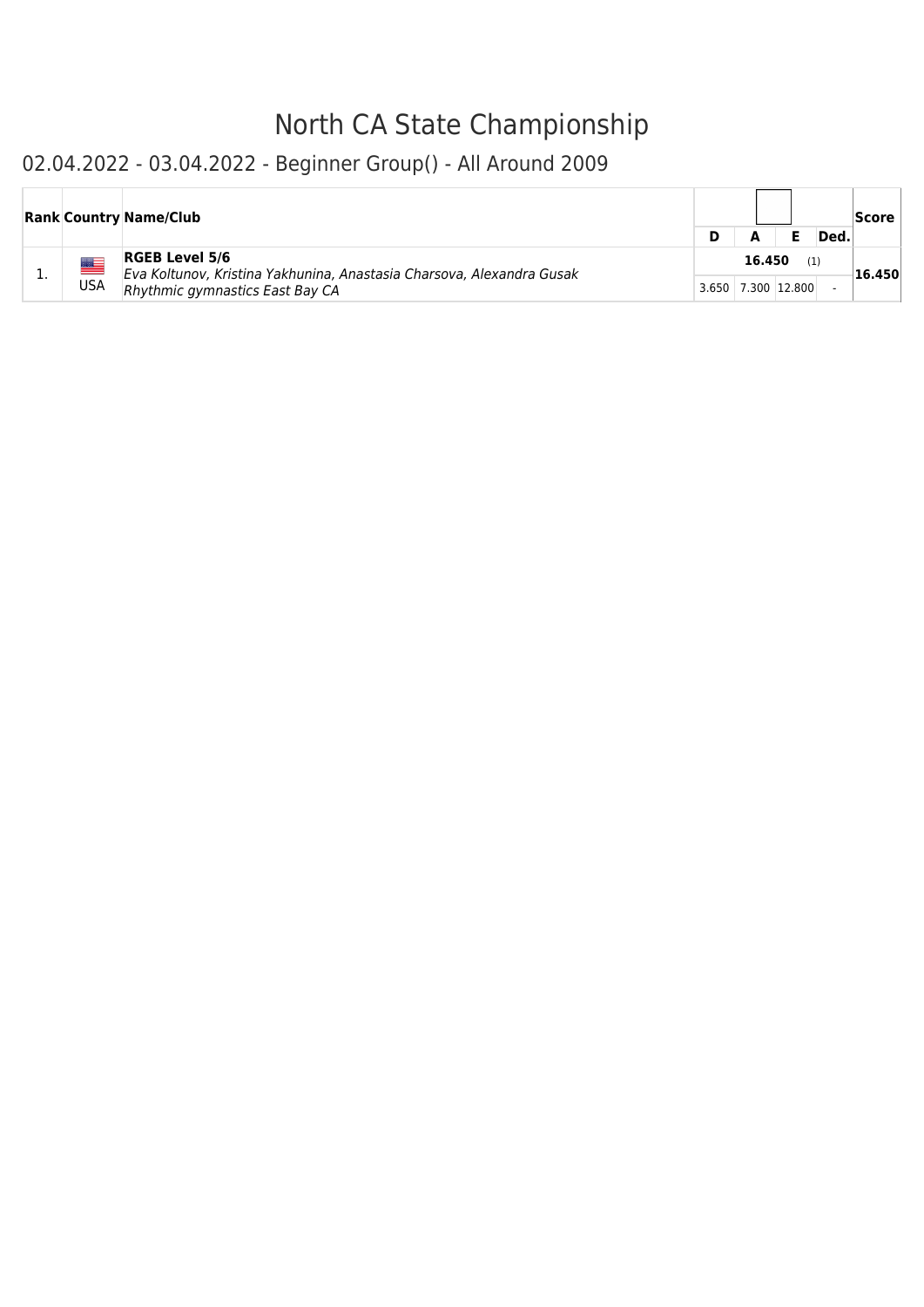### 02.04.2022 - 03.04.2022 - Beginner Group() - All Around 2012

|            | <b>Rank Country Name/Club</b>                                                      |       |                    |              |      | <b>Score</b> |
|------------|------------------------------------------------------------------------------------|-------|--------------------|--------------|------|--------------|
|            |                                                                                    | D     | А                  |              | Ded. |              |
| ▀          | Diana's Beginner Group 5B<br>Dasha Karabelnikau, Elizaveta Kozhanova, Lea Bahdanau |       | 18,000             | (1)          |      | 18.000       |
| <b>USA</b> | Dianas Rhythmics                                                                   |       | 3.900 7.400 14.100 |              |      |              |
| ▀          | <b>Diana's Beginner Group 5A</b><br>Willow Vanderpool, Lan Chau, Celina Yang       |       | 16.500             | (2)          |      | 16.500       |
| <b>USA</b> | Dianas Rhythmics                                                                   | 3.300 |                    | 7.200 13.200 |      |              |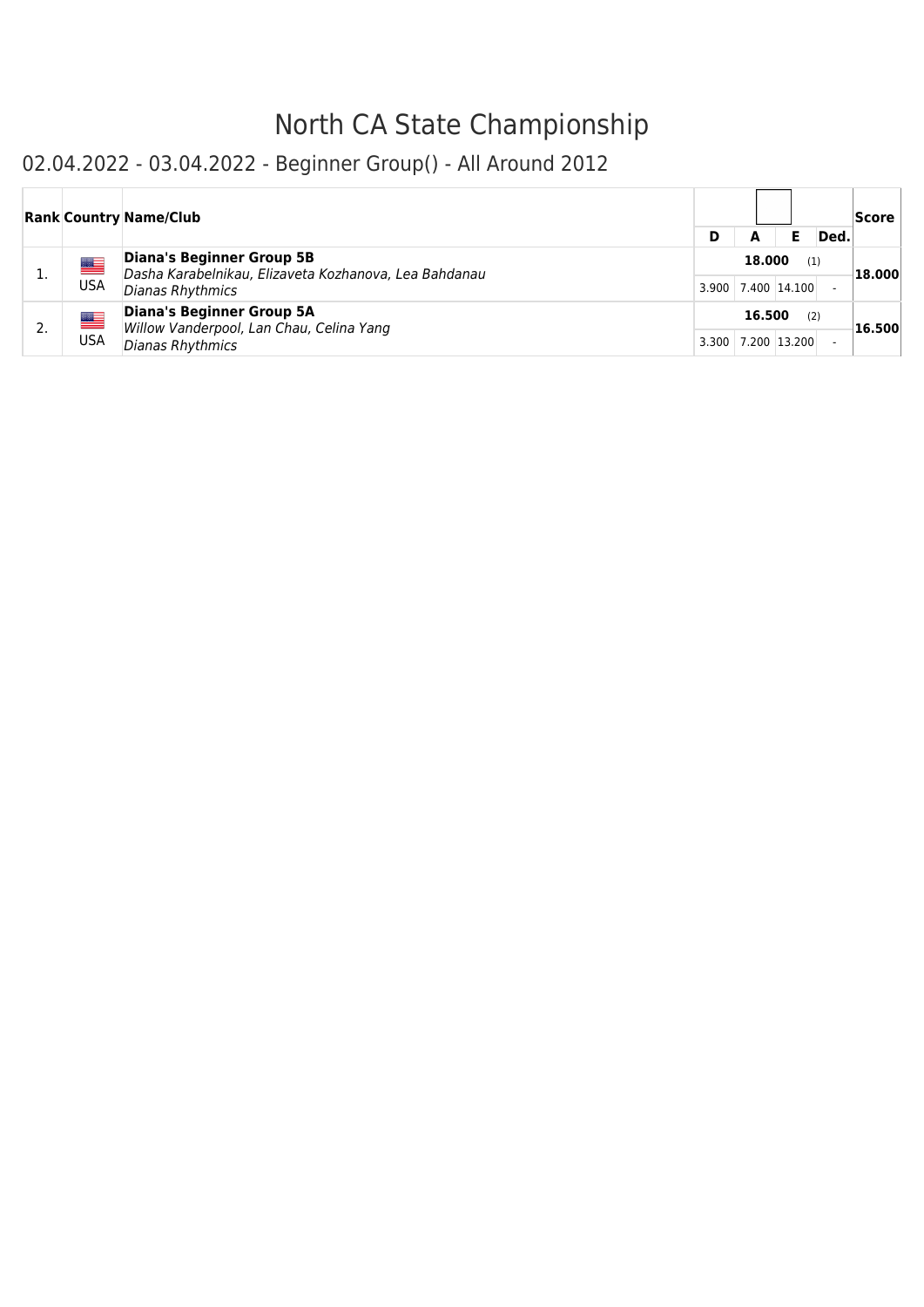### 02.04.2022 - 03.04.2022 - Intermediate() - All Around 2011

|    |     | <b>Rank Country Name/Club</b>                                                              |   |                    |     |      |                    |     |      | Score  |
|----|-----|--------------------------------------------------------------------------------------------|---|--------------------|-----|------|--------------------|-----|------|--------|
|    |     |                                                                                            | D | А                  | Е   | Ded. | A                  |     | Ded. |        |
| ı. | ▀   | Diana's Intermediate - 1<br>Violetta Shubina, Sofia Zolotuhin, Judi Radwan, Aila Keating,  |   | 18.600             | (1) |      | 16.000             | (1) |      | 34.600 |
|    | USA | Isabel Kaplunov<br>Dianas Rhythmics                                                        |   | 4.300 8.000 14.300 |     |      | 4.800 7.100 11.200 |     |      |        |
|    | ▀   | Diana's Intermediate - 2<br>Alice Filonova, Carah Ortiz, Eva Semikhatskaia, Sasha Trytiak, |   | 16.600             | (2) |      | 14.050             | (2) |      | 30.650 |
|    | USA | Katherine Kokhanyy<br>Dianas Rhythmics                                                     |   | 4.000 6.500 12.600 |     |      | 3.050 6.500 11.000 |     |      |        |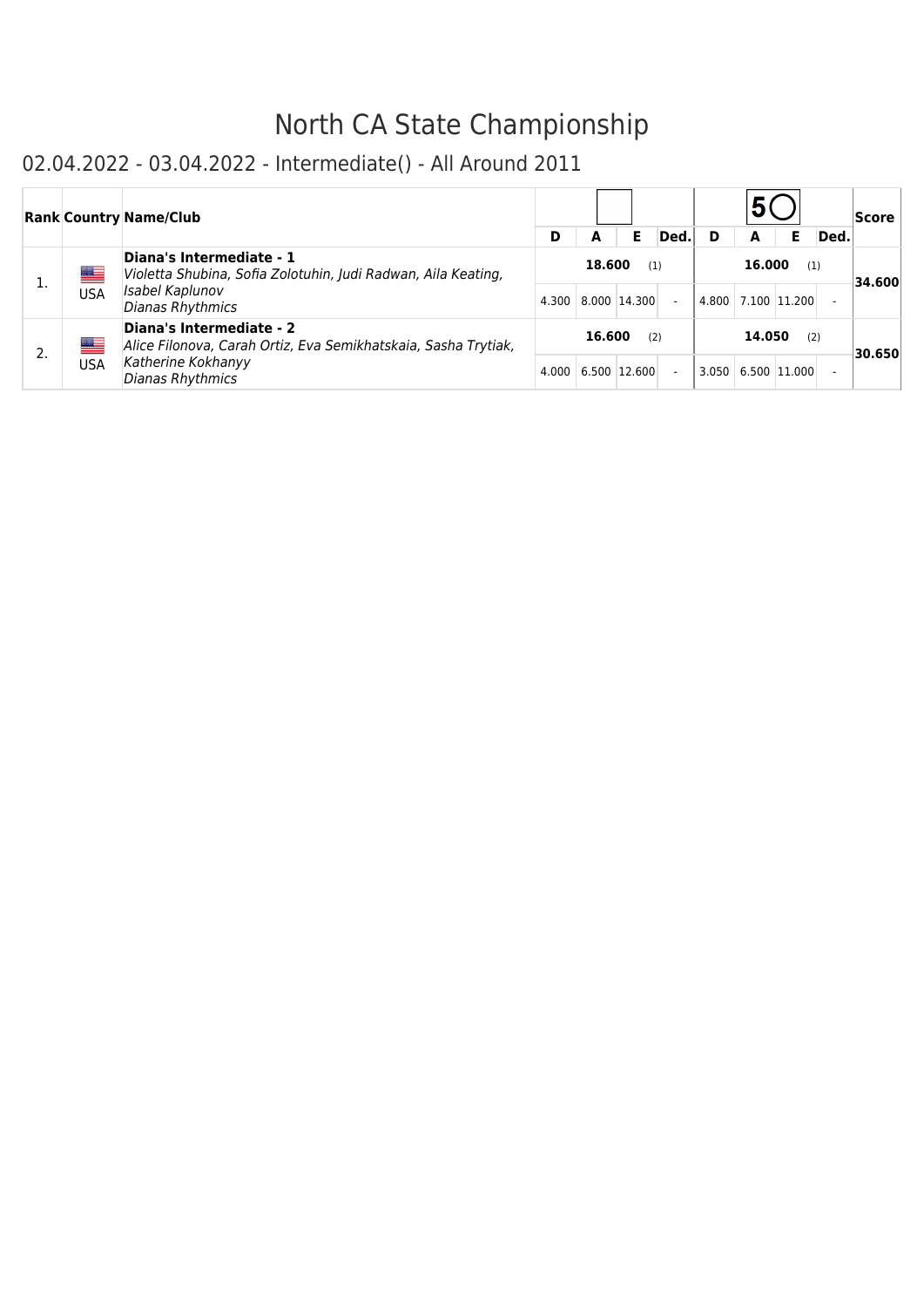### 02.04.2022 - 03.04.2022 - FIG Junior Group() - All Around 2009

|     |     | <b>Rank Country Name/Club</b>                                                    |                         | Е   | Ded. |                                       | A     |     | Ded. | Score  |
|-----|-----|----------------------------------------------------------------------------------|-------------------------|-----|------|---------------------------------------|-------|-----|------|--------|
| . . |     | Diana's Junior<br>Emma Ji, Emily Effendi, Anna Lychagina, Noel Nam, Maria Ortiz, | 10.800                  | (1) |      |                                       | 7.900 | (1) |      | 18.700 |
|     | USA | Leia Keating<br>Dianas Rhythmics                                                 | $3.500$   3.900   7.600 |     |      | $0.30$   3.200   4.300   5.300   0.60 |       |     |      |        |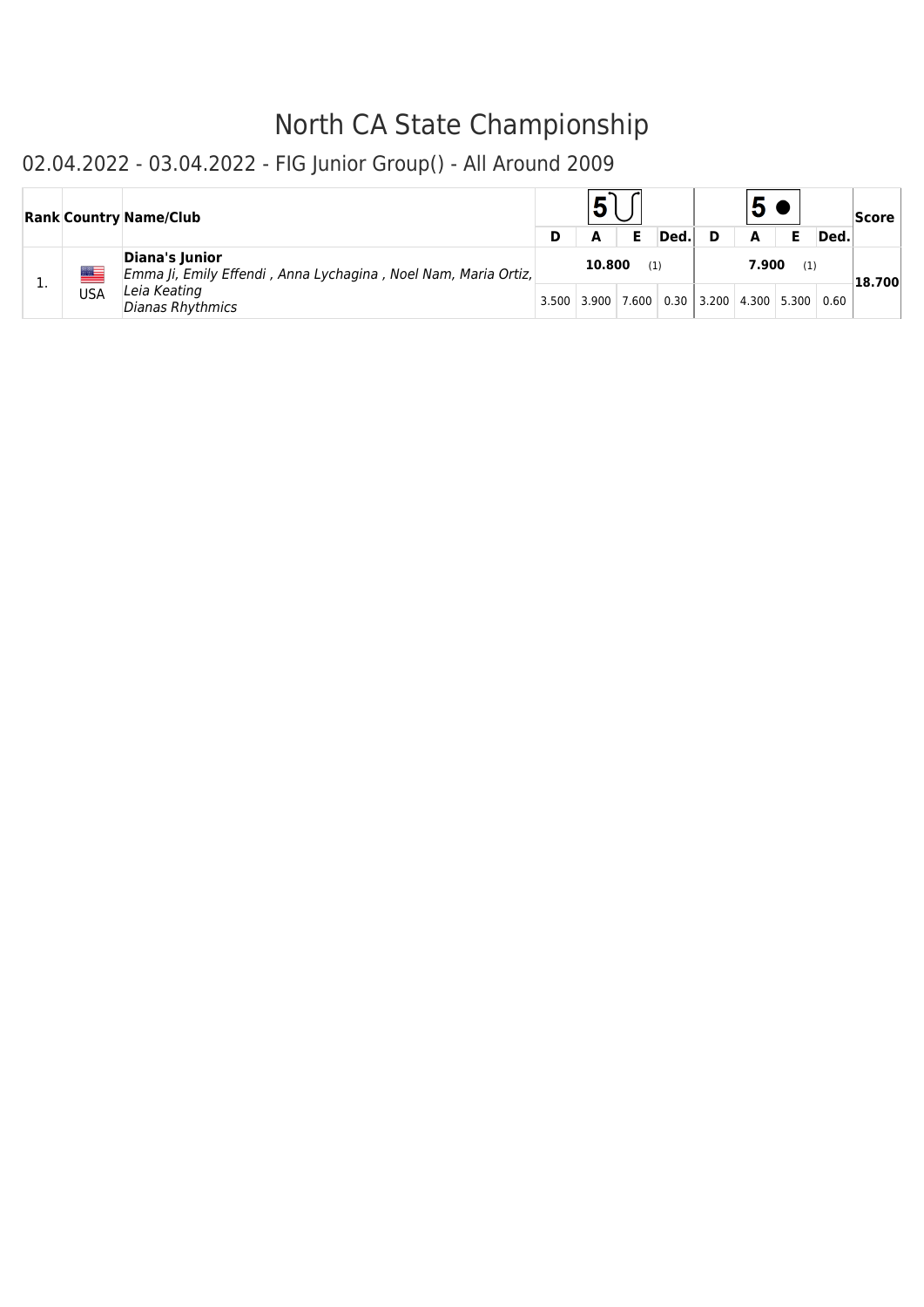### 02.04.2022 - 03.04.2022 - Level 4 Synchronized() - All Around 2012

|     | <b>Rank Country Name/Club</b>                                                                                                         |       |       | Ded. | Score |
|-----|---------------------------------------------------------------------------------------------------------------------------------------|-------|-------|------|-------|
| USA | <b>RGEB Level 4 Gr 2</b><br>Alisa Anfimov, Gayaneh Avanesian, Victoria Nudelman, Maria Monastyreva<br>Rhythmic Gymnastics East Bay CA | 2.100 | 8.200 |      | 8.200 |